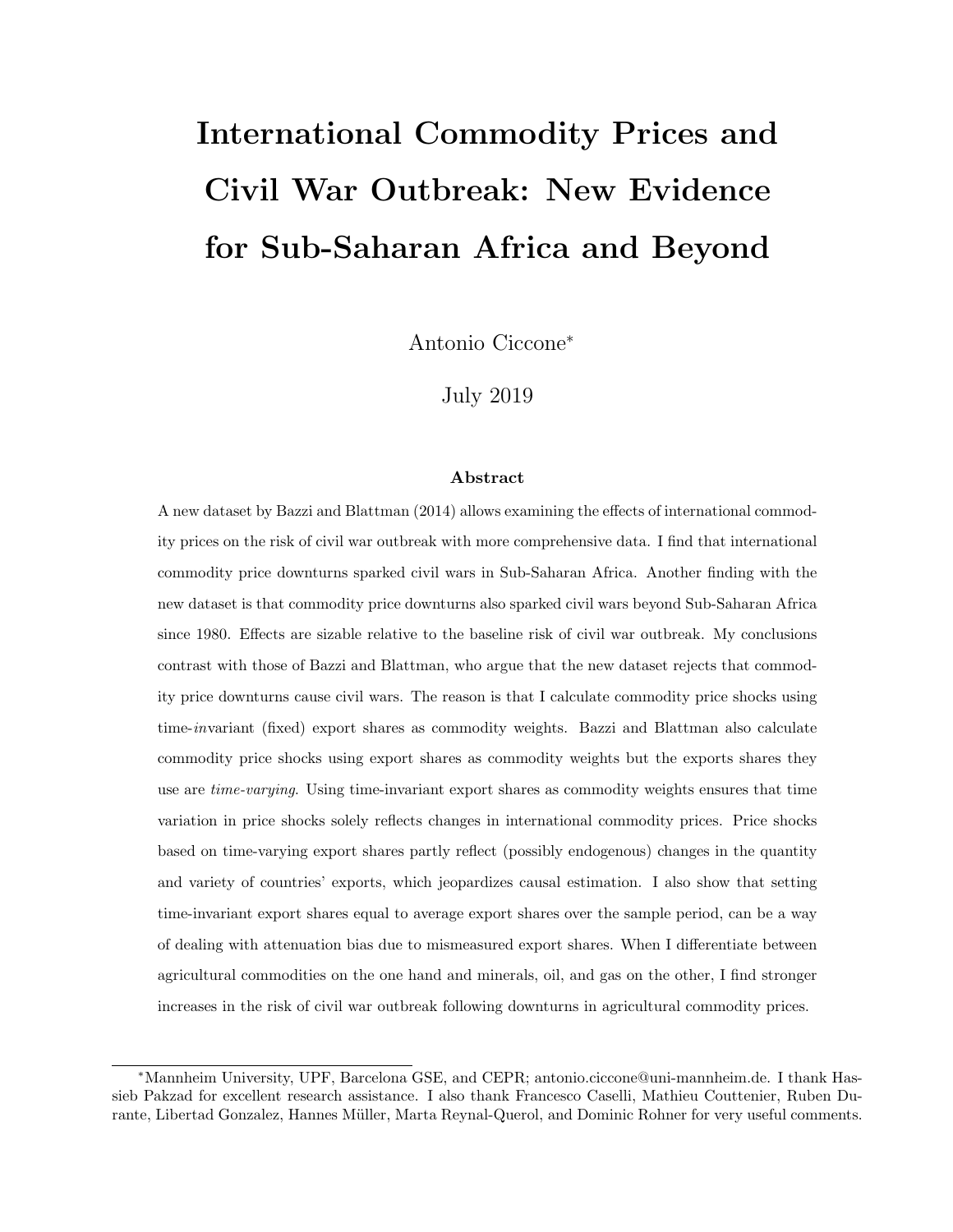# 1 Introduction

Civil wars are intrastate conflicts involving large-scale armed combat. Their total death toll in the last 60 years is estimated in the tens of millions (e.g. Fearon and Laitin, 2003; Ghobhara, Huth, and Russett, 2003; Eck and Hultman, 2007). It is striking how many deaths would have been avoided if the risk of civil war outbreak had been fractions of a percentage point lower. The economic or social policies to reduce civil war risk are unclear however (e.g. Fearon, Humphreys, and Weinstein, 2009; Nunn and Qian, 2014). Developing such policies is likely to require a better understanding of the causes of civil wars.

A central question in the debate on the causes of civil wars is the role played by economic conditions (e.g. Collier and Hoeffler, 2004; Djankov and Reynal-Querol, 2010). An early literature examined whether civil wars are more likely in countries where incomes are low or falling. Recently, attention has shifted to whether civil wars are sparked by droughts, falling international commodity prices, or other exogenous causes of negative income shocks (e.g. Miguel, Satyanath, and Sergenti, 2004; Sandholt Jensen and Skrede Gleditsch, 2009; Bruckner and Ciccone, 2010; Bazzi and Blattman, 2014; Maertens, 2016).

I study the effects of international commodity price fluctuations on civil war outbreak. Such effects have been examined in several previous studies, reviewed by Blattman and Miguel (2010). A natural starting point for any new study is Bazzi and Blattman's (2014) recent reexamination of the effects of commodity prices on civil war outbreak, also reviewed by Blattman and Miguel. Bazzi and Blattman conclude that civil wars are unrelated to commodity price fluctuations, even when they follow previous studies and focus on Sub-Saharan African civil wars as recorded by the UCDP/PRIO Armed Conflict Dataset (e.g. Miguel, Satyanath, and Sergenti, 2004; Sandholt Jensen and Skrede Gleditsch, 2009; Bruckner and Ciccone, 2010).<sup>1</sup> While this conclusion contrasts with previous findings, it is based on a new dataset with more comprehensive coverage of commodity prices and exports.

The more comprehensive coverage of commodity prices and exports in Bazzi and Blattman's new dataset is valuable for research, as it allows including more commodity data and countries in the empirical analysis. I use the new dataset to argue that international commodity price downturns sparked civil wars in Sub-Saharan Africa as recorded by UCDP/PRIO. This is true

<sup>1</sup>UCDP stands for Uppsala Conflict Data Program and PRIO for Peace Research Institute of Oslo.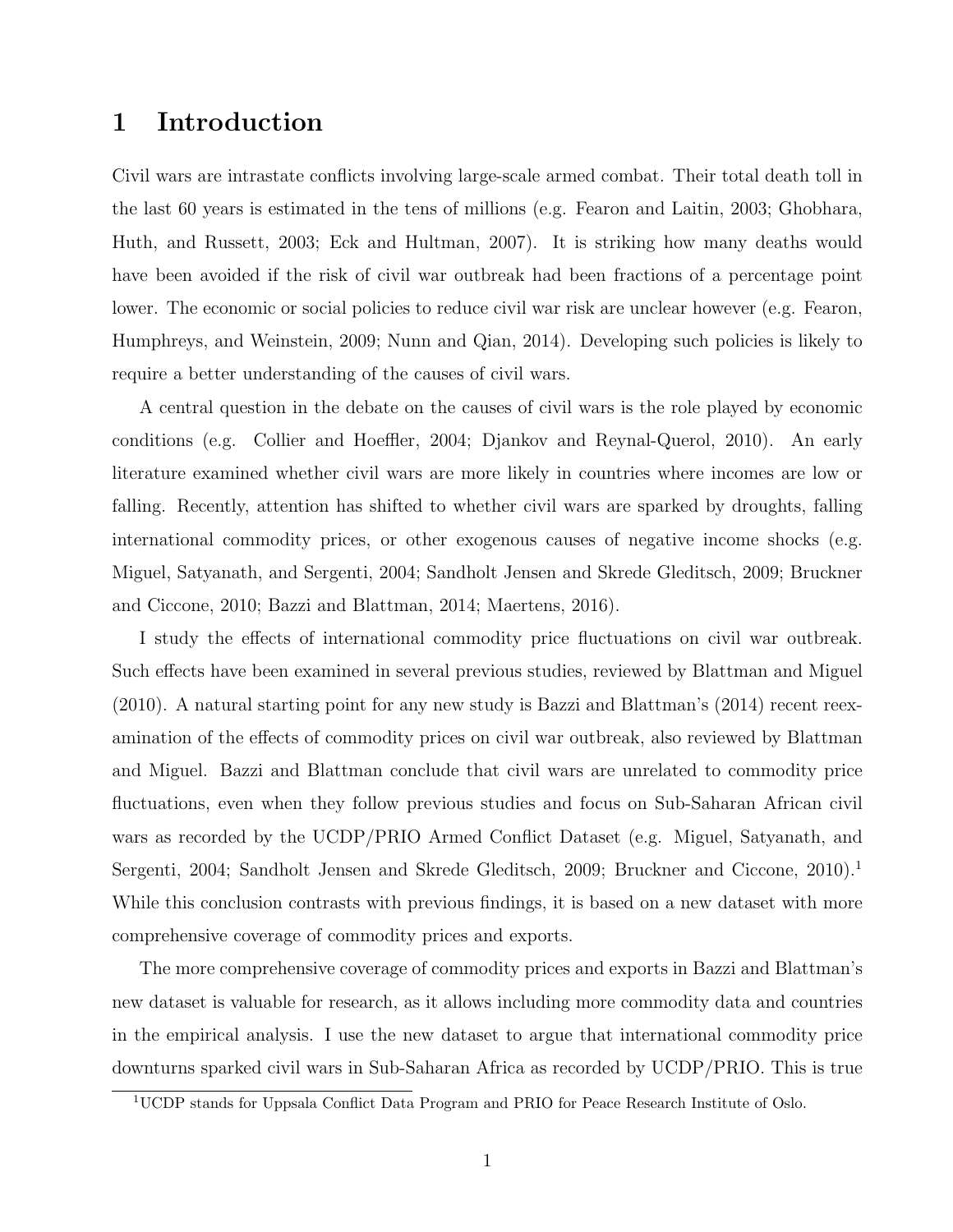since 1980 – the period Miguel, Satyanath, and Sergenti (2004), Sandholt Jensen and Skrede Gleditsch (2009), and Bruckner and Ciccone (2010) focus on – and over a longer period. Another finding with the new dataset is that since 1980, commodity price downturns also sparked civil wars in a wide sample of countries in Africa, the Middle East, Latin America, and Asia.

My conclusions using Bazzi and Blattman's new dataset contrast with those of Bazzi and Blattman. The reason is that I calculate commodity price shocks using time-invariant (fixed) export shares as commodity weights. Bazzi and Blattman also calculate commodity price shocks using export shares as commodity weights but the export shares they use are time-varying. To show that time-invariant export shares are key for my findings that international commodity price downturns sparked civil wars, I start with the data and the regression specification of Bazzi and Blattman. I then confirm my results with up-to-date UCDP/PRIO data.

If the goal of the empirical analysis is to uncover whether civil wars are sparked by downturns in international commodity prices, it is better to calculate country-specific commodity price shocks using time-invariant (fixed) export shares than using time-varying export shares. Using time-varying export shares implies that the time variation in price shocks reflects changes in international commodity prices as well as changes in the quantity and type of commodities exported by a country. By contrast, time-invariant export shares as commodity weights ensure that the time variation in price shocks solely reflects changes in international commodity prices. This is useful because changes in the quantity and type of commodities exported by a country could reflect social, political, or economic changes that affect the risk of civil war in the country.<sup>2</sup> Moreover, the quantity and type of commodities exported by a country may change as a consequence of unobservable changes in the likelihood of civil war in the country. Obtaining country-specific commodity price shocks using time-varying export shares may therefore compromise the goal of estimating causal effects of international commodity price shocks. This is why I avoid time-varying export shares and calculate country-specific commodity price shocks using time-invariant export shares as commodity weights.<sup>3</sup>

Bazzi and Blattman also calculate country-specific commodity price shocks using export

<sup>2</sup>They could also reflect natural resource discoveries, which may have a different effect on civil war risk than international commodity price changes (e.g. Cotet and Tsui, 2013).

<sup>3</sup>Other papers estimating causal effects of commodity price shocks using time-invariant export weights are Miller and Deaton (1995), Deaton (1999), Bruckner and Ciccone (2010), and Caselli and Tesei (2016) for example.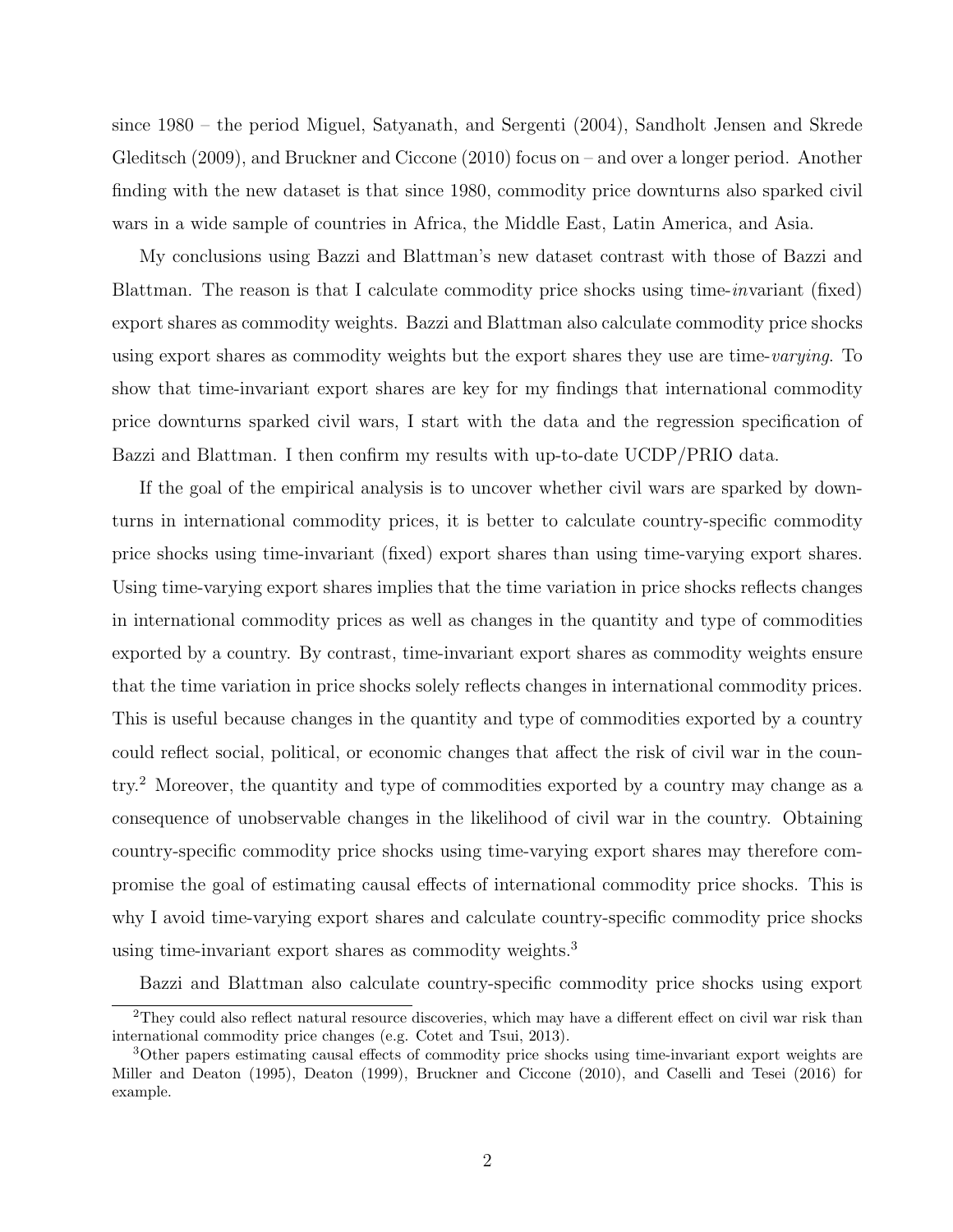shares as commodity weights but do not keep export shares fixed over time. Specifically, their export-share-weighted commodity price shocks can be derived in two steps. First, calculate a log commodity price index for country c and year t as  $\log P_{c,t} = \sum_i \omega_{i,c,t}^{BB} \log p_{i,t}$  where  $p_{i,t}$  is the international price of commodity i in year t and  $\omega_{i,c,t}^{BB}$  is the time-varying weight of commodity i for country c (the sum is across commodities). The weight  $\omega_{i,c,t}^{BB}$  is set equal to average exports of the commodity between years  $t-2$  and  $t-4$  relative to total commodity exports.<sup>4</sup> Second, obtain country-specific commodity price shocks as the change over time in the log commodity price index,  $BBshock_{c,t} = \sum_{i} (\omega_{i,c,t}^{BB} \log p_{i,t} - \omega_{i,c,t-1}^{BB} \log p_{i,t-1})$ .<sup>5</sup> Bazzi and Blattman show that this commodity price shock measure leads to the conclusion that negative commodity price shocks do not spark civil wars in Sub-Saharan Africa as recorded by the UCDP/PRIO Armed Conflict Dataset.<sup>6</sup>

As Bazzi and Blattman use time-varying commodity export shares as commodity weights, their measure of price shocks partly reflects changes over time in the variety and quantity of a country's exports. These changes could be correlated with the underlying likelihood of civil war in the country, which jeopardizes causal estimation. Another issue with Bazzi and Blattman's commodity price shocks is that they may produce price shocks in years where there are no price shocks. The reason is that the export weights Bazzi and Blattman use to obtain commodity price shocks in year t reflect lagged export shares between years  $t - 2$  and  $t - 4$ . As export shares are based on the value of exports, changes in lagged export shares partly reflect past commodity price shocks. Hence, Bazzi and Blattman's measure of commodity price shocks may

<sup>&</sup>lt;sup>4</sup>The time-varying weights used by Bazzi and Blattman are slightly more involved (in a way that does not matter here) and explained in Section 3.1.2. Bazzi and Blattman also present results with time-invariant weights (fixed at commodity export shares around 1980, as this is close to the midpoint of their longest samples), but these are based on a different commodity price shock measure that incorporates countries' aggregate commodity exports relative to GDP. For more on the cross-country association between aggregate commodity exports relative to GDP and the effect of commodity price shocks on civil war risk, see Section 4.2.3.

<sup>&</sup>lt;sup>5</sup>Bazzi and Blattman actually subtract US CPI inflation from the change in the log price index. Suppressing the US CPI term does not affect the empirical analysis however, as the term is common across countries and is therefore absorbed by the year fixed effects always included in the empirical analysis.

<sup>6</sup>Bazzi and Blattman discuss in some detail why their results contrast with the previous literature (page 16). They discard explicitly as inconsequential any issues related to the coding of the commodity price shock measure. The main reasons Bazzi and Blattman list are the coding of the UCDP/PRIO civil war measure, the version of the UCDP/PRIO data used, and the time period covered. I use the exact coding of the UCDP/PRIO war measure and data of Bazzi and Blattman as a starting point in my empirical analysis to highlight the role of time-invariant versus time-varying export shares as commodity weights. (Bazzi and Blattman also mention a minor issue regarding the use of a small-sample adjustment of the standard errors).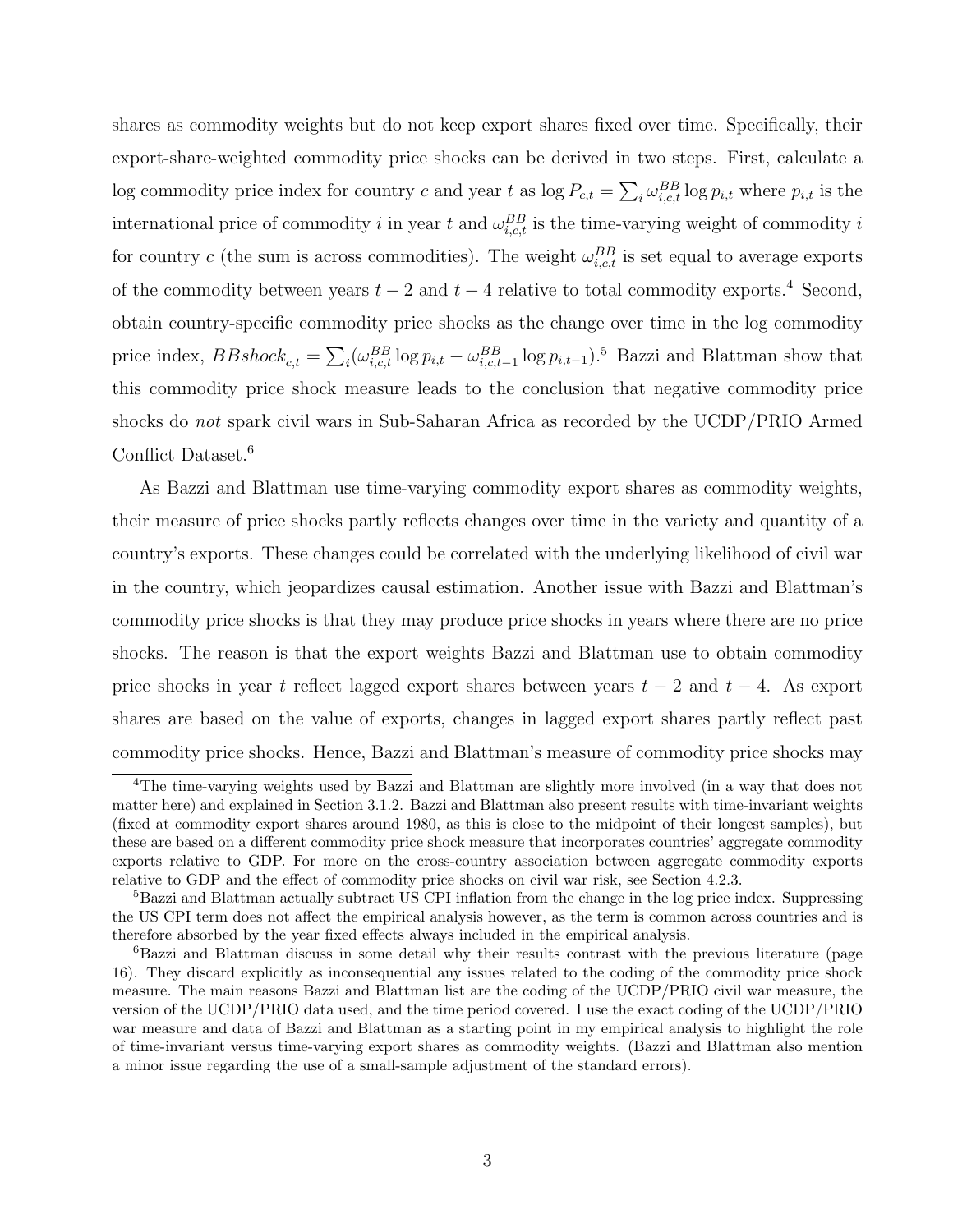generate spurious price shocks in year t because of price shocks two to four years earlier.<sup>7</sup> These spurious price shocks may lead to unwarranted conclusions regarding the effect of commodity price shocks on civil wars.

In contrast to Bazzi and Blattman, I obtain country-specific commodity price shocks using time-invariant (fixed) export shares as commodity weights. Specifically, I calculate commodity price shocks in country c in year t as  $\sum_i \omega_{i,c}^{FW}(\log p_{i,t} - \log p_{i,t-1})$  where FW stands for fixed weight. This is a special case of Bazzi and Blattman's shock,  $BBshock_{c,t}^{BB}$  as detailed above, with  $\omega_{i,c,t}^{BB} = \omega_{i,c}^{FW}$ . I also consider a version of these price shocks that captures commodity price changes over 3-year periods, obtained as  $\sum_i \omega_{i,c}^{FW}(\log p_{i,t} - \log p_{i,t-3})$ , following Miller and Deaton (1995), Deaton (1999), and Bruckner and Ciccone (2010).

The time-invariant export shares I use to obtain fixed-weight commodity price shocks are either export shares in a specific year or average export shares over the sample period. Using average export shares over the sample period is attractive as export shares in any single year may be unrepresentative for the entire sample period. There is an additional advantage of using average export shares over the sample period as time-invariant commodity weights. I show that this can be a way of dealing with attenuation bias due to mismeasured export shares as long as, loosely speaking, the serial correlation in the measurement error is limited. This is a useful result as export shares in the Bazzi and Blattman dataset (and elsewhere) are certainly measured with some error. Hence, commodity price shocks using export shares as commodity weights are measured with some error too, and not taking this into account would result in biased estimates of the effect of price shocks on civil war risk.

My empirical analysis starts with the time period since 1980, following Miguel, Satyanath, and Sergenti (2004), Sandholt Jensen and Skrede Gleditsch (2009), and Bruckner and Ciccone. I find that negative commodity price shocks – contemporaneous as well as lagged – lead to statistically significant increases in the risk of civil war outbreak. This is the case whether the time-invariant export shares used as commodity weights are set equal to average export shares

<sup>&</sup>lt;sup>7</sup>Formally, rearranging yields  $BBshock_{c,t} = \sum_i (\omega_{i,c,t}^{BB} - \omega_{i,c,t-1}^{BB}) \log p_{i,t} + \sum_i \omega_{i,c,t-1}^{BB} (\log p_{i,t} - \log p_{i,t-1})$ where  $BBshock_{c,t}$  is the Bazzi and Blattman commodity price shock measure I have detailed in the main text. As the Bazzi and Blattman time-varying commodity weights  $\omega_{i,c,t}^{BB}$  reflect lagged export shares between years  $t-2$  and  $t-4$ , the time change in the weights  $\omega_{i,c,t}^{BB} - \omega_{i,c,t-1}^{BB}$  in the first term on the right-hand side of the equation reflects the change in lagged export shares, which in turn partly reflects lagged commodity price shocks. As a result, the Bazzi and Blattman measure of commodity price shocks  $BBshock_{c,t}$  may indicate a price shock in year t although there is no price shock as  $\log p_{i,t} - \log p_{i,t-1} = 0$  for all commodities.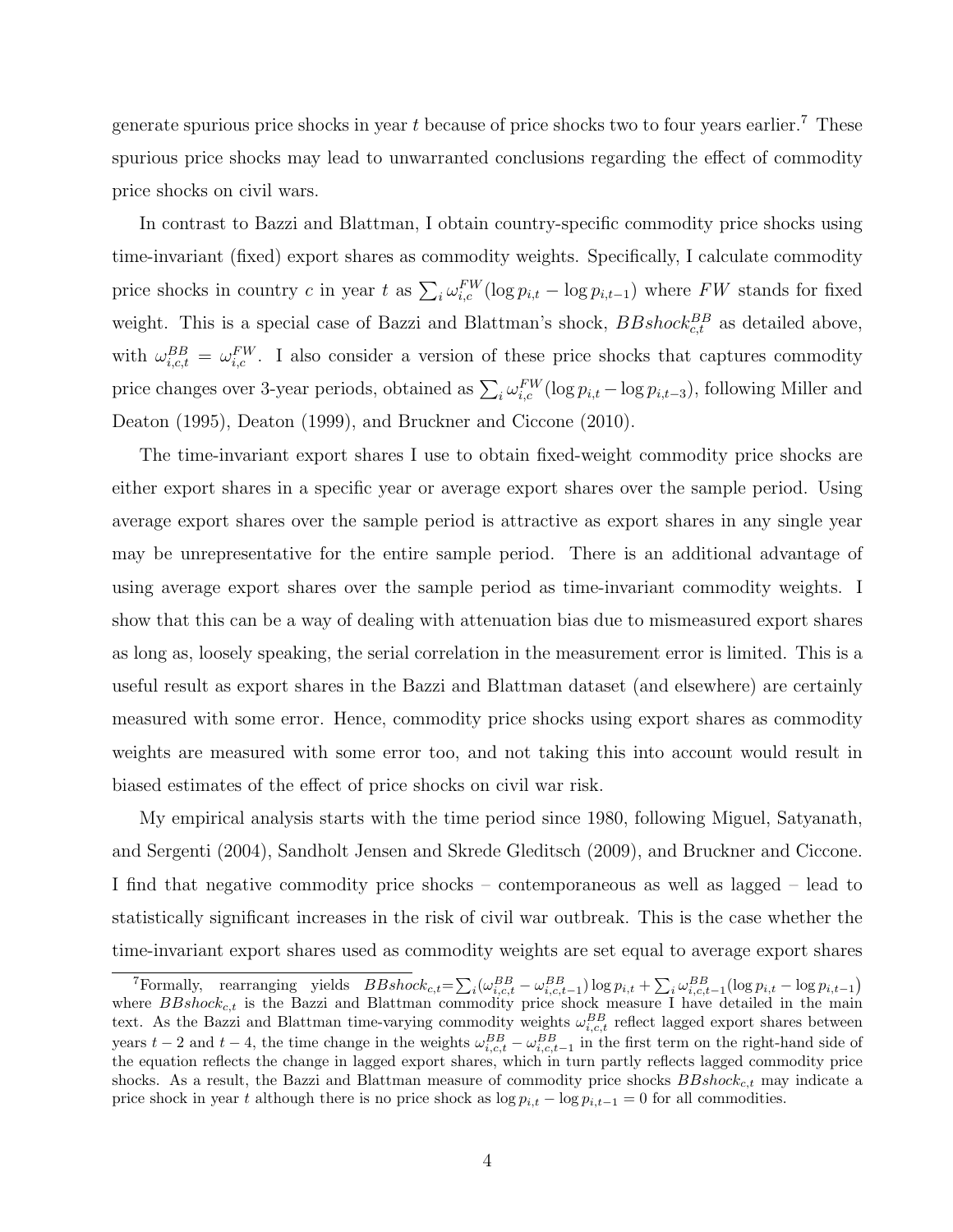over the sample period, or set equal to export shares in 1990 as in Deaton (1999) and Bruckner and Ciccone (2010). The contemporaneous effect implies that a negative commodity price shock of one standard deviation raises the risk of civil war outbreak by around 1.7 percentage points. This effect is large when compared to the 2.6% baseline risk of civil war outbreak in Sub-Saharan Africa since 1980. That commodity price downturns increase civil war risk since 1980 becomes particularly clear when I measure price downturns over 3-year periods. Such commodity price downturns also result in statistically significant increases in the risk of civil war outbreak in Sub-Saharan Africa since 1957, the first year of the new dataset.

Another finding with Bazzi and Blattman's new dataset is that since 1980, international commodity price downturns also sparked civil wars in a wide sample of countries including all larger countries in Africa, the Middle East, Latin America, and Asia. The pattern of effects for the wider sample is somewhat different than for Sub-Saharan Africa. The effect of contemporaneous commodity price shocks on the risk of civil war outbreak is statistically stronger in the wider sample. On the other hand, there is no evidence of statistically significant effects of lagged commodity price shocks. A negative commodity price shock of one standard deviation raises the risk of civil war outbreak in the wider sample by around one percentage point, about half of the baseline risk of civil war outbreak of 2%.<sup>8</sup>

I also estimate the effects of international commodity price downturns on the risk of civil war when the commodity price shock is split into two parts: (i) a commodity price shock that collects agricultural commodities, and (ii) a commodity price shock that collects minerals, gas, and oil. This generally yields stronger increases in the risk of civil war outbreak following downturns in agricultural commodity prices (see Bruckner and Ciccone, 2010, and Bazzi and Blattman, 2014, for previous results by commodity type). In particular, I find that 3-year

<sup>&</sup>lt;sup>8</sup>In unreported results, I confirm the consensus in the literature that country-specific international commodity price shocks do not trigger UCDP/PRIO civil conflicts, which include smaller conflicts as well as civil wars (e.g. Bruckner and Ciccone, 2010; Bazzi and Blattman, 2014; McGuirk and Burke, 2017). As pointed out by McGuirk and Burke (2017), a possible reason is that many civil conflicts may be too local to be sparked by country-level commodity price shocks. McGuirk and Burke's analysis at the local level within Sub-Saharan African countries indicates that negative international shocks in the price of food crops raise the risk of civil conflict in localities where the crop is produced. These findings are in line with Berman and Couttenier's (2015) earlier results on the impact of global agricultural demand shocks on local civil conflicts within Sub-Saharan African countries. Berman, Couttenier, Rohner, and Thoenig (2017) examine the effects of international shocks in the price of minerals on the risk of civil conflict within Sub-Saharan African countries and find that negative price shocks lower civil conflict risk in localities where the minerals are mined. For an analysis of the effects of civil conflict on African economic growth see Müller (2016).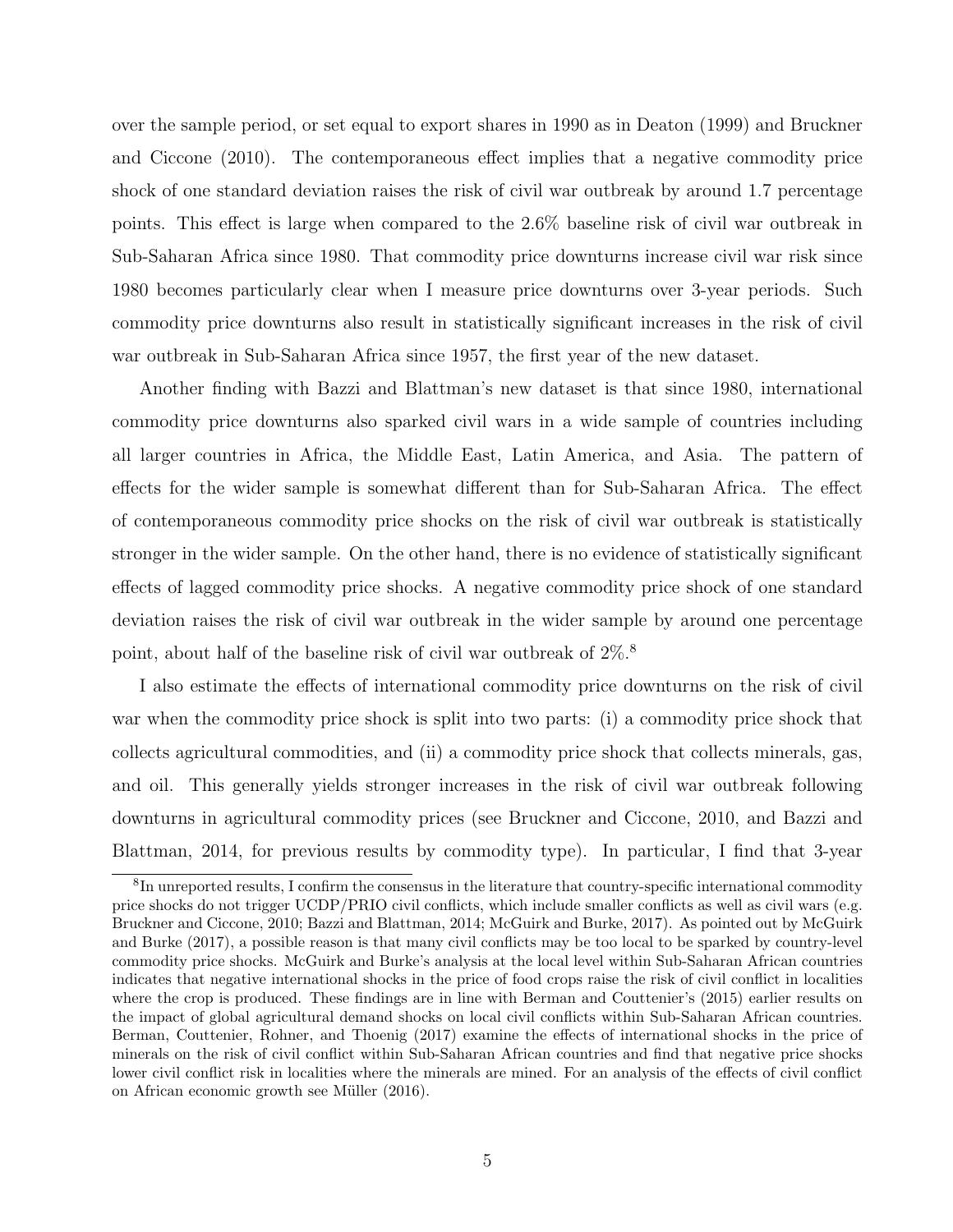downturns in agricultural commodity prices raised the risk of civil war outbreak since 1980 and also since 1957 whether I focus on countries in Sub-Saharan Africa or consider all larger countries in Africa, the Middle East, Latin America, and Asia.

The country-specific commodity price shocks I use always weigh commodities by their shares in exports, as in Deaton and Miller (1995), Deaton (1999), and Bruckner and Ciccone (2010) for example. Bazzi and Blattman present results where commodity prices are weighted by export shares, and results where commodity weights are commodity export shares multiplied by aggregate exports relative to GDP. To understand the rationale for commodity weights that also reflect aggregate exports relative to GDP, it is useful to consider the following baseline scenario. Suppose that countries' aggregate commodity exports relative to GDP are unrelated to characteristics of countries that play a role (i) for the effect of international commodity price shocks on income and (ii) for the effect of income shocks on the risk of civil war outbreak. Suppose also that income is the only channel through which international commodity price shocks affect civil war risk. In this baseline scenario, commodity price shocks should translate into a stronger effect on income and on civil war risk in countries with larger commodity exports relative to GDP. This is because larger commodity exports relative to GDP magnify the effect of commodity price shocks on income but are assumed to not affect the causal chain from commodity price shocks to civil war risk in any other way. The assumptions behind the baseline scenario might not be satisfied however. For example, Caselli and Tesei (2016) argue that abundant natural resources – a main determinant of large aggregate commodity exports relative to GDP – shape a country's political institutions. These institutions may matter for the effect of commodity price shocks on income as well as the effect of income shocks on the risk of civil war outbreak.

To examine the empirical association between countries' aggregate commodity exports relative to GDP and the effect of commodity price shocks on civil war risk, I proceed in the following way. I first group countries by whether their aggregate commodity exports relative to GDP are above or below the cross-country median. Then I estimate the effect of my fixed-weight commodity price shocks on civil war risk separately in the two subsamples. For Sub-Saharan Africa, I find a statistically significant effect of international commodity price shocks on civil war risk in countries with commodity exports relative to GDP below the median but not in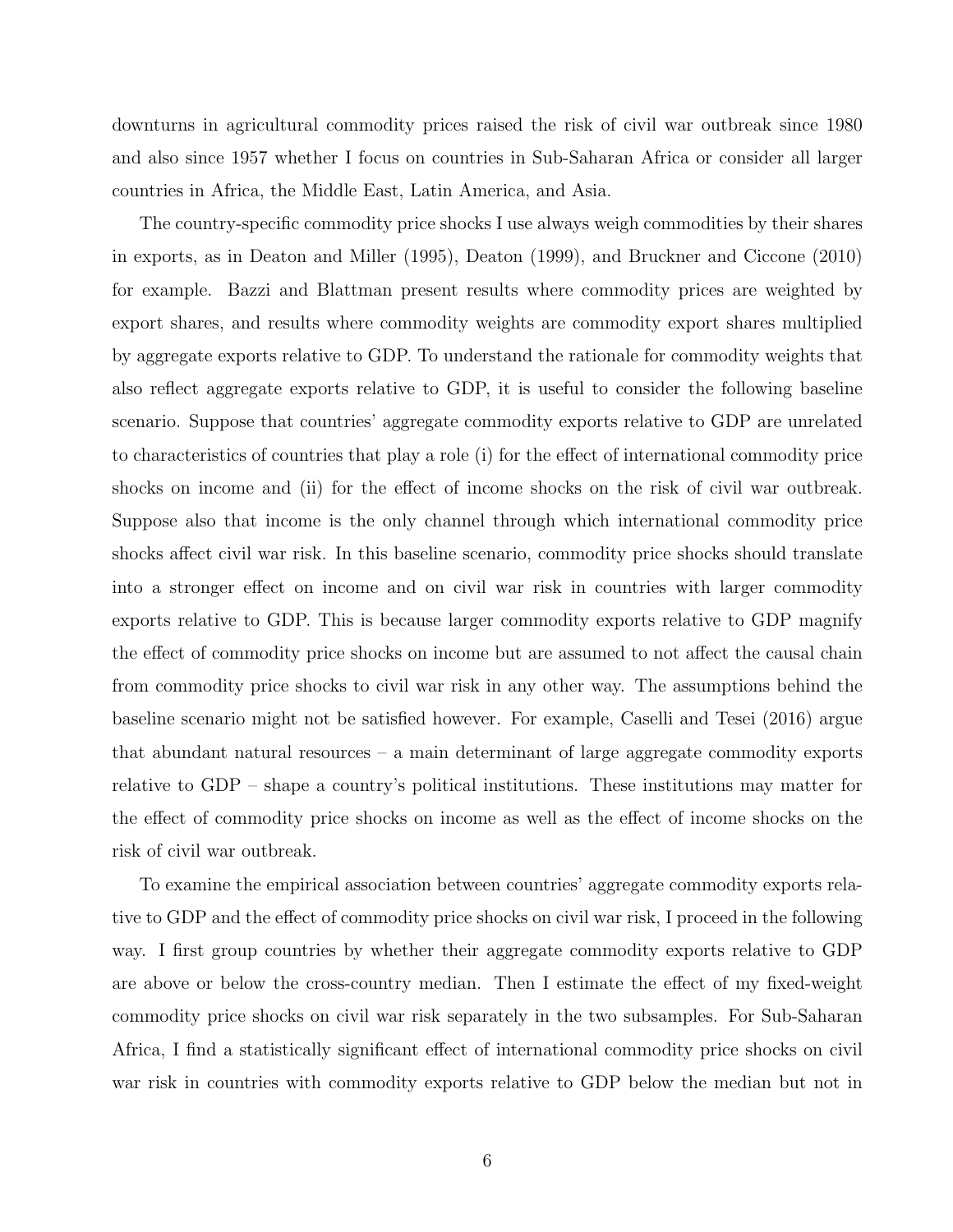countries above the median. This result does not conform with the prediction of the baseline scenario above, where aggregate commodity exports affect the causal chain from commodity price shocks to civil war risk only in that they magnify the effect of commodity price shocks on income. For the wider sample of countries, there is some weak evidence for the prediction of the baseline scenario. Support for the baseline scenario is therefore inexistent or weak, depending on whether one considers Sub-Saharan Africa or a wider sample of countries. This could indicate that income is not the only channel through which commodity price shocks affect civil war risk. Alternatively, the prediction of the baseline scenario could be invalidated by heterogeneity in the effect of commodity price shocks on income or by heterogeneity in the effect of income shocks on the risk of civil war outbreak.

I also use a median-sample-split approach to explore the empirical association between the effect of commodity price shocks on civil war risk and countries' income per capita, income inequality, and ethnic fragmentation. I find that downturns in international commodity prices spark civil wars in poor countries but not in rich countries; in countries with low inequality but not in countries with high inequality; and in countries with low ethnic fragmentation but not in countries with high ethnic fragmentation. More research would be needed to see whether these results can be rationalized theoretically or whether they are driven by omitted country characteristics (Fearon, 2005; Fearon, Kasara, and Laitin, 2007; Caselli and Tesei, 2016).

The remainder of the paper is structured as follows. Section 2 discusses the data. Section 3 discusses the construction of the country-specific commodity price shocks; the main estimating equations; and how mismeasured commodity export shares can be dealt with. Section 4 presents the empirical results using the Bazzi and Blattman data only, reexamines these results using up-to-date UCDP/PRIO civil war data, and explores cross-country heterogeneity in the effect of commodity price shocks on civil war risk. Section 5 concludes.

# 2 Data

I discuss the civil war data first, the commodity data second, and all other data last.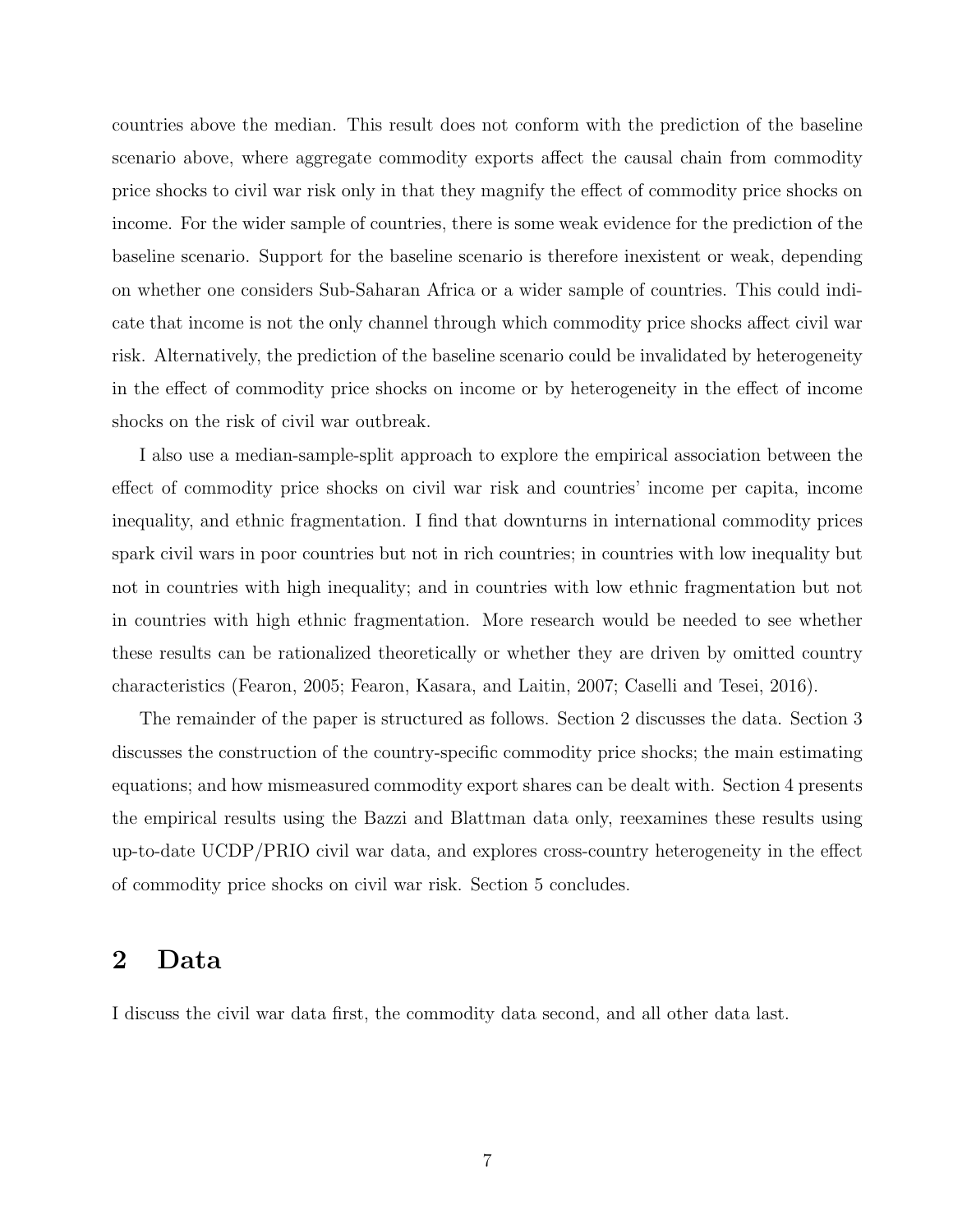### 2.1 Civil war data

My empirical work is based on the UCDP/PRIO Armed Conflict Dataset also used in the previous studies of civil war by Miguel, Satyanath, and Sergenti (2004), Sandholt Jensen and Skrede Gleditsch (2009), and Bruckner and Ciccone (2010) for example. I first present this dataset and then compare it with the COW (Correlates of War) civil war dataset.

#### 2.1.1 Civil war data from UCDP/PRIO

The civil war measures I use are based on the UCDP/PRIO civil war dataset. I start using the exact coding of Bazzi and Blattman (2014). I also use the latest version of the UCDP/PRIO dataset (UCDP/PRIO Armed Conflict Dataset version 4-2016).

UCDP/PRIO defines a civil war as a contested incompatibility that concerns government and/or territory where the use of armed force between two parties, of which at least one is the government of a state, results in at least 1,000 battle-related deaths during the calendar year. Hence, UCDP/PRIO civil wars always entail large-scale fighting in the coded calendar year. When I use the latest version of the UCDP/PRIO dataset, I follow Sandholt Jensen and Skrede Gleditsch (2009), Bruckner and Ciccone, and Bazzi and Blattman in coding a civil war in a country only if the civil war takes place in the country's territory.

The left-hand-side variable in my empirical analysis is an indicator variable for civil war outbreak (onset). This indicator can be thought of as capturing the flare-ups in large-scale fighting. The indicator for civil war outbreak is one for country  $c$  in year  $t$  if there is a civil war in the country in year  $t$  and there was no civil war in the country in the previous year. The indicator is zero for country c in year t if there is no civil war in the country in year t and there was no civil war in the country in the previous year. The indicator for civil war outbreak is not defined for country c in year t if there was a civil war in the country in the previous year.

#### 2.1.2 Comparing the UCDP/PRIO and COW measures of civil war

Bazzi and Blattman use different measures of civil war but argue that the most relevant ones are the UCDP/PRIO and COW (Correlates of War) measures as they capture the ebb and flow of the incentives for war. The same two datasets were considered in Miguel, Satyanath, and Sergenti's (2004) seminal study of civil conflict, but they discarded the COW dataset because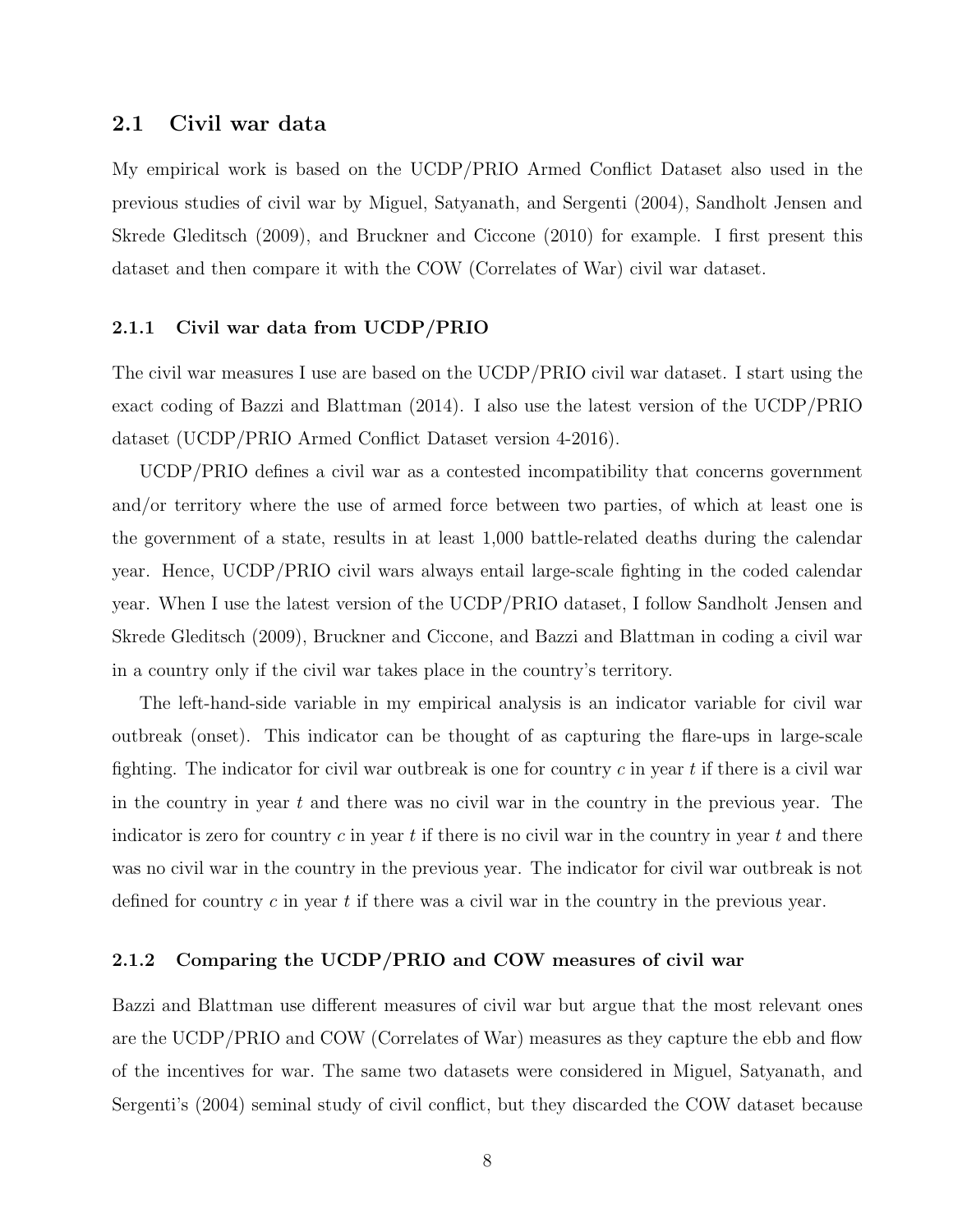of inconsistencies and lack of transparency.

Leaving aside issues of consistency and transparency, the COW measure of civil war used by Bazzi and Blattman differs conceptually from their UCDP/PRIO measure in two main ways. Bazzi and Blattman's UCDP/PRIO measure of civil war only codes a civil war for a country if the civil war takes place in the territory of the country. On the other hand, their COW measure of civil war does not adopt this territorial criterion. It is useful to illustrate the implications of this conceptual difference with the example of Nigeria. There is no civil war in Nigeria between 1990 and 1998 according to Bazzi and Blattman's UCDP/PRIO measure. However, according to their COW measure of civil war, Nigeria was involved in one civil war in 1990, two civil wars in 1992, and another civil war in 1998. None of these COW civil wars were fought in Nigeria. The 1990 COW civil war corresponds to the Nigerian military's involvement in a Liberian civil war that started in 1989. In 1990, a group of West African states including Nigeria, sent mainly Nigerian troops to support the Liberian government. One of the two 1992 COW civil wars involving Nigeria corresponds to another engagement of the Nigerian military in this Liberian civil war, again as part of a group of West African states. The second of the two 1992 COW civil wars involving Nigeria corresponds to an engagement of the Nigerian military in a civil war in Somalia, as part of a large group of states including Australia, Canada, Germany, and the United States. The 1998 COW civil war involving Nigeria corresponds to the Nigerian military's engagement in a civil war in Sierra Leone.

Economic conditions in a country may play more of a role for civil wars in the country than for military engagements of the country's government in civil wars elsewhere (Sandholt Jensen and Skrede Gleditsch, 2009). As a result, one may find a weaker effect of downturns in the international prices of a country's export commodities on Bazzi and Blattman's COW measure of civil war than their UCDP/PRIO measure of civil war.

There is a second conceptual difference between the COW measure of civil war used by Bazzi and Blattman and their UCDP/PRIO measure. When UCDP/PRIO codes a civil war in calendar year t, it is because estimates indicate more than 1,000 battle deaths in year t. That is, the 1,000 battle-deaths threshold is applied to calendar years. This matches the calendar-year coding of the economic shocks potentially sparking civil wars in existing studies (e.g. Miguel, Satyanath, and Sergenti, 2004; Bruckner and Ciccone, 2010; Bazzi and Blattman, 2014).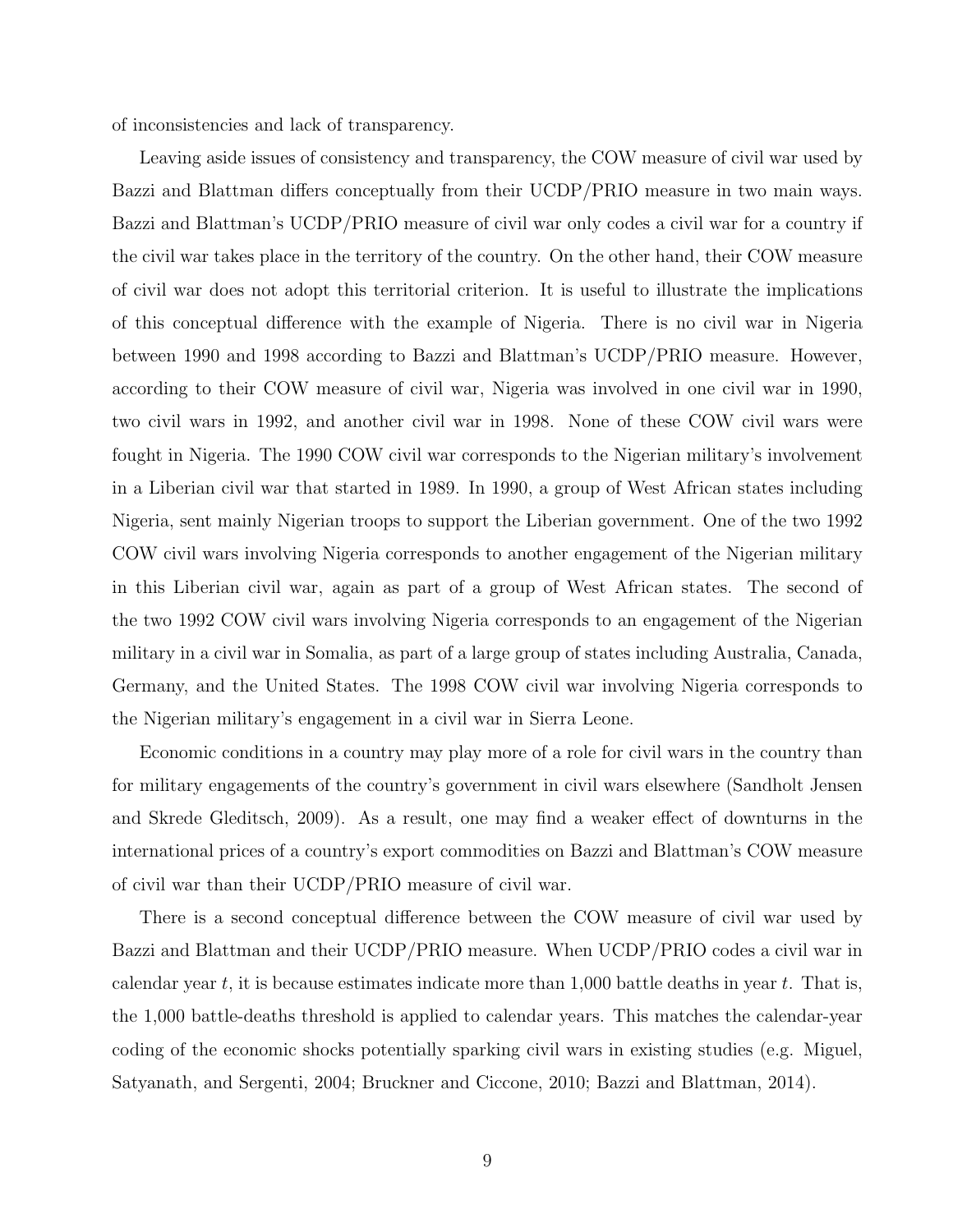The COW definition of civil wars also involves a 1,000 battle-deaths threshold ("battlerelated deaths" is the exact language used) but not for calendar years. COW's "current requirement for all categories of wars is for 1,000 battle-related deaths per year (twelve-month period beginning with the start date of the war) among all the qualified war participants" (Sarkees, 2010, page 15). That is, COW applies the 1,000 battle-deaths threshold to the twelve-month period following the start of a civil war. The start of a civil war is dated by the formal declaration if followed by immediate combat or by the first day of combat. As civil wars may not start with large-scale combat, COW may date civil wars to have started in calendar year t although there was no large-scale fighting in that year. This can make it difficult to uncover a causal effect of calendar-year economic shocks on flare-ups in large-scale fighting using the COW measure of civil war.<sup>9</sup>

### 2.2 Commodity price and export data

All commodity price and export data comes from Bazzi and Blattman (2014). They collect price data for 65 commodities from the IMF International Financial Statistics, the US Bureau of Labor Statistics, and several other sources. Bazzi and Blattman's primary source of commodity export data is the United Nations Commodity Trade Statistics Database. They combine this dataset with other export data and use interpolation to fill gaps. The result is a large database with shares of 65 different commodities in total exports by country and year. This data is available for Sub-Saharan Africa, and for countries with populations over one million in Africa, the Middle East, Latin America, and Asia.

 $9T$ o see this in an example, consider a scenario where a negative commodity price shock in calendar year t does in fact increase the probability of flare-ups in fighting with more than  $1,000$  deaths in year t. Suppose that half the civil wars start with a minor battle in the second half of a calendar year, followed by a major battle with more than 1,000 deaths in the first half of next calendar year. The other half of civil wars start with a major battle with more than 1,000 deaths. The COW coding rule would then code half of the calendar years t with more than 1,000 battle deaths as civil wars that started in calendar year  $t$  and the other half as civil wars that started in calendar year  $t - 1$ . The fact that in this example, the COW coding rule would distribute the flare-ups in large-scale fighting in calendar year  $t$  across two different calendar years, can make it difficult to find an effect of calendar-year economic shocks in any year on COW civil wars in finite samples.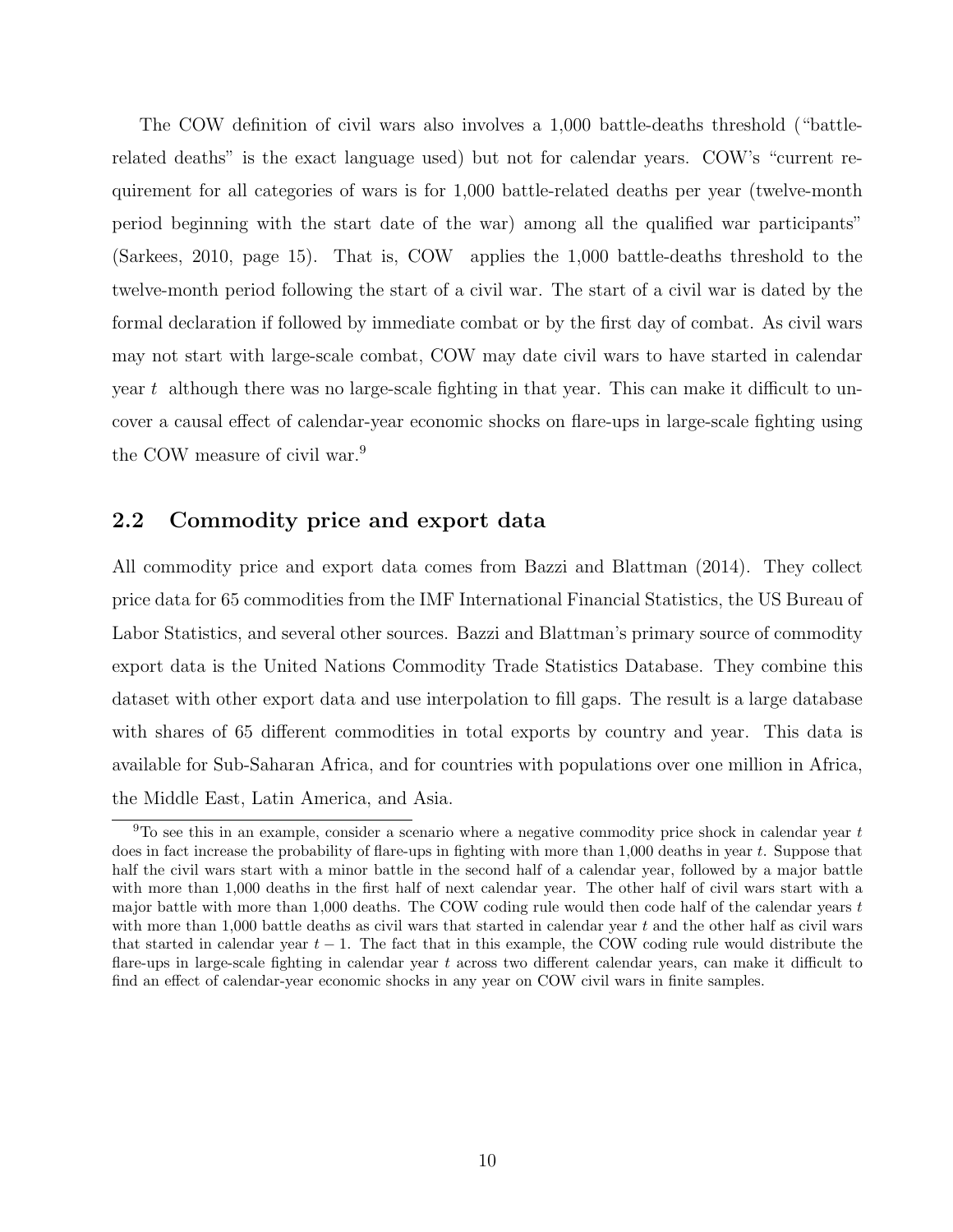### 2.3 Other data

Following Miguel, Satyanath, and Sergenti (2004) and Bruckner and Ciccone (2010), my empirical analysis also accounts for rainfall shocks and export demand shocks from OECD countries. My measure of rainfall shocks follows Maertens (2016) and is obtained using two different rainfall datasets from the US National Oceanic and Atmospheric Administration. The first dataset is the GPCP rainfall data, which has the advantage of combining gauge and satellite measurements but is only available since 1979. The second dataset is the GPCC rainfall data, which is available for the longest period considered here. My measure of export demand shocks from OECD countries follows Acemoglu, Johnson, Robinson, and Yared (2008) and is calculated combining GDP data from the Penn World Tables with export data from the OECD Statistics.

# 3 Empirical Framework

I first discuss how the country-specific commodity price shocks used are constructed. Then I present the main estimating equations and explain how mismeasured commodity export shares can be dealt with.

## 3.1 Country-specific commodity price shocks

I start by presenting Bazzi and Blattman's (2014) export-share-weighted commodity price shocks. Then I describe how I modify Bazzi and Blattman's formulas to obtain commodity price shocks based on time-invariant (fixed) export shares. Finally, I discuss why it may make sense to obtain a trimmed version of commodity price shocks that ignores exports of countries if these exports constitute a significant share of world supply.

#### 3.1.1 Commodity price shocks using time-varying export weights

To relate Bazzi and Blattman's export-share-weighted commodity price shocks to other measures of price shocks it is useful to start with the following definition of the commodity price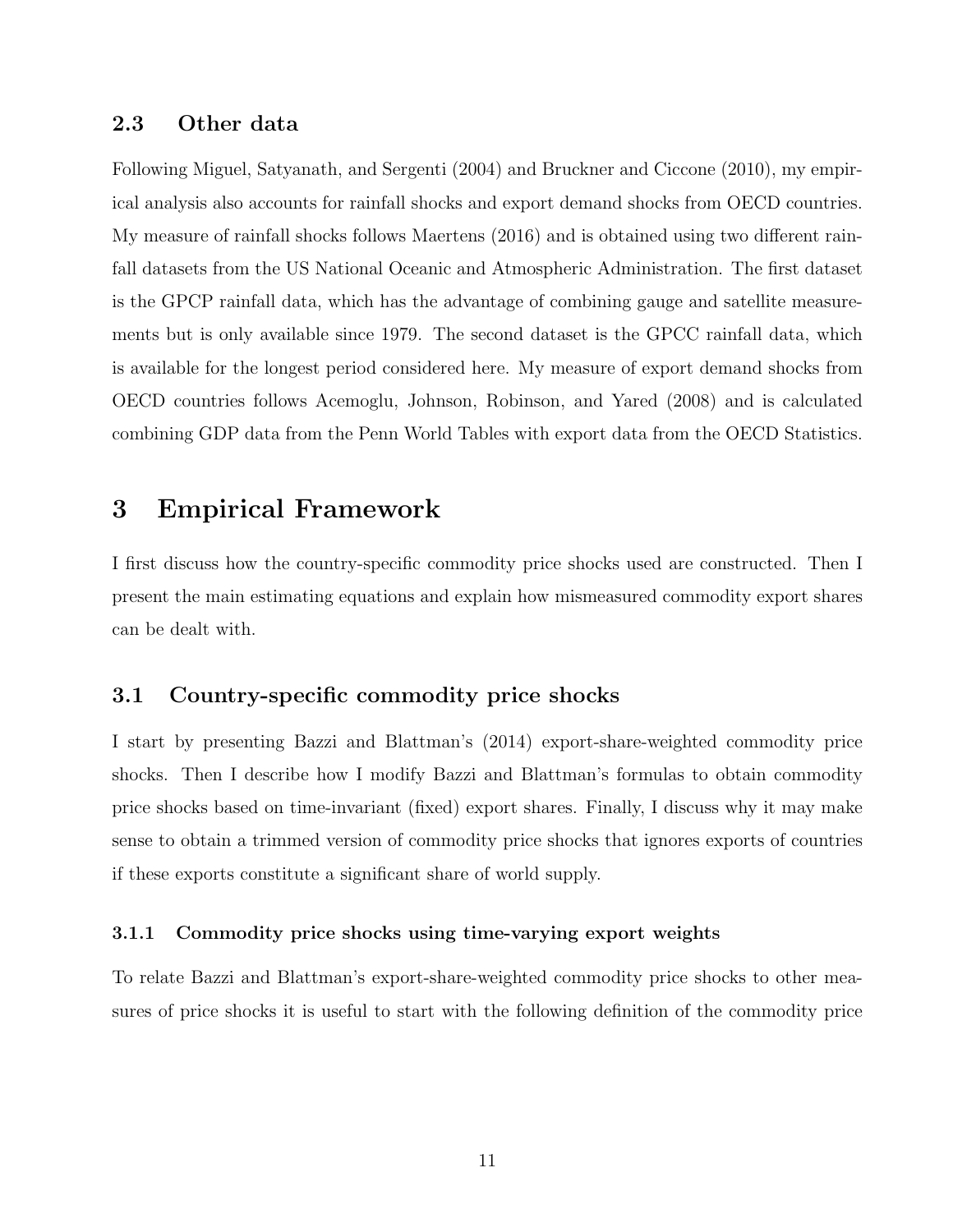shock in country c between years  $T$  and  $t > T$ 

$$
shock_{c,t}^T = \sum_{i=1}^{65} (\omega_{i,c,t}^t \log p_{i,t} - \omega_{i,c,t}^T \log p_{i,T})
$$
 (1)

with  $\omega_{i,c,t}^{\tau}$  the (export-share-based) weight assigned to the (log) year- $\tau$  price of commodity i entering the year-t shock. The sum is over the 65 commodities for which there is data. I consider year-to-year shocks  $(T = t - 1)$  as well as shocks over 3-year periods  $(T = t - 3)$  in my empirical work.

To better understand the commodity price shocks in (1), it is useful to start with the case where shocks are measured year-to-year and simplify to a Laspeyres, Paasche, or Fisher price-index growth formula. Setting the commodity weight  $\omega_{i,c,t}^{\tau}$  equal to the export share of commodity i in the total commodity exports of country c in year  $t-1$ ,  $s_{i,c,t-1}$ , the shock in (1) becomes the growth rate (in log points) of a Laspeyres price index (PI) between  $t-1$  and  $t$ 

$$
PIshock_{c,t} = \sum_{i=1}^{65} s_{i,c,t-1} (\log p_{i,t} - \log p_{i,t-1}).
$$
\n(2)

Using the commodity export share in year t or the average commodity export share in years t and  $t-1$  instead of the commodity export share in year  $t-1$ , yields the growth rate of a Paasche or Fisher price index respectively.

Bazzi and Blattman use the following year-to-year version of the shock in (1)

$$
BBshock_{c,t} = \sum_{i=1}^{65} (\omega_{i,c,t}^{BB} \log p_{i,t} - \omega_{i,c,t-1}^{BB} \log p_{i,t-1})
$$
(3)

with weights  $\omega_{i,c,t}^{BB}$  reflecting lagged averages of commodity export shares. Specifically

$$
\omega_{i,c,t}^{BB} = \frac{(e_{i,c,t-2} + e_{i,c,t-3} + e_{i,c,t-4})/3}{\sum_{i=1}^{65} (e_{i,c,t-2} + e_{i,c,t-3} + e_{i,c,t-4})/3}
$$
(4)

with  $e_{i,c,t}$  defined as exports of commodity i by country c in year t over the country's total exports during the year

$$
e_{i,c,t} = \frac{\text{exports of commodity } i \text{ by country } c \text{ in year } t}{\text{total exports by country } c \text{ in year } t}.
$$
\n
$$
(5)
$$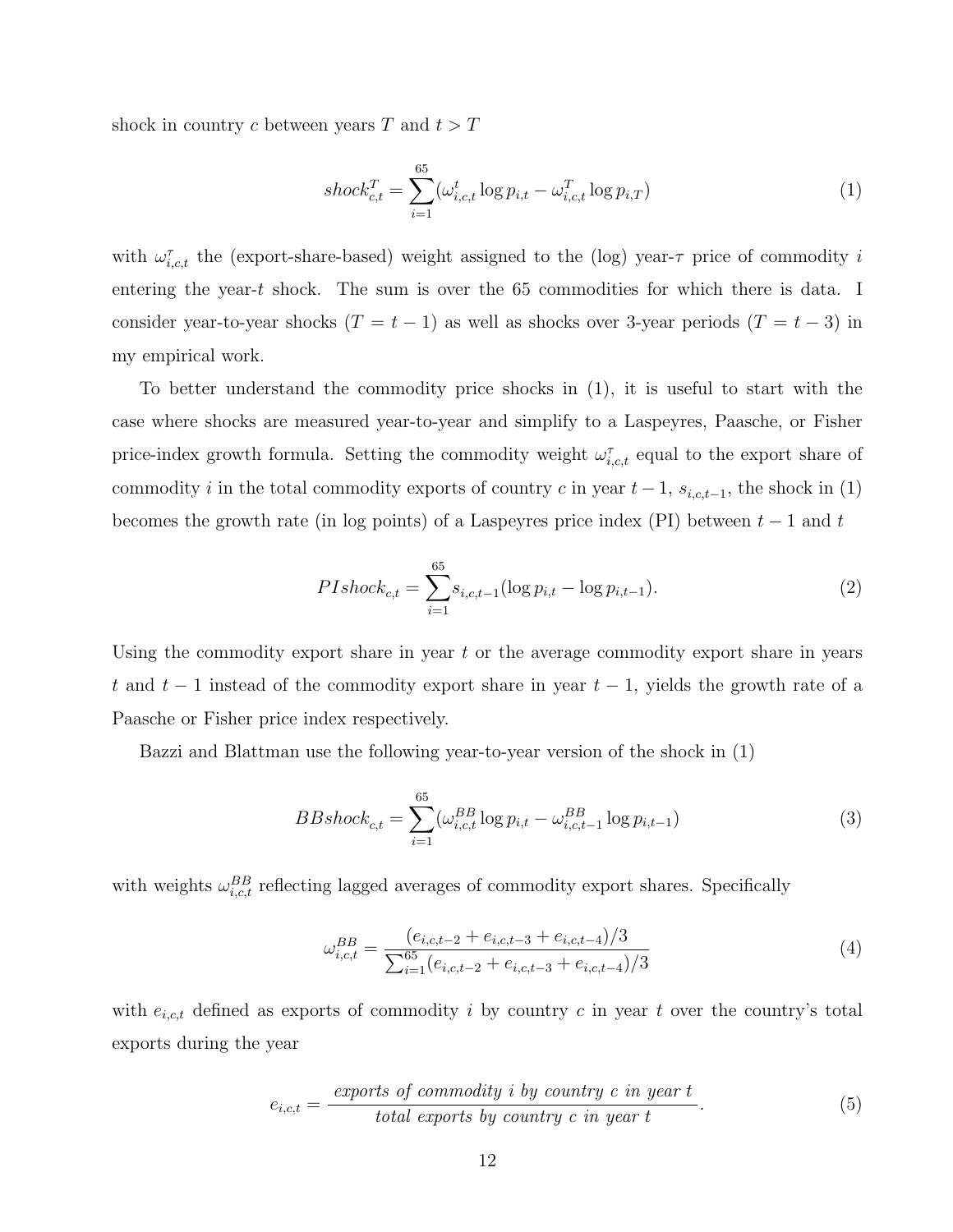The sum across commodities in the denominator of (4) is a normalization ensuring that the weights sum to one across commodities for a given country-year (the export shares  $e_{i,c,t}$  do not necessarily sum to one across commodities for a given country-year, as total exports in the denominator of (5) may contain non-commodity exports).

The formula in (3) differs from the formula described in Bazzi and Blattman in two respects (which are both inconsequential empirically). First, Bazzi and Blattman subtract a term capturing US consumer price inflation from (3). However, as this term is the same for all countries c, it ends up being absorbed by the year fixed effects that Bazzi and Blattman include in their estimating equation. Hence, subtracting US consumer price inflation from (3) is unnecessary given the estimating equation. Second, Bazzi and Blattman write that the weights used in (3) are  $\omega_{i,c,t}^{BB} = (e_{i,c,t-2} + e_{i,c,t-3} + e_{i,c,t-4})/3$  instead of (4) (in their Online Appendix, page 4). As the commodity export shares  $e_{i,c,t}$  are shares in total exports, these weights would – in contrast to the weights in (4) – not necessarily sum to one for a given country-year. However, the export-share-weighted commodity price shocks Bazzi and Blattman use in their empirical work do incorporate a normalization of the weights as in  $(4)$ .<sup>10</sup>

#### 3.1.2 Commodity price shocks using time-invariant (fixed) export weights

My empirical analysis using time-invariant export weights follows the formulas used by Bazzi and Blattman except that the commodity weights in (3) are taken to be time-invariant. I set the time-invariant (fixed) commodity weights  $\omega_{i,c}^{FW}$ , where FW stands for fixed weight, equal to export shares in total commodity exports  $s_{i,c}$ . These are calculated using time-invariant commodity export shares in total exports  $e_{i,c}$  obtained from the Bazzi and Blattman dataset.

<sup>&</sup>lt;sup>10</sup>Appendix Figure 2 illustrates this graphically (all appendices are available online at www.antoniociccone.eu). The figure is based on the shocks in Bazzi and Blattman's Online Appendix Table 11, second column, which covers their full sample with 4781 observations (later columns use the same shock for subsamples). Bazzi and Blattman actually use standardized shocks (shocks standardized by the standard deviation in the sample) but their dataset also contains the non-standardized version of these shocks. I already mentioned that the Bazzi and Blattman shocks are obtained as (3) minus the US CPI inflation. I therefore add US CPI inflation, also taken from the Bazzi and Blattman data, to the Bazzi and Blattman non-standardized shocks to get the shocks as defined in (3). Let me refer to these shocks as the simplified original Bazzi and Blattman shocks. I then plot these simplified original Bazzi and Blattman shocks against reconstructed shocks that do and do not use the normalization to one in (4). The reconstructed shocks are obtained using Bazzi and Blattman's raw commodity price and export data in (3) and (4). Appendix Figure 2 shows that the shocks used by Bazzi and Blattman line up perfectly with the reconstructed shocks with the normalization in (4) but not the reconstructed shocks without the normalization.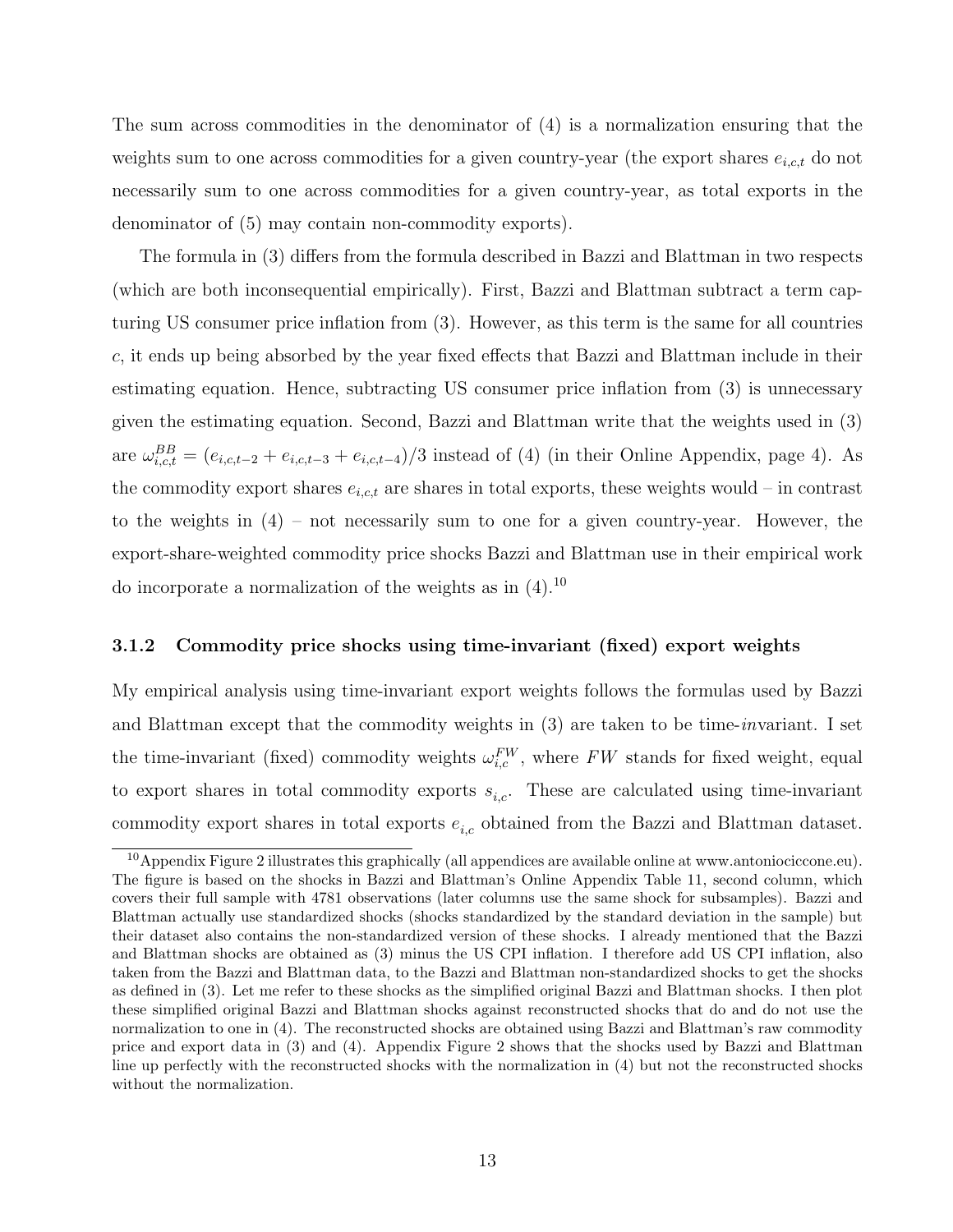Formally,

$$
\omega_{i,c}^{FW} = s_{i,c} = \frac{e_{i,c}}{\sum_{i=1}^{65} e_{i,c}}.\tag{6}
$$

Hence, my year-to-year fixed-weight commodity price shocks for country  $c$  in year  $t$  are

$$
FWshock_{c,t} = \sum_{i=1}^{65} s_{i,c} (\log p_{i,t} - \log p_{i,t-1}).
$$
\n(7)

For the time-invariant commodity export shares  $s_{i,c}$ , I consider three alternatives constructed with Bazzi and Blattman's data for total export shares  $e_{i,c,t}$  in (5)

$$
s_{i,c} = \begin{cases} s_{i,c}^{1980} = \frac{e_{i,c,1980}}{\sum_{i} e_{i,c,1980}} \\ s_{i,c}^{1990} = \frac{e_{i,c,1990}}{\sum_{i} e_{i,c,1990}} \\ \overline{s}_{i,c} = \frac{1}{T - \tau + 1} \sum_{t=\tau}^{T} \left( \frac{e_{i,c,t}}{\sum_{i} e_{i,c,t}} \right) \quad [C] \end{cases}
$$
(8)

The average export shares over the sample period in [C] are the most attractive timeinvariant commodity weights for two reasons. First, they ensure that time-invariant commodity weights reflect exports over the entire time period. Second, as I show below, using average export shares over the sample period can be a way of dealing with attenuation bias due to mismeasured export shares. The time-invariant commodity weights in [B] and [C] are less attractive choices as they pick export shares in specific years, which makes them less representative for the whole time period than average export shares over the sample period and also more prone to measurement error. Still, they are useful for comparison with results in the literature.

#### 3.1.3 Commodity price shocks incorporating price maker cutoffs

To detect a causal effect of international commodity price shocks on civil war risk, it may sometimes be useful to consider a trimmed version of country-specific commodity price shocks. Trimmed price shocks drop commodities from a country's price index in years where exports constitute a significant share of world supply. The utility of trimmed price shocks might seem doubtful, as dropping commodities would seem to lead to worse measures of the commodity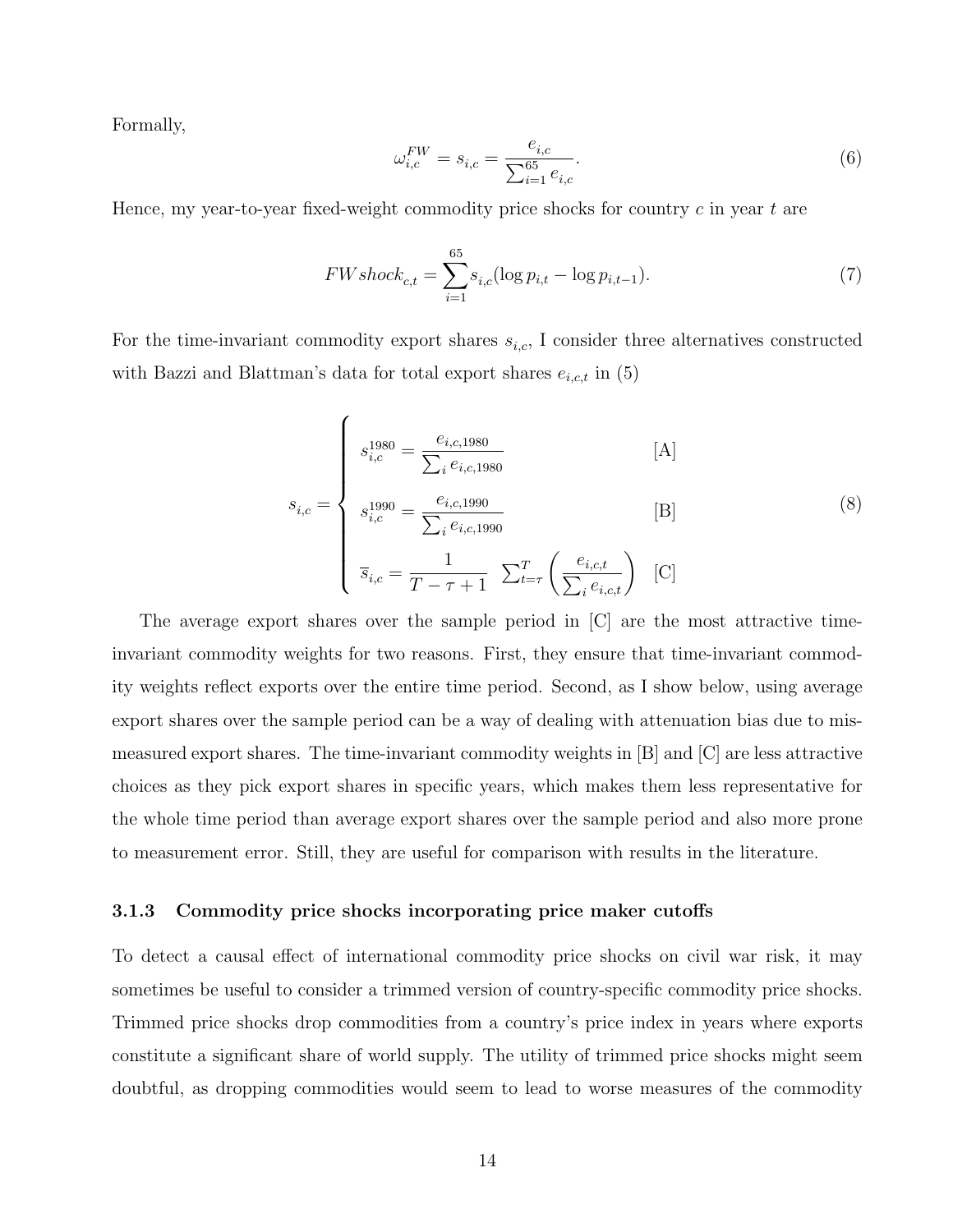price shocks countries are subject to. This in turn would seem to only make it harder to detect an effect of commodity price shocks on civil war risk.

However, there may also be advantages of using trimmed country-specific commodity price shocks. To see this, suppose that a country exports so much of a certain commodity that supply shocks in the country end up affecting the international price of the commodity. In this case, an empirical researcher might end up concluding that negative commodity price shocks do not cause an increase in the risk of civil war although they actually do. This is because an increase in the underlying likelihood of civil war in a country exporting a significant share of the world supply of a commodity may result in higher international prices of the commodity. If the higher underlying likelihood of civil war turns into an actual civil war, the researcher would observe a civil war outbreak following higher (not lower) international prices for the country's exports. Hence, the response of international commodity prices to unobservable changes in the underlying country-level likelihood of civil war outbreak could mask that lower international commodity prices cause an increase in the risk of civil war outbreak.

If the commodity exports of some countries affect international commodity prices, one may therefore find that negative commodity price shocks do not increase civil war risk using the price shocks in the previous subsections, even though negative commodity price shocks do actually cause civil wars. Because of this issue, Bruckner and Ciccone (2010) propose the following. First obtain country-specific commodity price shocks using data on all exports as in the previous subsections. If these shocks do not yield an effect of commodity price shocks on civil war risk, then check the robustness of this (non)finding. Robustness is checked by recalculating commodity price shocks ignoring commodity exports of a country if these exports exceed a threshold of 3% of world supply. If such trimming results in a statistically significant, negative effect of country-specific commodity price shocks on civil war risk, the (non)finding using nontrimmed commodity price shocks may be due to confounding effects of unobservable changes in the underlying likelihood of civil war.

Bazzi and Blattman adapt Bruckner and Ciccone's approach to their time-varying commodity price shock measure and focus on a 10% threshold for the share of world supply (they refer to such thresholds as price maker cutoffs). Their procedure can be thought of in two steps. First, set the weight applied to commodity i in year t and country  $c$  in (3) equal to zero if exports of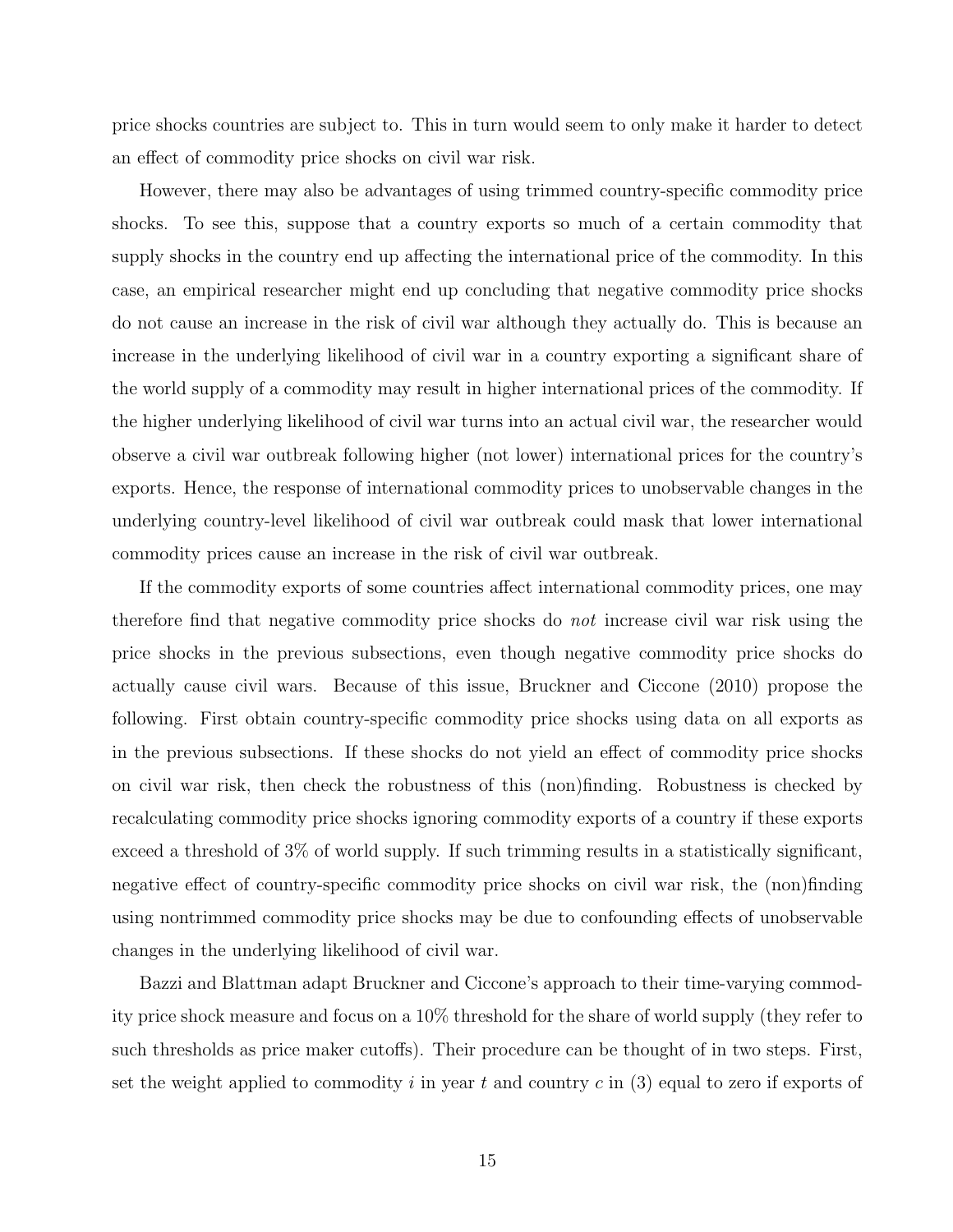commodity i by country c are above the price maker cutoff in year  $t-1$ . Second, obtain the remaining weights in (3) using (4) but excluding all commodities whose exports exceeded the price maker cutoff in the first step.

I adapt Bazzi and Blattman's approach to the case with time-invariant (fixed) commodity weights in the following way. When I obtain the time-invariant weights in  $(8)[A]$  using 1980 total export shares, I set  $e_{i,c,1980}$  equal to zero if exports of commodity i by country c exceeded the price maker cutoff in  $1979<sup>11</sup>$ . The approach for the case of time-invariant weights fixed at 1990 export shares in (8)[B] is analogous. When time-invariant weights are set equal to export shares averaged over the sample period, in  $(8)[C]$ , I proceed in two steps. First, apply the price maker cutoff to all export shares  $e_{i,c,t}$  to obtain new export shares  $e_{i,c,t}^{PMC}$  as  $e_{i,c,t}^{PMC} = e_{i,c,t}$  if exports of the commodity as a share of world supply were below the price maker cutoff in year  $t-1$  and  $e_{i,c,t}^{PMC} = 0$  otherwise. Second, use these new export shares in (8)[C].

### 3.2 Main estimating equations

The estimating equation for year-on-year (annual) commodity price shocks is

$$
CWarIndicator_{c,t} = controls_{c,t} + b_0 shock_{c,t}^{t-1} + b_1 shock_{c,t-1}^{t-2} + b_2 shock_{c,t-2}^{t-3}
$$
 (9)

where shock<sup>t-1</sup> is the annual commodity price shock between years  $t-1$  and t obtained either using time-*varying* commodity weights or time-*invariant* (fixed) commodity weights.  $\textit{CWarIndicator}_{c,t}$  is an indicator variable for civil war outbreak (onset) that takes a value of one if there is a civil war in year t but not  $t-1$  and a value of zero if there is no civil war in years t and  $t - 1$ , see Section 2.1.1 for details. The controls always include (i) country fixed effects; (ii) year fixed effects; and (iii) country-specific linear time trends.

The cumulative effect of annual commodity price shocks on the risk of civil war outbreak over 3-year periods in (9) is  $b_0 + b_1 + b_2$ . I check for the statistical significance of the cumulative effect by testing the hypothesis that  $b_0 + b_1 + b_2$  is equal to zero.

I also estimate the effect of commodity price shocks over the 3-year period between years

<sup>&</sup>lt;sup>11</sup>I use 1979 to mimic the timing of Bazzi and Blattman's price maker cutoffs. Results do not change if I apply price maker cutoffs to the year when the export share is measured, as suggested by Bruckner and Ciccone.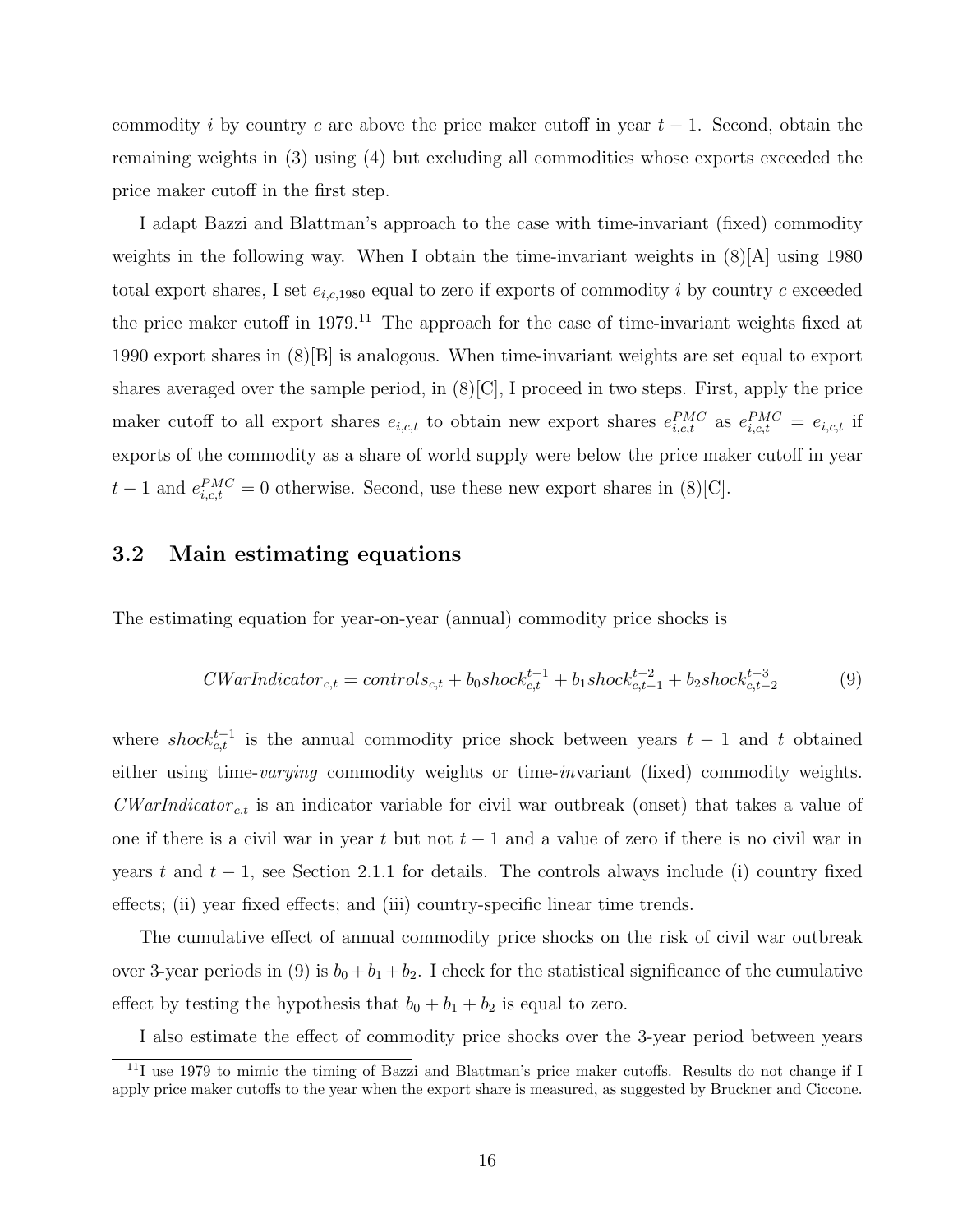$t-3$  and  $t$ , shock<sup> $t-3$ </sup>, on the risk of civil war outbreak using

$$
CWarIndicator_{c,t} = controls_{c,t} + b \, shock_{c,t}^{t-3}.
$$
\n
$$
(10)
$$

### 3.3 Dealing with mismeasured export shares

Export shares in the Bazzi and Blattman dataset are certainly measured with some error. Hence, price shocks using export shares as commodity weights are measured with some error also, and not taking this into account would result in biased estimates of the effect of price shocks on civil war risk.

It turns out that there are ways of dealing with mismeasured export shares if, loosely formulated, there is limited serial correlation in the measurement error  $\varepsilon_{i,c,t} = s_{i,c,t}^m - s_{i,c,t}^*$ where  $s_{i,c,t}^m$  is the mismeasured export share and  $s_{i,c,t}^*$  the true export share of commodity i in the total commodity exports of country  $c$  in year  $t$ . A condition regarding the serial correlation in the measurement error that turns out to be useful is K-dependence (Amemiya,  $1985$ ).<sup>12</sup>

**Definition** The stochastic processes for the measurement error  $\varepsilon_{i,c,t}$  of commodities  $i =$ 1,..., D of country c are K-dependent if  $(\varepsilon_{i,c,t_1},...,\varepsilon_{i,c,t_n})$  is independent of  $(\varepsilon_{j,c,\tau_1},...,\varepsilon_{j,c,\tau_m})$ for any i, j and set of integers satisfying  $t_1 < \ldots < t_n < \tau_1 < \ldots < \tau_m$  and  $t_n + K < \tau_1$ .

Intuitively, this allows that for each country c, the measurement errors in the export shares of commodities are correlated within time windows of width  $K$  but not outside such time windows. A very simple example where the condition is satisfied is when measurement errors follow moving-average processes of order smaller K based on i.i.d. shocks.

When the measurement error satisfies K-dependence for a given country and is independent across countries, it is possible to obtain consistent estimates of the true effect of commodity price shocks on civil war risk as the sample period goes to infinity. Specifically, suppose that the true risk of civil war is determined by

$$
CWarRisk_{c,t} = \alpha_c + \alpha_t + \beta_0PIshock_{c,t}^* + \beta_1PIshock_{c,t-1}^* + \beta_2PIshock_{c,t-2}^* + u_{c,t}
$$
 (11)

<sup>12</sup>An advantage of this condition is that it does not impose restrictions on the functional form of serial correlation. Such conditions would be unlikely to capture the measurement error in the Bazzi and Blattman dataset as missing data is interpolated.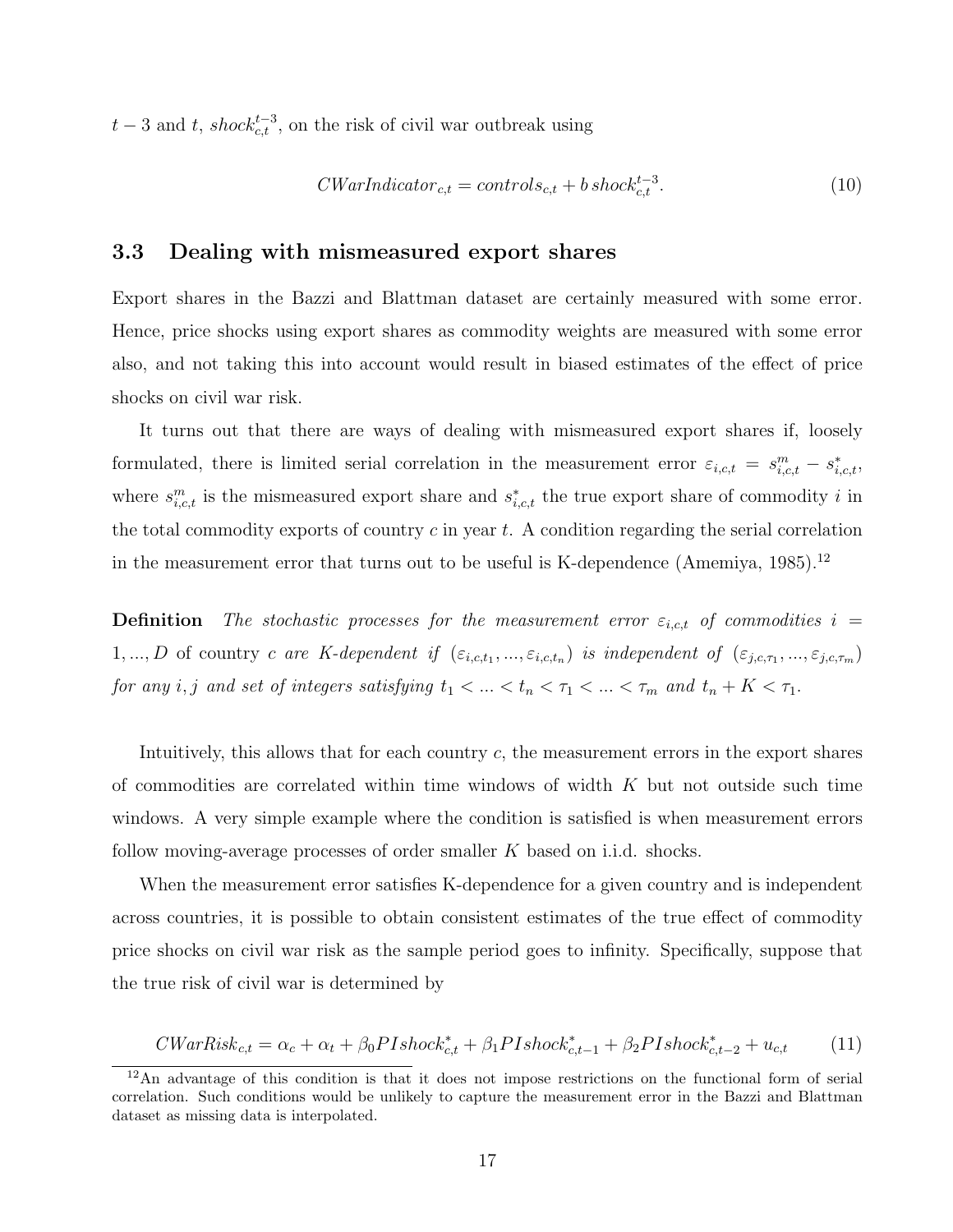where the commodity price shock  $Plshock_{c,t}^*$  is the price-index growth in (2) obtained using the true (\*) export shares  $s_{i,c,t-1}^*$  of commodity i in total commodity exports of country c in year  $t - 1$ ;  $\alpha_c, \alpha_t$  are country and year fixed effects; and  $u_{c,t}$  captures exogenous shocks to the risk of civil war. Consistent estimates of  $\beta_0$ ,  $\beta_1$ , and  $\beta_2$  in (11) can be obtained by applying an instrumental-variables approach to the estimating equation

$$
CWarIndicator_{c,t} = a_c + a_t + b_0PIshock_{c,t}^m + b_1PIshock_{c,t-1}^m + b_2PIshock_{c,t-2}^m
$$
 (12)

where the commodity price shock  $PIshock_{c,t}^m$  is the price-index growth rate in (2) obtained using the *mismeasured* (*m*) shares  $s_{i,c,t-1}^m$  of commodity *i* in total commodity exports of country *c* in year  $t-1$ . The instrument for  $PIshock_{c,t}^m$  in (12) is the fixed-weight commodity price shock

$$
\overline{FWshock}_{c,t}^{m} = \sum_{i=1}^{65} \overline{s}_{i,c}^{m} (\log p_{i,t} - \log p_{i,t-1})
$$
\n(13)

where  $\bar{s}_{i,c}^m$  is the *average mismeasured* export share of commodity i in total commodity exports of country  $c$  over the sample period. This result is proven in Appendix A.<sup>13</sup> Intuitively, the idea behind the approach is that the measurement error in the average mismeasured export shares  $\bar{s}_{i,c}^m$  used as commodity weights in the fixed-weight price-shock instrument in (13) averages out as the sample period goes to infinity. As a result, the correlation between the measurement error in the instrument and the measurement error in the price shocks on the right-hand side of (12) ends up going to zero as the sample period goes to infinity.

It is also interesting to consider the reduced-form  $(r)$  regression model obtained by using the fixed-weight shocks in (13) as the right-hand-side variables in (12)

$$
CWarIndicator_{c,t} = a_c + a_t + b_0^r \overline{FW} shock_{c,t}^m + b_1^r \overline{FW} shock_{c,t-1}^m + b_2^r \overline{FW} shock_{c,t-2}^m.
$$
 (14)

A key question is what the least-squares slope estimates  $\mathbf{b}^{\mathbf{r}} = [\hat{b}_0^{\mathbf{r}}, \hat{b}_1^{\mathbf{r}}, \hat{b}_2^{\mathbf{r}}]'$  of (14) converge to as the sample period goes to infinity. To answer this question it is useful to denote the vector of true slopes in (11) by  $\beta = [\beta_0, \beta_1, \beta_2]'$ . It can be shown that when the measurement error satisfies K-dependence for a given country and is independent across countries

<sup>13</sup>All appendices are available online at www.antoniociccone.eu.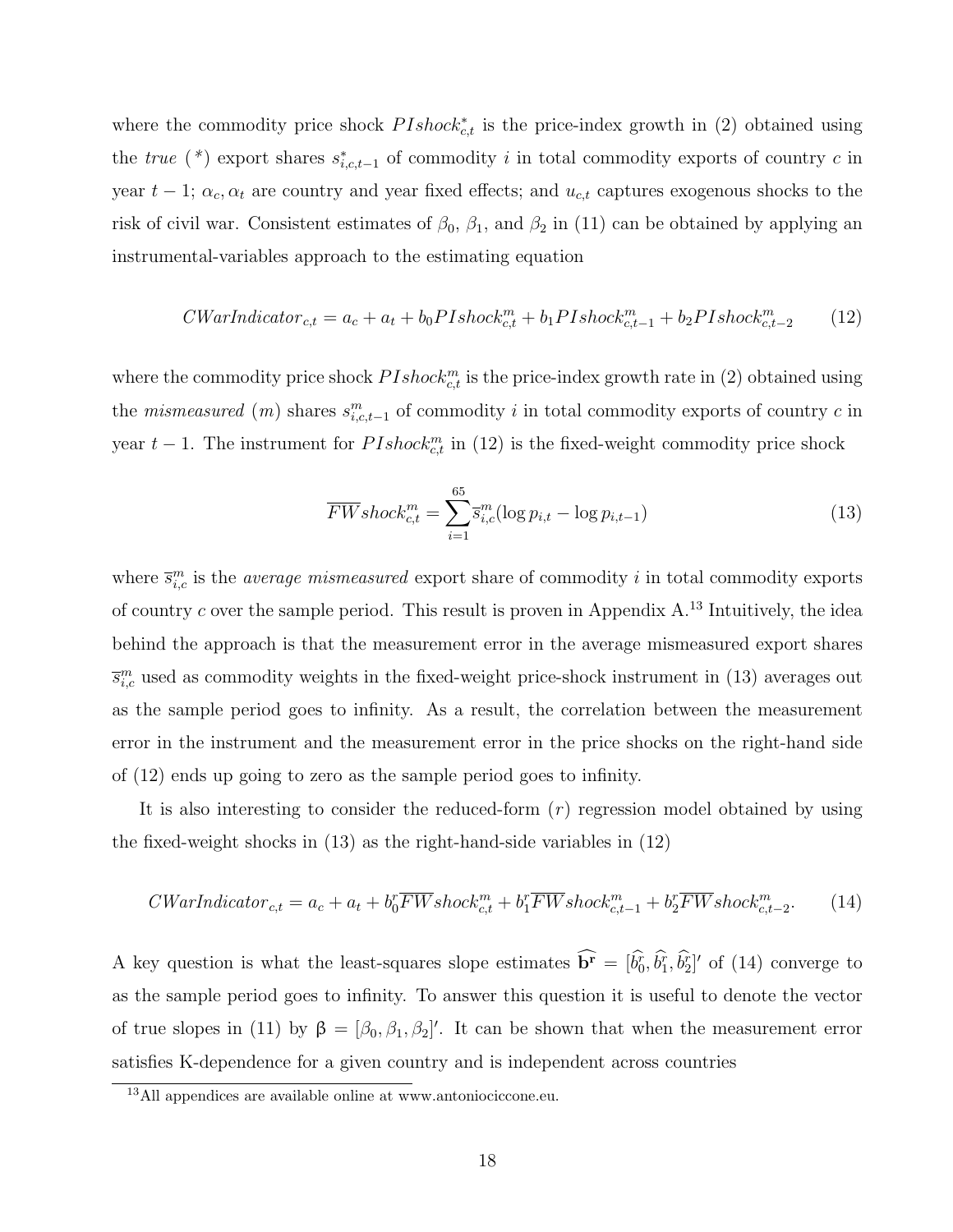$$
plim_{T \to \infty} \widehat{\mathbf{b}^{\mathbf{r}}} = (\mathbf{I} + \mathbf{\Gamma})\beta. \tag{15}
$$

**I** is the identity matrix and  $\Gamma$  is the probability limit of the matrix  $\Gamma = [\hat{\gamma}_0, \hat{\gamma}_1, \hat{\gamma}_2]$  where the column vectors  $\hat{\gamma}_k$  collect the least-squares slopes  $\hat{\gamma}_k = [\hat{\gamma}_{k0}, \hat{\gamma}_{k1}, \hat{\gamma}_{k2}]'$  when regressing  $z_{c,t}^k = \sum_i (s_{i,c,t-1-k}^m - \overline{s}_{i,c}^m) (\log p_{i,t-k} - \log p_{i,t-1-k})$  on the right-hand-side variables in (14).<sup>14</sup>

The result in (15) is also proven in Appendix A. Intuitively, the idea is that there are two issues with the reduced-form regression in (14) when compared to the true model in (11). First, there is measurement error in the right-hand-side variables of the reduced-form regression (due to the mismeasured commodity export shares). Second, there is an omitted-variable issue as the reduced-form regression in (14) solely takes into account the average commodity export shares over the sample period, while the true model in (11) implies that the true risk of civil war also reflects the time variation in commodity export shares. When the measurement error satisfies K-dependence, the measurement error issue is resolved as the sample period goes to infinity, but the omitted-variable issue isn't.

However, K-dependence implies that the omitted-variable bias can be estimated consistently using mismeasured versions of the omitted variables. This is why  $\Gamma$  in (15) can be estimated consistently by regressing  $z_{c,t}^k$  on the right-hand-side variables in (14). Intuitively, the variables  $z_{c,t}^k = \sum_i (s_{i,c,t-1-k}^m - \overline{s}_{i,c}^m) (\log p_{i,t-k} - \log p_{i,t-1-k})$  are the mismeasured versions of the omitted variables, that is, the mismeasured difference between (i) the commodity price shock in  $t - k$ using time-varying export shares as commodity weights and (ii) the commodity price shock in  $t - k$  using average export shares over the sample period as commodity weights.<sup>15</sup>

# 4 Commodity price shocks and civil war risk

I first present results for the effect of international commodity price shocks on the risk of civil war outbreak using Bazzi and Blattman's (2014) new dataset only. I start with Sub-Saharan Africa and then turn to a wider sample with all larger countries in Africa, the Middle East, Latin America, and Asia. I also check these results with up-to-date UCDP/PRIO data and

<sup>&</sup>lt;sup>14</sup>Hence, the estimating equations are  $z_{c,t}^k = \gamma_c + \gamma_t + \gamma_{k0} \overline{FW} \, shock_{c,t}^m + \gamma_{k1} \overline{FW} \, shock_{c,t-1}^m + \gamma_{k2} \overline{FW} \, shock_{c,t-2}^m$ .

<sup>&</sup>lt;sup>15</sup>In practice, I always estimate the elements of  $\Gamma$  in (15) to be very small, and find that the reduced-form least-squares regression in (14) and the instrumental-variables regression in (12)-(13) yield very similar results.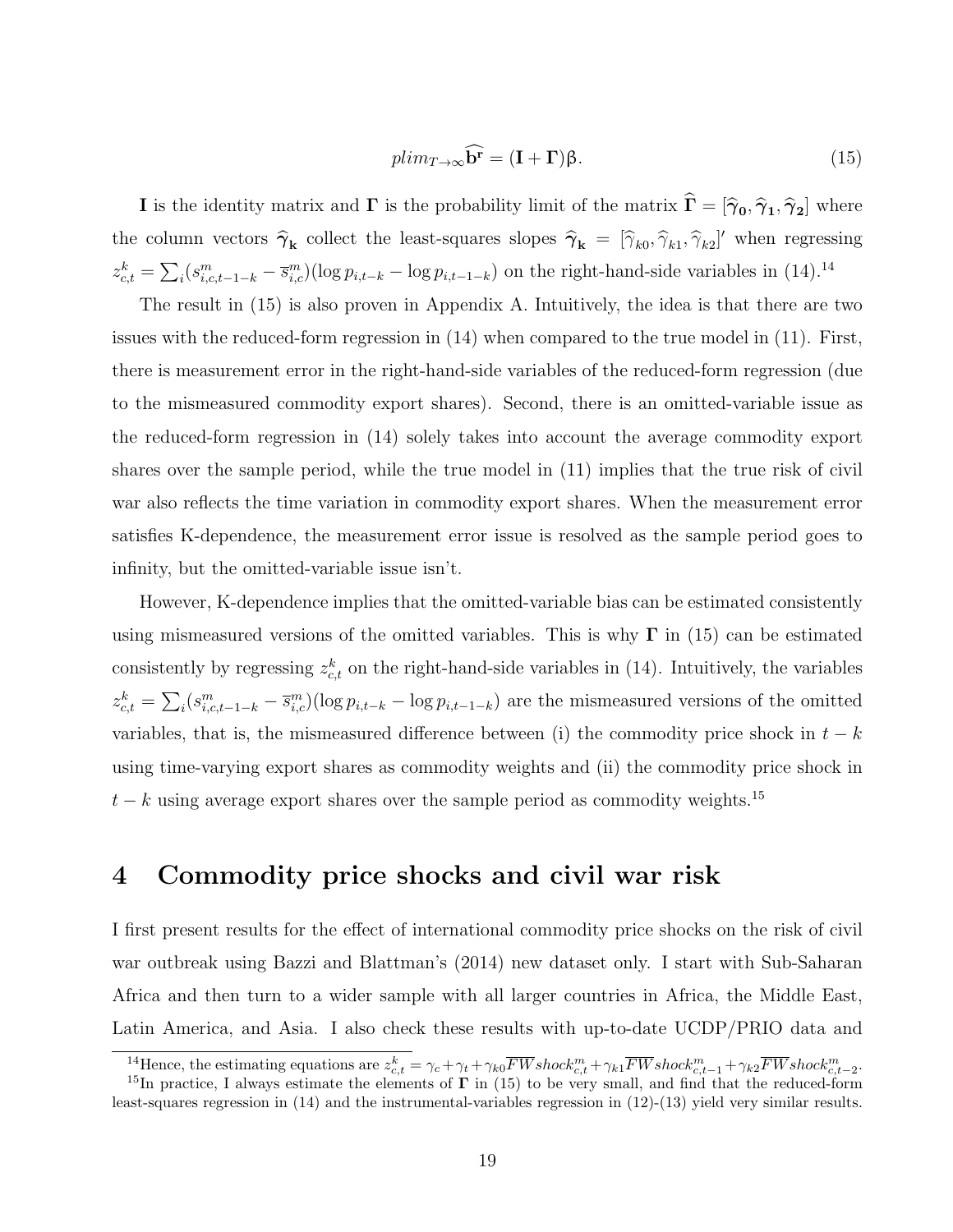explore cross-country heterogeneity in the effect of international commodity price shocks on civil war risk.

### 4.1 Results using the Bazzi and Blattman data only

All the commodity price and export data in this section comes from Bazzi and Blattman's (2014) new dataset. The civil war outbreak indicator is also taken from Bazzi and Blattman's dataset. I start with the effect of commodity price shocks on the risk of civil war outbreak in Sub-Saharan Africa since 1980. Then I turn to Sub-Saharan Africa since 1957, the first year in Bazzi and Blattman's dataset. I also examine the effect of commodity price shocks on civil war risk since 1980 and since 1957 in Africa, the Middle East, Latin America, and Asia. The end year of my analysis is always 2007, the last year with all the necessary data in Bazzi and Blattman's dataset.

#### 4.1.1 Results for Sub-Saharan Africa since 1980

Following Miguel, Satyanath, and Sergenti's (2004) seminal study of the effect of rainfall shocks on civil conflict and civil war in Sub-Saharan Africa, several studies of civil war in Sub-Saharan Africa focus on the period since 1980 (e.g. Sandholt Jensen and Skrede Gleditsch, 2009; Bruckner and Ciccone, 2010; Maertens, 2016). The reason is that Miguel, Satyanath, and Sergenti use a measure of rainfall that has the advantage of incorporating satellite data but is only available since 1979. Focusing on the period since 1980 allows researchers to use the same rainfall data as Miguel, Satyanath, and Sergenti rather than rainfall data they argue is less reliable. In addition to results for the period since 1980, I also present results for the period since 1982 considered by Bazzi and Blattman.

Annual commodity price shocks Table 1, Panel A summarizes the least-squares point estimates (in percent) when estimating the effect of annual fixed-weight commodity price shocks on the risk of civil war outbreak using equation (9). Panel B summarizes the p-values of these point estimates (also in percent) based on robust standard errors clustered at the country level. The table presents results using three different choices for time-invariant commodity weights. Export shares in 1990, export shares in 1980, and the average export shares over the 1980-2007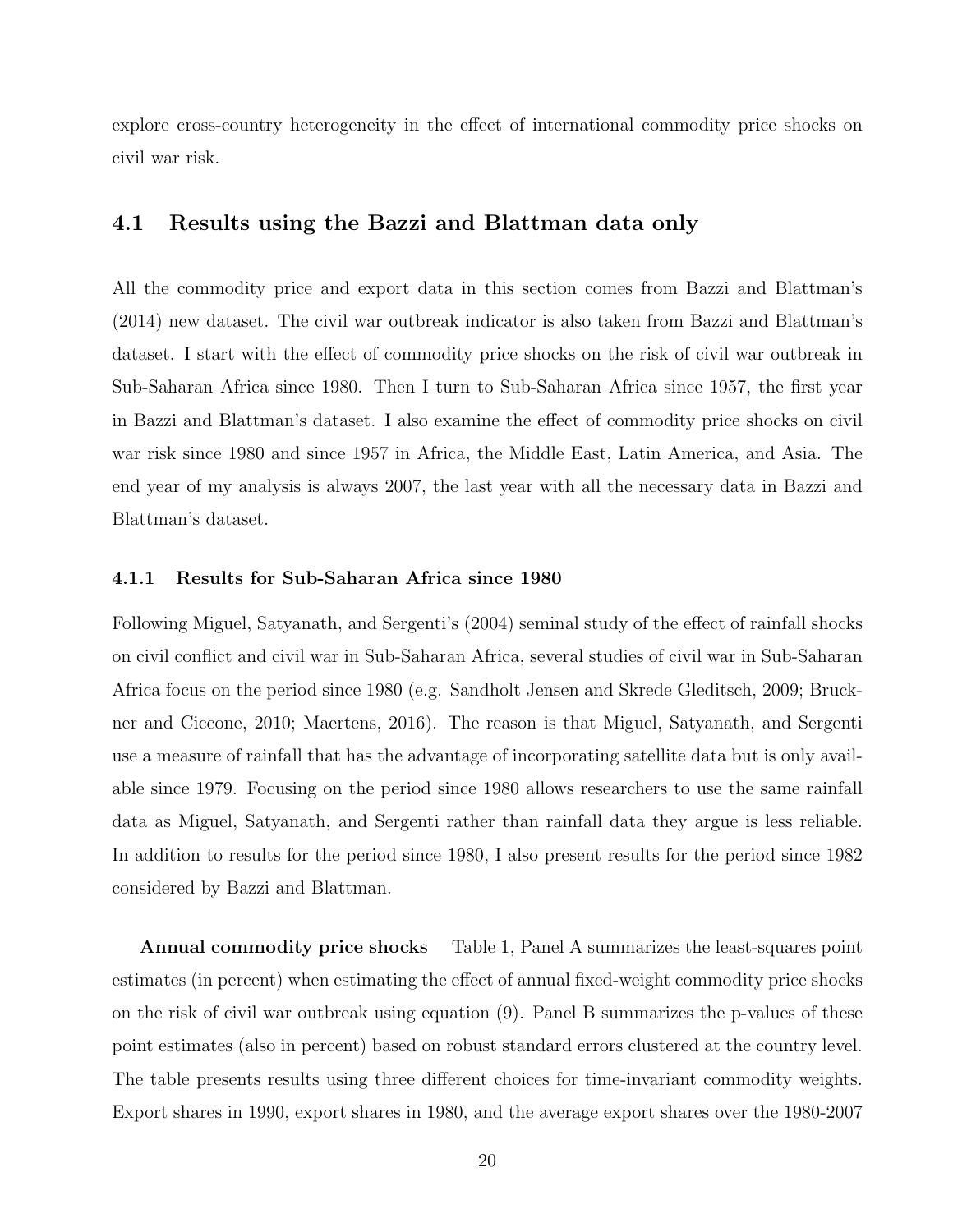period, see Section 3.1.2 for details. The results cover three different choices for price maker cutoffs. A 10% price maker cutoff, a 3% price maker cutoff, and no price maker cutoff, see Section 3.1.3 for details. The table presents results for the 1980-2007 period and for the shorter 1982-2007 period.<sup>16</sup> This yields a total of 18 sets of results.

The point estimates in shaded cells are statistically significant at the 10% level. A first conclusion from the table is that the effect of contemporaneous commodity price shocks (shocks in year t) on the risk of civil war outbreak is generally statistically significant at the  $10\%$  level. The exception is with 1980 export weights and a 3% price maker cutoff. However, fixing timeinvariant commodity export weights at 1980 export shares doesn't seem the best choice. If one had to pick export shares in a single year as the time-invariant commodity export weights, 1980 would be dominated by 1990 as it is closer to the midpoint of the sample period. An additional advantage of using export shares in 1990 as time-invariant commodity export weights is that the results become more directly comparable with Bruckner and Ciccone (2010), who mostly use 1990 export shares from Deaton (1999) as time-invariant commodity export weights.

The results in Table 1 with 1990 export shares as the time-invariant commodity weights point clearly to significant effects of commodity price shocks on the risk of civil war outbreak. This is the case for different price maker cutoffs and time periods. The effect of commodity price shocks in year t is negative and statistically significant at the  $5\%$  level, and the effect of commodity price shocks in year  $t - 2$  is negative and statistically significant at the 10% level. The effect is somewhat stronger overall than in Bruckner and Ciccone (2010)(in their Table 2, first column, without price maker cutoffs). Bruckner and Ciccone find an effect of −6% for commodity price shocks in year t and  $-9\%$  for shocks in year  $t-2$ . The point estimates in Table 1 are around  $-10\%$  for commodity price shocks in year t and around  $-8\%$  for shocks in year  $t - 2$ . The levels of statistical significance are similar.

Instead of setting time-invariant export weights equal to export shares in a single year, one may set them equal to average export shares over the sample period. This is attractive as it ensures that time-invariant commodity weights reflect exports over the time period. Moreover, it is a way of dealing with mismeasured export shares, see Section 3.3. As can be seen in Table 1, setting time-invariant export weights equal to average export shares over the sample period

 $16$ My 1980-2007 sample has 1007 observations. The shorter Bazzi and Blattman 1982-2007 sample has 932 observations (see their Online Appendix Table 11, fourth column).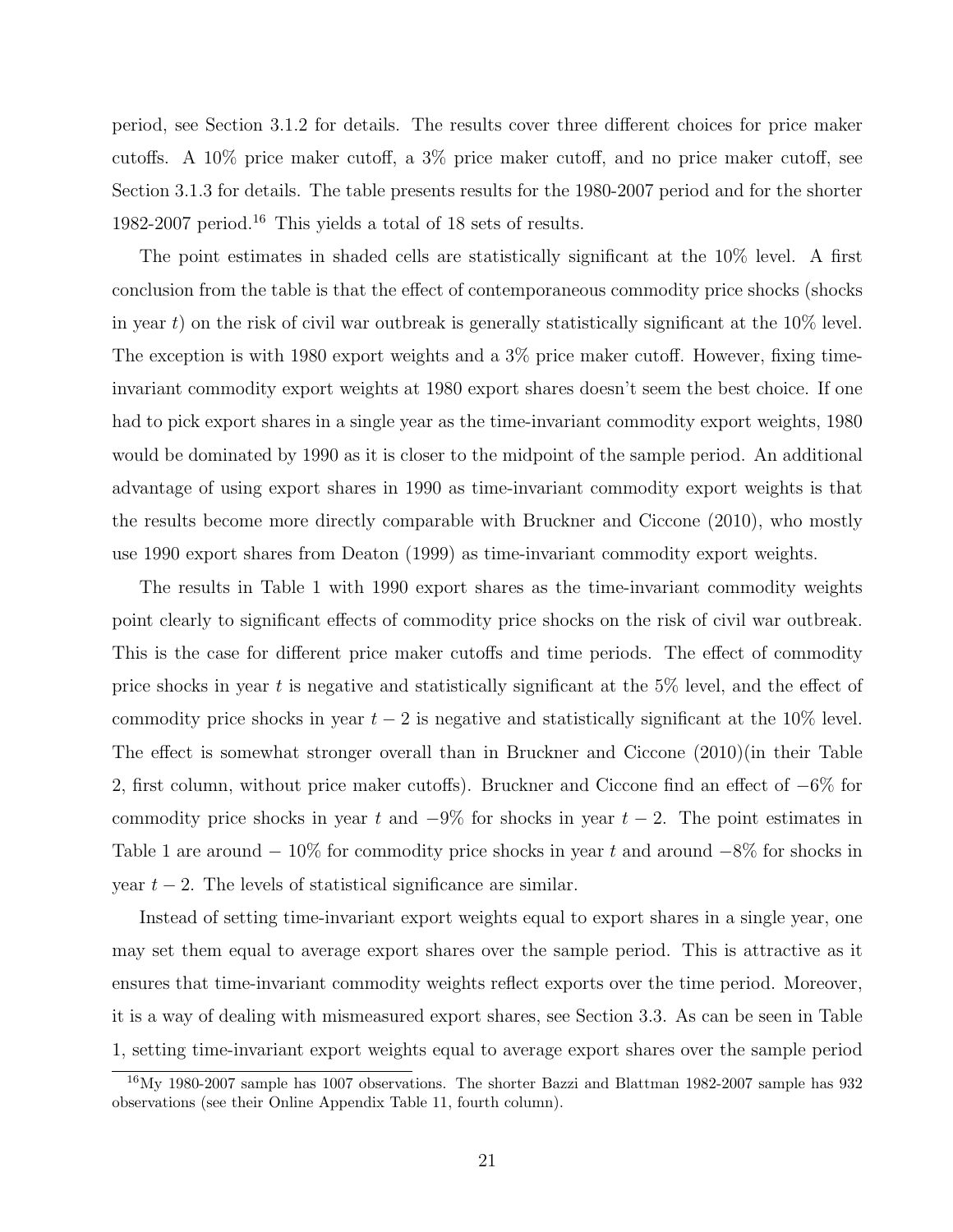yields very similar point estimates to the case where time-invariant export weights are set equal to 1990 export shares. Moreover, commodity price shocks in year t and in year  $t-2$  generally remain statistically significant at the 10% level. The exception is the effect of shocks in year  $t-2$  when the 3% price maker cutoff is combined with the shorter 1982-2007 period.

The estimates in Table 1 imply sizable effects of commodity price shocks on the risk of civil war outbreak relative to baseline risk. The baseline risk of civil war outbreak in Sub-Saharan Africa 1980-2007 is 2.6%. The point estimates on contemporaneous commodity price shocks using average 1980-2007 export shares as commodity weights, imply that a negative commodity price shock of one standard deviation raises the risk of civil war by 1.7 percentage points.

Cumulative effect of annual commodity price shocks Table 1, Panel C summarizes the 3-year cumulative effect of commodity price shocks on the risk of civil war outbreak for the 18 specifications in Table 1. This effect is obtained as the sum of the three annual effects. It can be seen that 3-year cumulative effects range from  $-16\%$  to  $-22\%$ . For example, this implies that after a sequence of three negative commodity price shocks of one standard deviation each, the risk of civil war outbreak is between 3 and 4 percentage points higher than before. The hypothesis of no cumulative effect is generally rejected at the 5% significance level. The exceptions are two specifications combining the 3% price maker cutoff with the shorter 1982- 2007 period, where the hypothesis of no cumulative effect is rejected at the 6% significance level. Appendix Figure 1 illustrates the cumulative effects in Table 1 graphically.

Instrumental-variables estimation The export shares in the Bazzi and Blattman dataset are certainly measured with some error. A way of dealing with mismeasured export shares is to use the instrumental-variables approach presented in  $(12)-(13)$  in Section 3.3. The estimating equation is (12), where the commodity price shocks on the right-hand side are obtained using mismeasured time-varying export shares  $s_{i,c,t}^m$ . The instruments for the mismeasured price shocks in (12) are the fixed-weight commodity price shocks in (13). A key feature of these fixed-weight shocks is that the time-invariant weights  $\bar{s}_{i,c}^m$  used are the average mismeasured commodity export shares over the sample period. As explained in Section 3.3, this instrumentalvariables approach yields consistent estimates of the true marginal effects of commodity price shocks on civil war risk,  $\beta$  in (11), if the serial correlation in the measurement error is limited.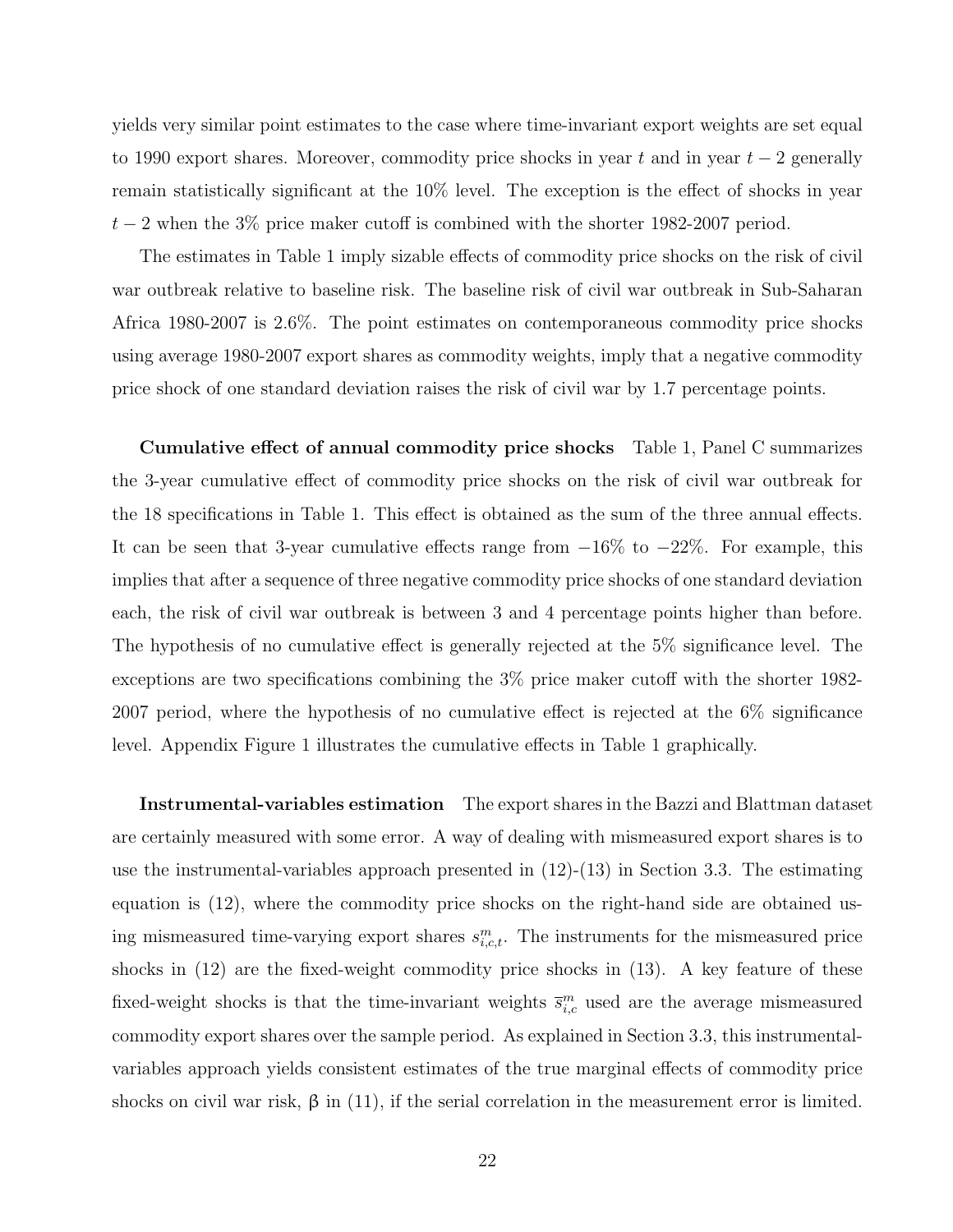When I implement the instrumental-variables approach in (12)-(13), I obtain estimates that are very similar to the least-squares estimates in Table 1 where the time-invariant commodity weights are set equal to the average commodity export shares over the sample period (1980- 2007).<sup>17</sup> These results in Table 1 correspond to the least-squares estimates of the reduced-form regression in  $(14)$ . Hence, the instrumental-variables approach in  $(12)-(13)$  and the reducedform least-squares approach in (14) yield very similar results for Sub-Saharan Africa since 1980. For example, consider the results for the 1980-2007 period and a 3% price maker cutoff in Table 1. The point estimates are  $-10\%$  for shocks in year  $t, -3\%$  for shocks in year  $t - 1$ , and  $-9\%$ for the shocks in year  $t - 2$ . The commodity price shocks in years t and  $t - 2$  are statistically significant at the 10% level. The corresponding instrumental-variables estimates I obtain are  $-10\%$  for shocks in year t,  $-2\%$  for shocks in year  $t-1$ ,  $-9\%$  for the shocks in year  $t-2$ , and the commodity price shocks in years t and  $t - 2$  are statistically significant at the 10% level.

The reason why the instrumental-variables approach in (12)-(13) and the reduced-form least-squares approach in (14) yield very similar effects of price shocks on civil war risk in Sub-Saharan Africa since 1980 can be understood using the result in equation (15). This result was shown to hold as long as the serial correlation in the measurement error is limited as specified in Section 3.3. The result states that the reduced-form least-squares estimates converge to the true marginal effects of commodity price shocks on civil war risk, β in (11), plus a term  $\Gamma$ β that captures an omitted-variable bias. Moreover,  $\Gamma$  can be estimated consistently with the least-squares regressions presented after (15). When I do this for Sub-Saharan Africa since 1980, I find that the omitted-variable bias is estimated to be very small. This would explain why the reduced-form least-squares approach in (14) and the instrumental-variables approach in (12)-(13) yield very similar results.

Annual commodity price shocks with controls Detailed results for the effect of annual commodity price shocks on the risk of civil war outbreak over the 1980-2007 period are presented in Appendix Table 1.<sup>18</sup> The table presents results for a price maker cutoff of  $10\%$ , which is the cutoff Bazzi and Blattman focus on. I start with time-varying commodity weights following Bazzi and Blattman's approach. Then I turn to the three different time-invariant

<sup>&</sup>lt;sup>17</sup>The first-stage regressions of the price shocks on the right-hand side of  $(12)$  on the fixed-weight price shocks in (13) used as instruments yield strong effects of the instruments.

<sup>18</sup>All appendices are available online at www.antoniociccone.eu.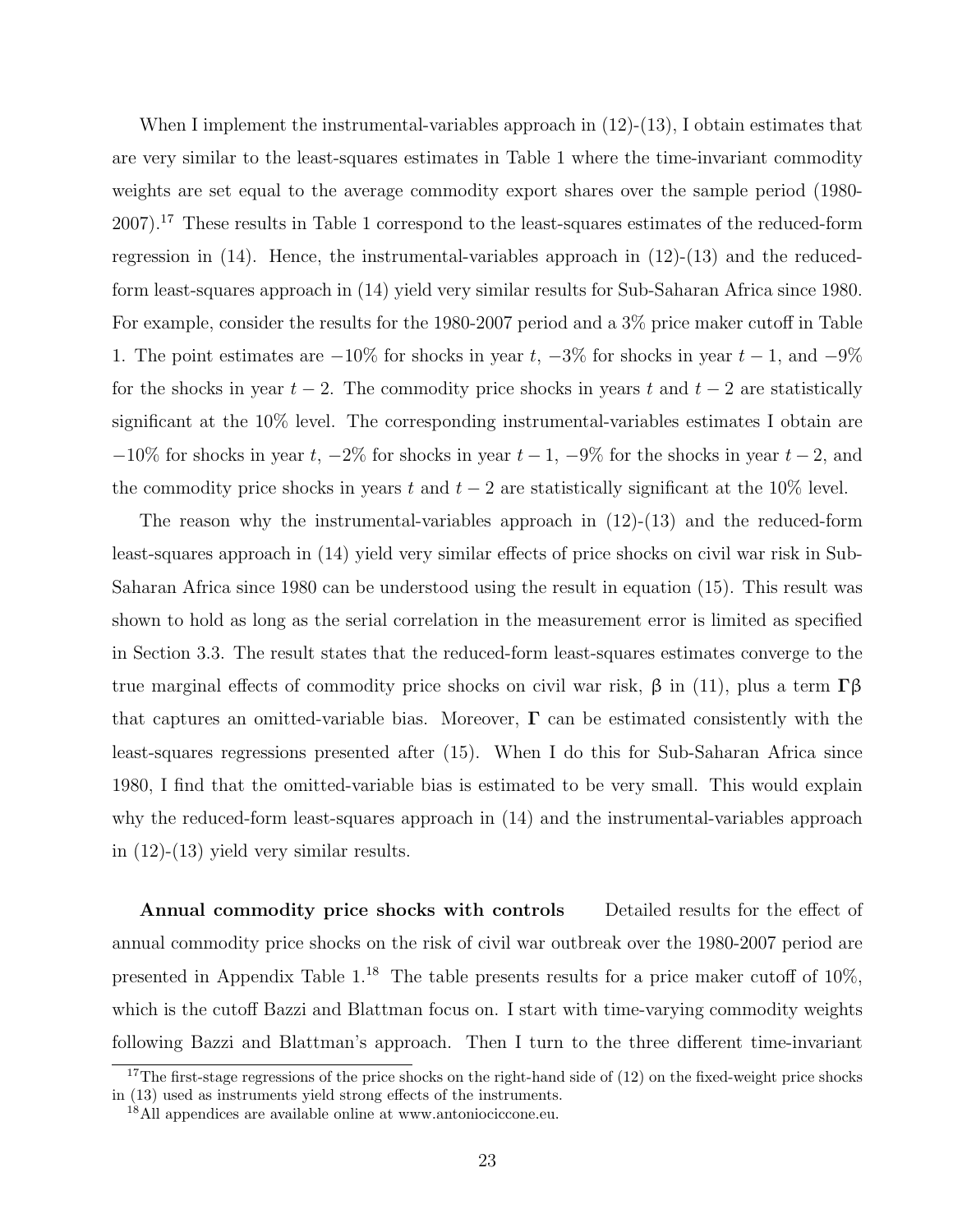commodity weights already used in Table 1.<sup>19</sup> The controls used are variables capturing OECD demand for Sub-Saharan countries' exports and rainfall shocks. I report point estimates, standard errors (in parentheses), and p-values of the hypothesis that the effect is zero (in square brackets).

Column (1) uses commodity price shocks obtained with time-varying commodity weights following Bazzi and Blattman's approach, see Section 3.1.1 for details. The results indicate that no single commodity price shock is statistically significant at the 10% level. However, results could still indicate a statistically significant cumulative effect of commodity price shocks on the risk of civil war outbreak over 3-year periods. The table therefore reports the p-value of the hypothesis test that the sum of the coefficients on the three commodity price shocks is equal to zero. The p-value of 0.11 indicates that the hypothesis of no cumulative effect cannot be rejected at the 10% significance level. Hence, commodity price shocks with time-varying commodity weights yield statistically insignificant effects on the risk of civil war outbreak.

Columns (2)-(10), examine the response of civil war risk to annual commodity price shocks obtained with three different time-invariant commodity weights: average 1980-2007 export shares; 1990 export shares; and 1980 export shares. The baseline results without additional controls in columns  $(2)$ ,  $(5)$ , and  $(8)$  indicate that commodity price shocks in years t and  $t-2$  have a statistically significant, negative effect on the risk of civil war outbreak no matter which set of time-invariant export shares is used as commodity weights. The p-values of the statistically significant price shocks vary between 4% and 8%. The hypothesis that the sum of the coefficients on the three commodity price shocks is equal to zero (no cumulative effect) can be rejected at the 5% level in all cases.

Columns (3), (6), and (9) extend the baseline specifications by controlling for the OECD export demand variable that Bruckner and Ciccone (2010) construct following Acemoglu, Johnson, Robinson, and Yared (2008). This variable is meant to capture variation over time in the OECD demand for Sub-Saharan countries' exports. For country  $c$  in year  $t$ , the variable is the weighted sum of real GDP growth of OECD countries between  $t - 1$  and t. The weights are equal to the 1990 exports of country  $c$  to each OECD destination relative to country  $c$ 's GDP. Hence, the variable captures changes in the demand for Sub-Saharan African exports due to

<sup>&</sup>lt;sup>19</sup>Detailed results for the price maker cutoff of  $3\%$  and the 1982-2007 period are in Appendix Tables 11-13.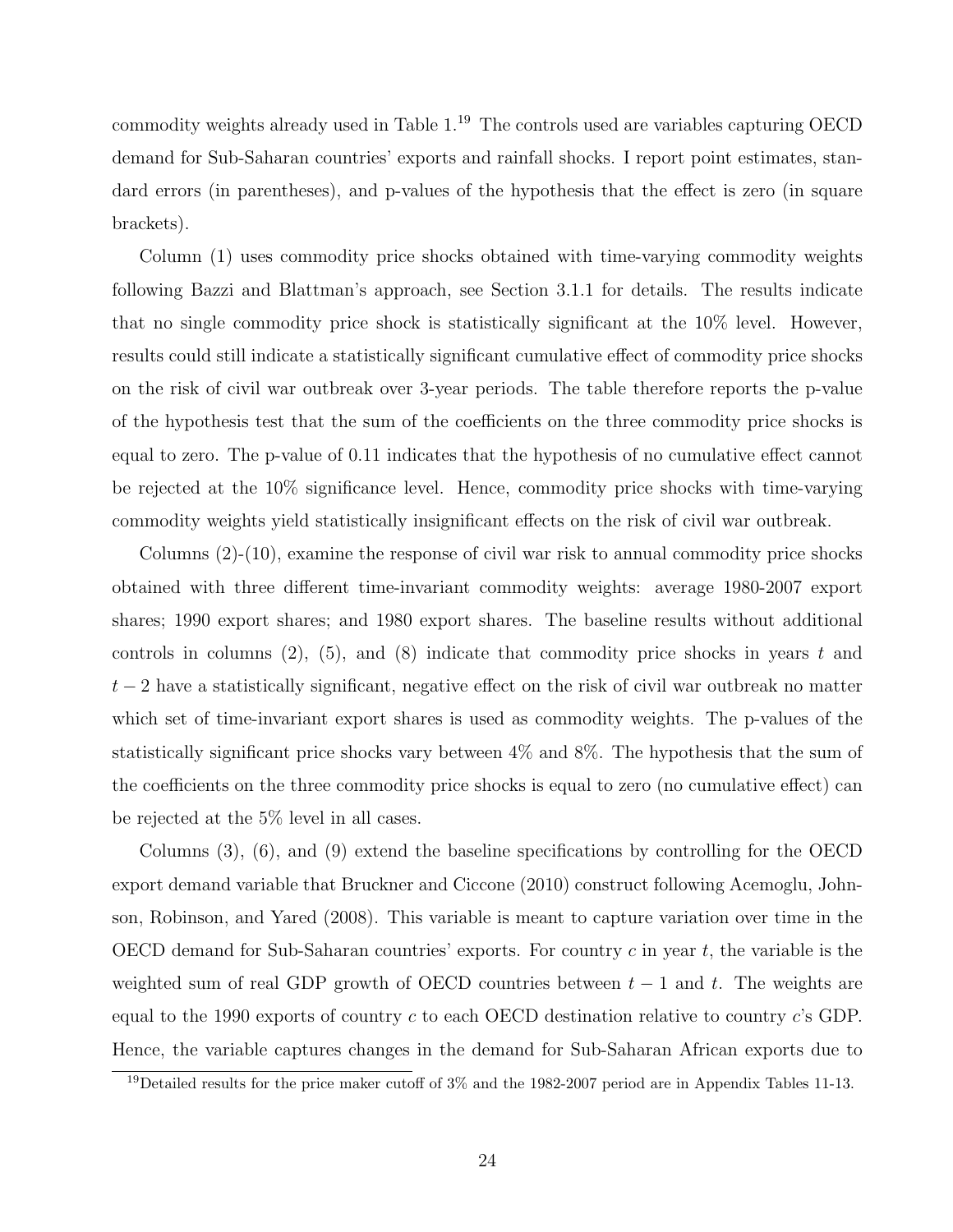faster or slower growth in OECD countries. The negative, statistically significant coefficient on the OECD export demand variable indicates that civil wars become more likely following downturns in OECD export demand. Overall, the negative effect of annual commodity price shocks in years t and  $t - 2$  on the risk of civil war outbreak becomes somewhat stronger with the OECD export demand variable as a control.

Columns (4), (7), and (10) extend the specifications with OECD export demand by controlling for rainfall shocks using the GPCP rainfall data incorporating satellite measurements. The specification follows Maertens (2016). He points out that the effect of rainfall on agricultural output is found to be quadratic and hump-shaped in the agricultural economics literature. That is, more rainfall increases agricultural output only up to a point. Maertens then observes that if negative shocks to agricultural output raise the risk of civil war, the effect of rainfall on the risk of civil war outbreak should be quadratic and U-shaped. He finds this to be the case.<sup>20</sup> My results confirm Maertens' findings and show that the negative effect of commodity price shocks and OECD export demand on civil war risk is robust to controlling for rainfall shocks.

A detour with the Bazzi and Blattman shocks Table 2, Panel A summarizes the point estimates (in percent) when estimating the effect of the annual Bazzi and Blattman commodity price shocks on the risk of civil war outbreak using equation (9). The Bazzi and Blattman commodity price shocks are obtained using time-varying export weights, as explained in (3)-(5). Table 2 contains both least-squares results (LS BB) and instrumental-variable results (IV). The instrumental-variables results use the same estimating equation as the least-squares results, but the Bazzi and Blattman commodity price shocks are instrumented with the commodity price shocks using time-invariant (fixed) export weights. The point estimates in shaded cells are statistically significant at the 10% level. Panel B summarizes the p-values of these point estimates (also in percent) based on robust standard errors clustered at the country level.

There are three different instrumental-variables specifications in Table 1, depending on whether the fixed-weight commodity price shocks used as instruments are obtained at fixed 1980 export shares, at fixed 1990 export shares, or at average export shares over the 1980-2007

<sup>&</sup>lt;sup>20</sup>Maertens thereby resolves the debate around the effect of rainfall shocks on civil war outbreak in Sub-Saharan Africa, see Miguel, Satyanath, and Sergenti (2004) for one side of the debate and Sandholt Jensen and Skrede Gleditsch (2009) and Ciccone (2011) for the other. This literature had assumed linear or logarithmic effects of rainfall on civil war risk.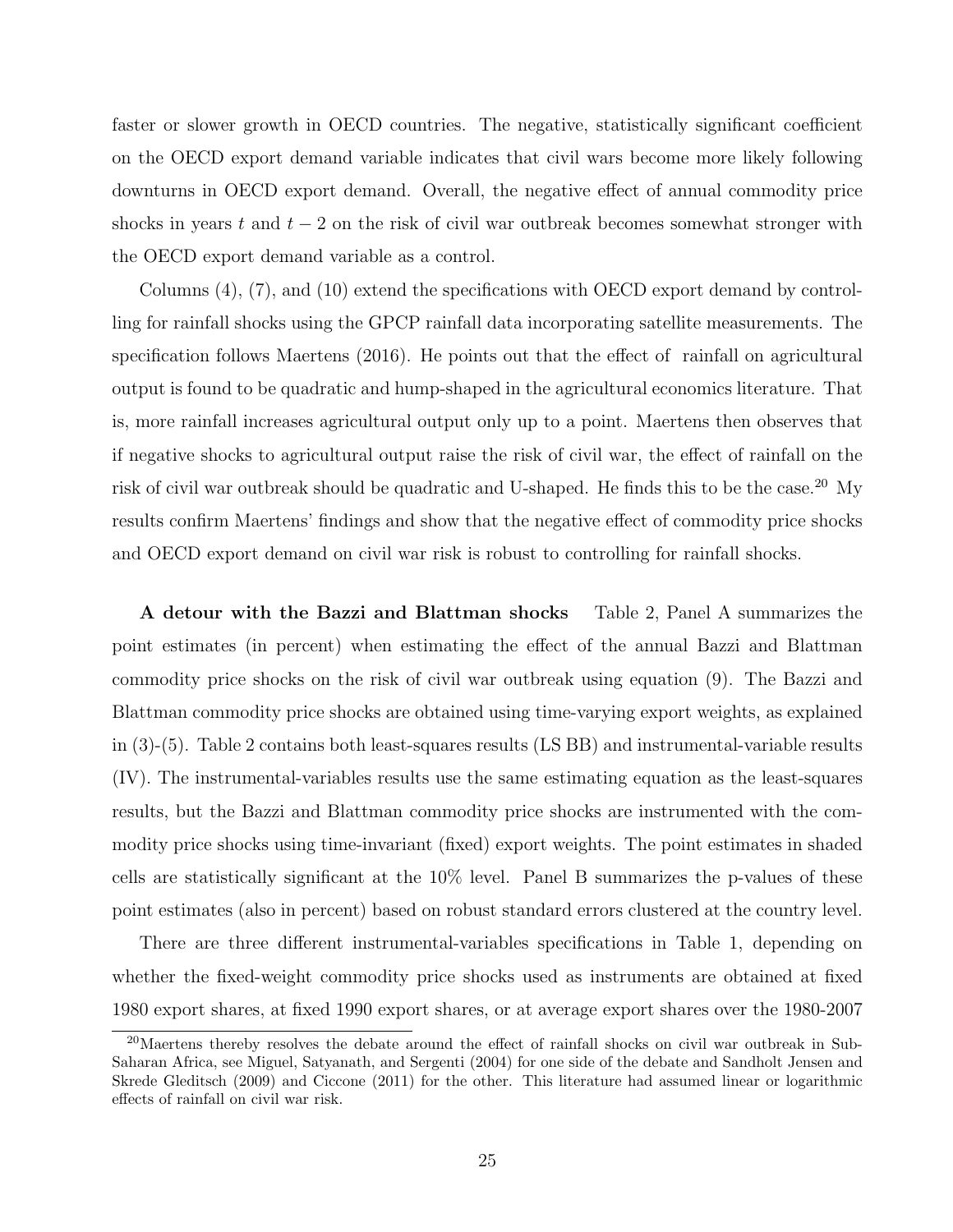period. The first-stage regressions yield strong effects of the instruments on the Bazzi and Blattman commodity price shocks in all three cases.

The least-squares results in Table 2 (LS BB) show clearly that the Bazzi and Blattman commodity price shocks generally have a statistically insignificant effect on the risk of civil war outbreak. This is true for the 1980-2007 period and the shorter 1982-2007 period.

One the other hand, the instrumental-variables results in Table 2 (IV) generally indicate a negative and statistically significant effect of the Bazzi and Blattman commodity price shocks on the risk of civil war outbreak. This is true for the 1980-2007 and the 1982-2007 period.

Table 2, Panel C summarizes the 3-year cumulative effect of commodity price shocks on the risk of civil war outbreak for all specifications. This effect is obtained as the sum of the three annual effects. It can be seen that the cumulative effects implied by the least-squares estimates with the Bazzi and Blattman commodity price shocks are between  $-12\%$  and  $-16\%$  and never statistically significant at the 10% level.

On the other hand, it can also be seen from Table 2, Panel C that the cumulative effects implied by the instrumental-variables estimates are between −20% and −26% and always statistically significant at the 5% level.

There could be different reasons why the least-squares estimates with the Bazzi and Blattman commodity price shocks in Table 2 indicate statistically insignificant effects on civil war risk, while the instrumental-variables estimates generally indicate statistically significant effects on civil war risk. It could be that the least-squares estimates are biased (towards zero) due to export shares, and hence Bazzi and Blattman commodity price shocks, being measured with error. Alternatively, the least-squares estimates with the Bazzi and Blattman commodity price shocks could be biased because the time-varying export shares reflect unobservable time variation in the underlying likelihood of civil war.

Commodity price shocks over 3-year periods Table 3 summarizes the effect of 3-year fixed-weight commodity price shocks for different time-invariant commodity weights, different price maker cutoffs, and for the 1980-2007 as well as the shorter 1982-2007 period (a total of 18 specifications). The estimating equation is  $(10).<sup>21</sup>$  It can be seen that the effect of 3-year

<sup>&</sup>lt;sup>21</sup>The 3-year commodity price shock specification in equation  $(10)$  can be seen as the annual specification in equation (9) under the restriction that the coefficients of the three annual commodity price shocks are equal.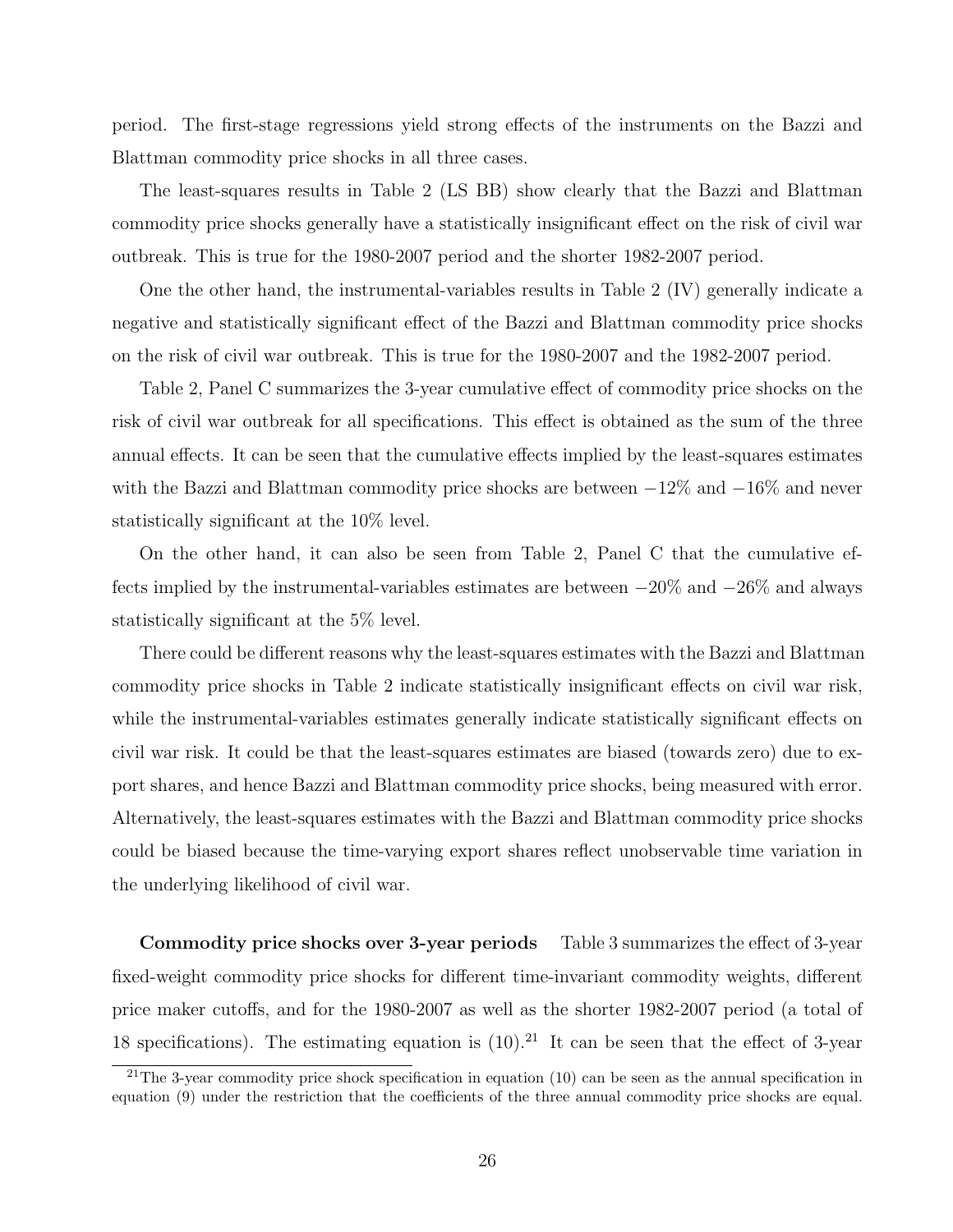commodity price shocks on the risk of civil war outbreak is generally statistically significant at the 5% level. The exceptions are two specifications combining the 3% price maker cutoff and the shorter 1982-2007 period, where the p-values are 6% and 7%.

The effect of 3-year commodity price shocks on the risk of civil war outbreak is around  $-6\%$ . This is similar to the result of Bruckner and Ciccone (−6%, in their Table 2, fifth column). The estimates imply that a negative 3-year commodity price shock of one standard deviation raises the risk of civil war outbreak by around 1.8 percentage points. This is sizable compared to the 2.6% baseline risk of civil war outbreak.

Detailed results for the effect of 3-year commodity price shocks on the risk of civil war outbreak are presented in Appendix Table 2. The price maker cutoff is the 10% value that Bazzi and Blattman focus on.<sup>22</sup> 3-year commodity price shocks are always statistically significant at the 5% level, no matter which time-invariant commodity weights are chosen. Point estimates are  $-6\%$  to  $-7\%$ .

#### 4.1.2 Results for Sub-Saharan Africa 1957-2007

The longest period with data for Sub-Saharan Africa in Bazzi and Blattman's new dataset is 1957-2007. Bruckner and Ciccone's (2010) analysis for Sub-Saharan Africa since 1960 indicates that negative commodity price shocks sparked civil wars over this period when price shocks are measured over 3-year periods. I now examine whether this is also true using Bazzi and Blattman's data since 1957.

Commodity price shocks over 3-year periods Table 4 summarizes the effect of 3-year fixed-weight commodity price shocks over the 1957-2007 period. The table presents results for different time-invariant commodity weights and price maker cutoffs (a total of 9 specifications). The effect of 3-year commodity price shocks on the risk of civil war outbreak is between  $-2\%$ and −4%. This effect is statistically significant at the 10% level, except when time-invariant commodity export weights for the 50-year period are fixed at values in a specific year and a 3% price maker cutoff is applied. But fixing time-invariant commodity export weights at their values in a single year doesn't seem the best choice for the 50-year period considered.

The hypothesis that the coefficients on three annual commodity price shocks are equal is tested in the detailed appendix tables and never rejected at standard significance levels.

 $^{22}$ Detailed results for the price maker cutoff of 3% and the 1982-2007 period are in Appendix Tables 14-16.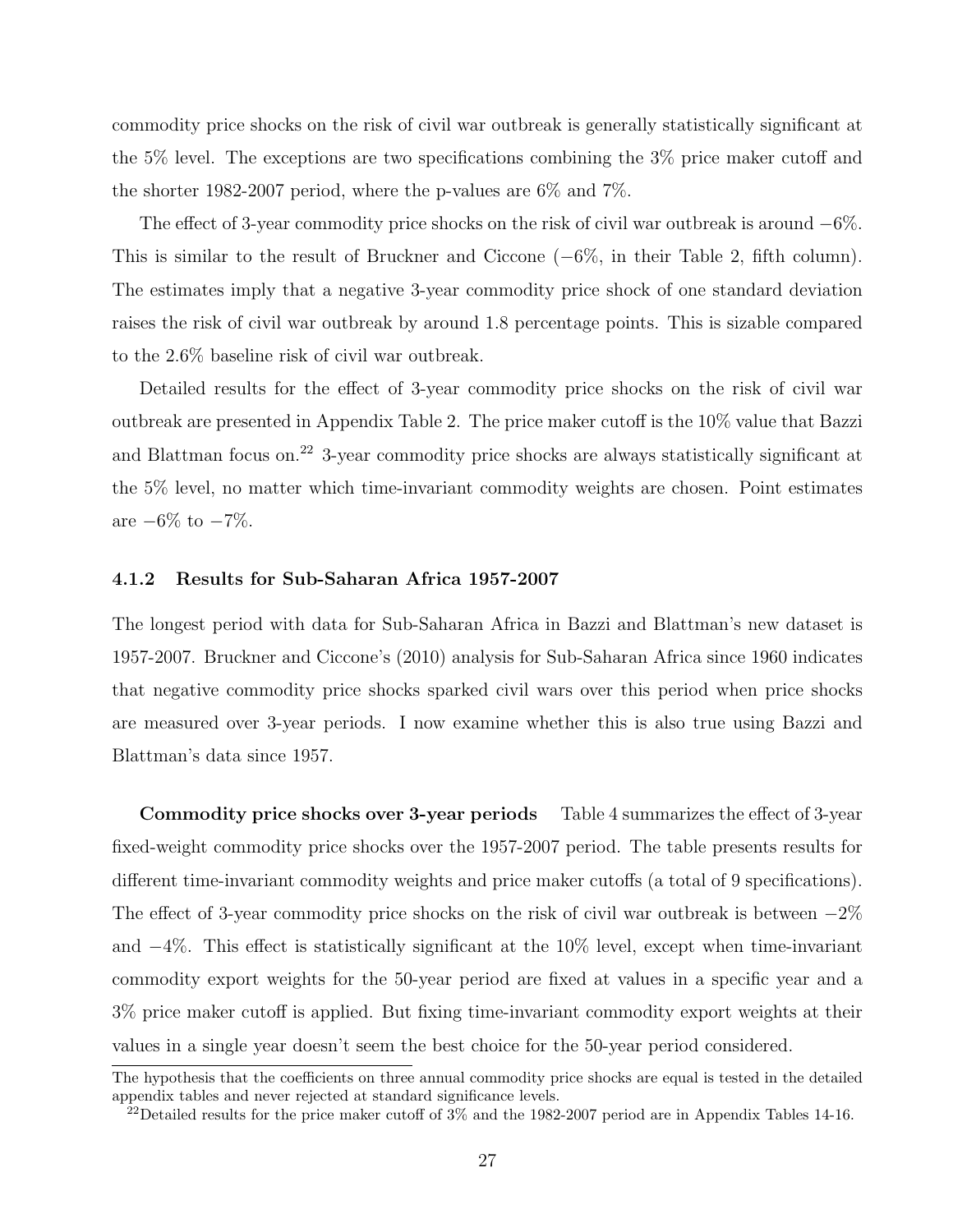The point estimates in Table 4 imply that over the 1957-2007 period, a negative 3-year commodity price shock of one standard deviation raised the risk of civil war in Sub-Saharan Africa by around one percentage point. This is about half of the baseline risk of civil war outbreak in Sub-Saharan Africa over this period.

Detailed results using different choices for time-invariant commodity export weights and the 10% price maker cutoff Bazzi and Blattman focus on are in Appendix Table 3.<sup>23</sup> I report point estimates, standard errors (in parentheses), and p-values of the hypothesis that the effect is zero (in square brackets). The effect of 3-year commodity price shocks on the risk of civil war outbreak is around  $-3.7\%$  and statistically significant at the 6% level when time-invariant commodity weights are set equal to average export shares over the sample period. Effects are somewhat weaker when time-invariant commodity weights are set equal to export shares in a single year. But again, fixing time-invariant commodity export weights at their values in a single year doesn't seem the best choice for the 50-year period considered. The effects are stronger than comparable estimates in Bruckner and Ciccone (2010)(for the period since 1960, they estimate an effect of −1.7%, see their Table 7, second column). Overall, results become somewhat stronger when I control for OECD export growth following Bruckner and Ciccone  $(2010)$  and for rainfall shocks following Maertens  $(2016).^{24}$ 

#### 4.1.3 Results for Africa, the Middle East, Latin America, and Asia

Bazzi and Blattman's (2014) dataset also contains commodity export and civil war data for countries in Africa, the Middle East, Latin America, and Asia with populations over one million (118 countries). I start by examining the effect of commodity price shocks on the risk of civil war outbreak in this wider sample since 1980 and then turn to the period since 1957.

Annual commodity price shocks since 1980 Table 5 summarizes the results for annual fixed-weight commodity price shocks over the 1980-2007 period using different timeinvariant export weights and price maker cutoffs (a total of 9 specifications). The effect of commodity price shocks in year t on the risk of civil war outbreak is negative and statistically

<sup>&</sup>lt;sup>23</sup>Detailed results for the price maker cutoff of  $3\%$  are in Appendix Table 17.

<sup>&</sup>lt;sup>24</sup>I use the GPCC rainfall data based on gauge measurements only, as the GPCP rainfall data incorporating satellite measurements only starts in 1979.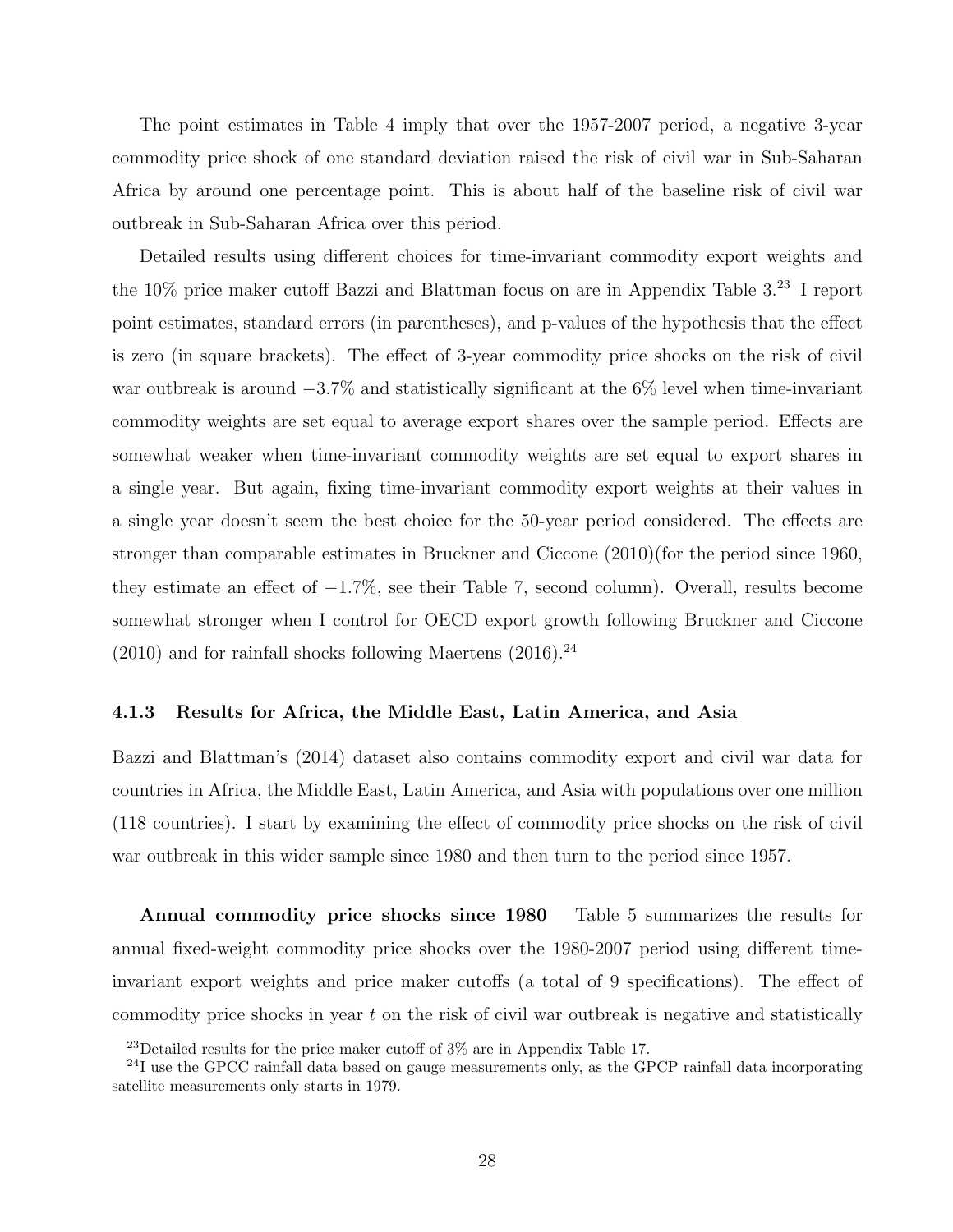significant at the 5% level in all specifications. The strength of the effect is between  $-4\%$  and −7%. The pattern of results for the wider sample is somewhat different than for Sub-Saharan Africa. The effect of commodity price shocks in year t on the risk of civil war outbreak is stronger statistically in the wider sample. On the other hand, there is no evidence of statistically significant effects of lagged commodity price shocks.

Detailed results for the effect of annual commodity price shocks on the risk of civil war outbreak over the 1980-2007 period are reported in Appendix Table 4. The results use the 10% price maker cutoff that Bazzi and Blattman focus on and cover the three different choices for time-invariant commodity weights, 1980 export shares, 1990 export shares, and the average export shares over the sample period. I report point estimates, standard errors (in parentheses), and p-values of the hypothesis that the effect is zero (in square brackets). The set of control variables includes the OECD export growth variable of Bruckner and Ciccone (2010). I do not present results with controls for rainfall shocks as these were never statistically significant, which may reflect that rainfall does not affect agricultural output in the wider sample. The results indicate that the effect of commodity price shocks in year  $t$  on the risk of civil war outbreak is negative and statistically significant at the 5% level in all specifications. The strength of the effect is between  $-4\%$  and  $-6\%$ . This implies that a negative commodity price shock of one standard deviation raises the risk of civil war outbreak by around one percentage point. This is about half the baseline risk of civil war outbreak in the sample.

Commodity price shocks over 3-year periods since 1980 Table 6 summarizes the results for 3-year fixed-weight commodity price shocks over the 1980-2007 period using different time-invariant export weights and price maker cutoffs (a total of 9 specifications). 3-year commodity price shocks have a negative effect that is statistically significant at the 10% level in all specifications. The strength of the effect is between  $-3\%$  and  $-4\%$ . The implied increase in the risk of civil war outbreak of a negative 3-year commodity price shock of one standard deviation is around 0.8 percentage points. This is about 40% of the 1.9% baseline risk of civil war outbreak in the sample.

Detailed results for the effect of 3-year commodity price shocks on the risk of civil war outbreak over the 1980-2007 period are reported in Appendix Table 5. The results again use the 10% price maker cutoff that Bazzi and Blattman focus on and cover the three different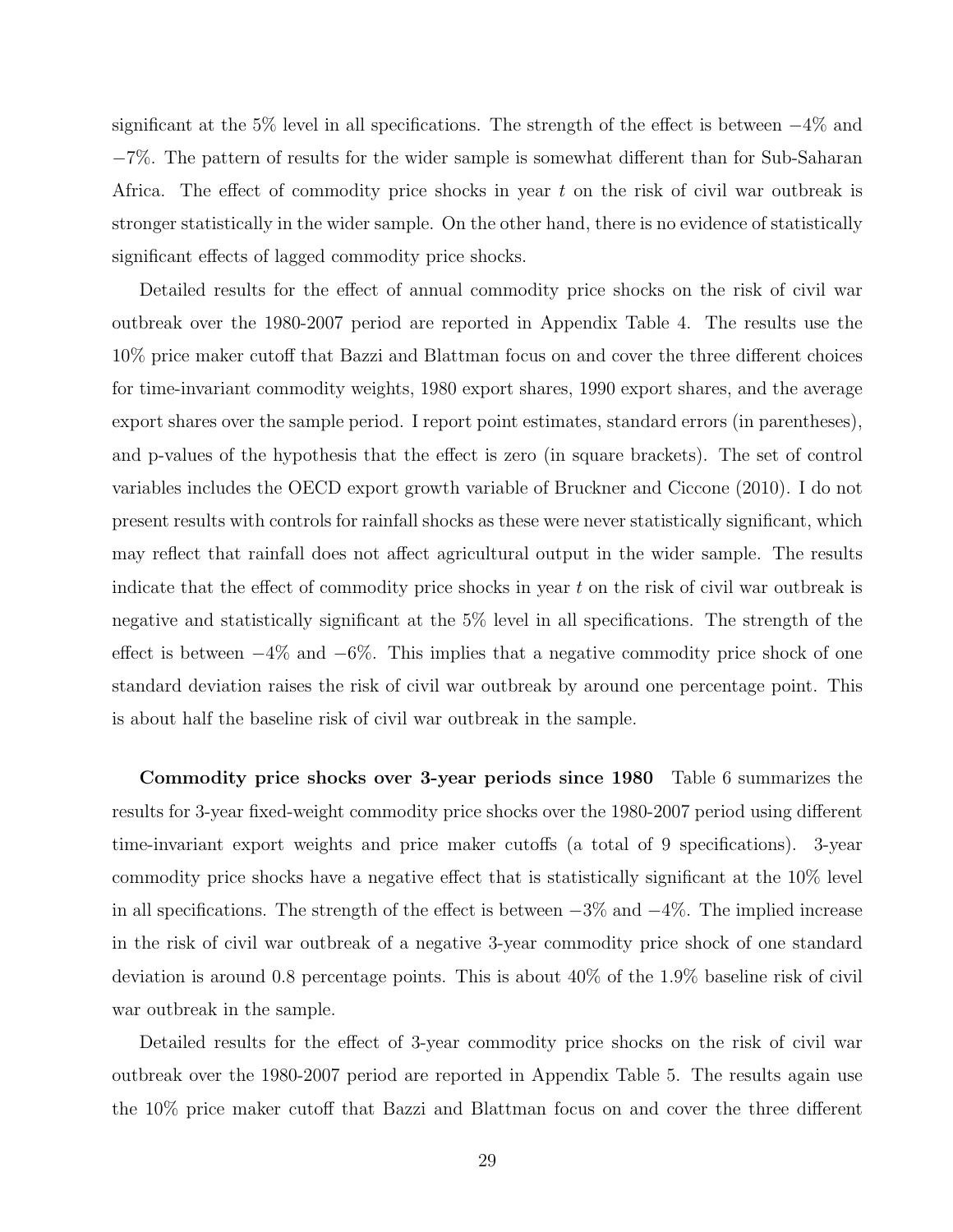choices for time-invariant commodity weights, 1980 export shares, 1990 export shares, and the average export shares over the sample period. The effect of 3-year commodity price shocks on the risk of civil war outbreak is negative and statistically significant at the 10% level in all specifications. The strength of the effect is around  $-3\%$ .

Commodity price shocks over 3-year periods since 1957 Results for the effect of 3-year fixed-weight commodity price shocks on the risk of civil war outbreak for all larger countries in Africa, the Middle East, Latin America, and Asia over the 1957-2007 period are summarized in Appendix Tables 6 and 7. Appendix Table 6 contains detailed results using a 10% price maker cutoff. Time-invariant weights are fixed at three different values, 1980 export shares, 1990 export shares, and the average export shares over the sample period. 3-year commodity price shocks are not a statistically significant determinant of civil war risk over this long period in the wider sample. This conclusion is generally confirmed by Appendix Table 7, which summarizes the results for different time-invariant export weights and price maker cutoffs (a total of 9 specifications). An interesting exception is the case where time-invariant export weights are set equal to the sample average and a 3% price maker cutoff is used. In this case, the effect of 3-year commodity price shocks on the risk of civil war outbreak is negative and statistically significant at the 10% level. As explained in Section 3.1.3, this could indicate that the (non)findings using no price maker cutoff or a 10% price maker cutoff may be due to confounding effects of (unobserved) changes in the underlying likelihood of civil war. This is because application of the 3% price maker cutoff is the most stringent way of suppressing such confounding effects.<sup>25</sup>

I also estimate the effects of 3-year commodity price shocks on civil war risk when the commodity price shock is split into two parts: (i) a commodity price shock that collects minerals, gas, and oil, and (ii) a commodity price shock that collects agricultural commodities (see Section 4.2.2 for more details on this split). This yields that agricultural commodity price shocks have

 $^{25}$ An interesting issue is why (unobservable) changes in the underlying likelihood of civil war would mask a negative causal effect of commodity price shocks on the risk of civil war outbreak in the wider sample over the 1957-2007 period but not in Sub-Saharan Africa, see the results for Sub-Saharan Africa in Table 6 with time-invariant export weights set equal to average export shares over the sample period. A possibility would be that confounding effects are stronger in the wider sample. For example, for the case of crude oil, around 90% of country-years with exports between 3% and 10% of world supply correspond to countries outside of Sub-Saharan Africa.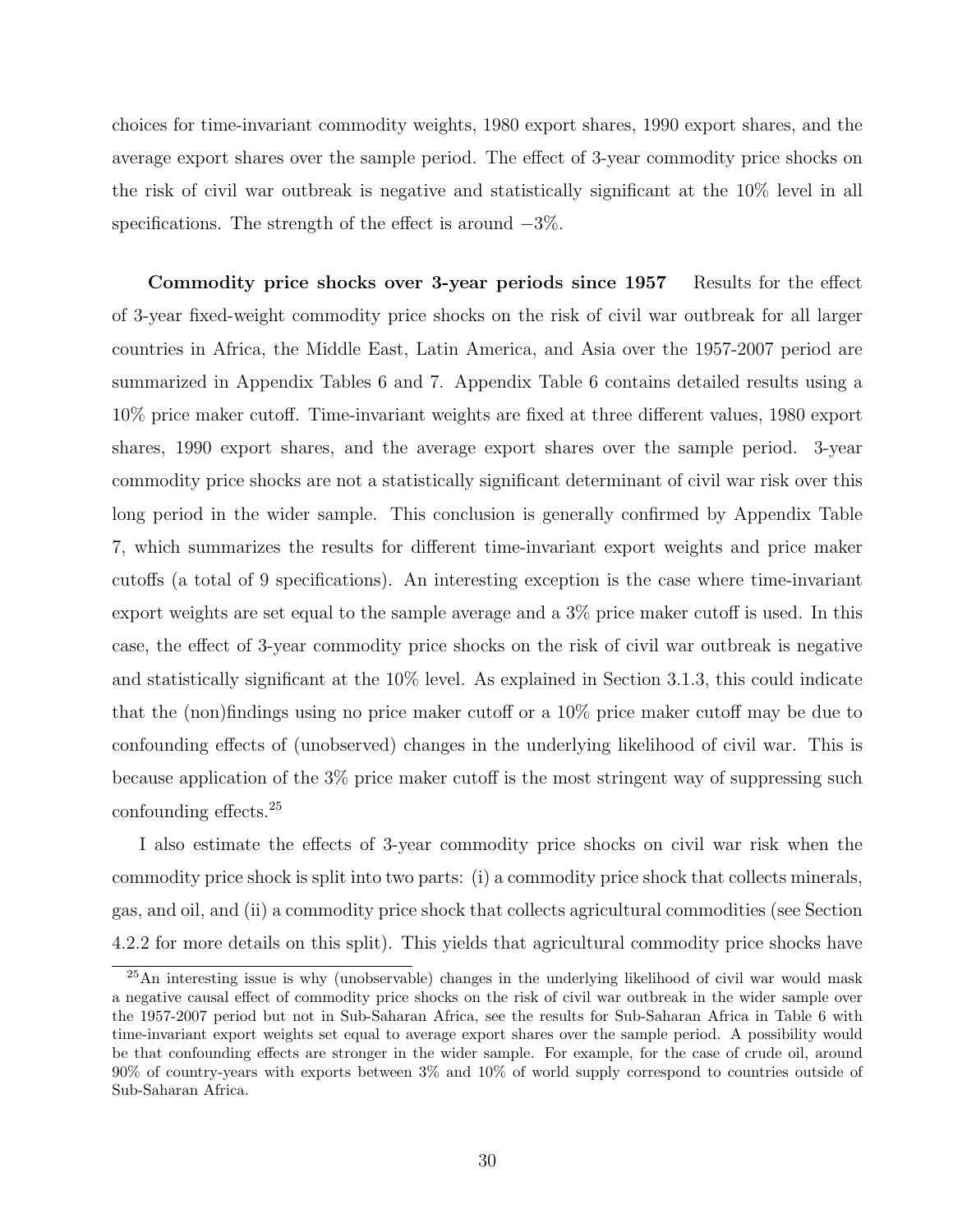a negative and statistically significant effect on the risk of civil war outbreak whether I use the 10% or the 3% price maker cutoff.

#### 4.2 Results with updated and extended civil war data

The UCDP/PRIO civil war database used by Bazzi and Blattman (2014) to obtain the civil war outbreak indicator in the previous section has been updated and extended in time (UCDP/PRIO Armed Conflict Dataset version 4-2016). I now incorporate this database to make sure results are up-to-date. The data for commodity exports and prices continues to come from Bazzi and Blattman's dataset, which contains commodity prices up to 2009 (the UCDP/PRIO civil war outbreak indicator in the Bazzi and Blattman dataset only goes to 2007, which is why the end year in previous sections was 2007). This allows me to extend the period of analysis to 2009. I will focus on specifications with time-invariant commodity export weights set equal to average export shares over the sample period.

#### 4.2.1 Results for Sub-Saharan Africa

Annual commodity price shocks since 1980 Table 7 presents results for the effect of annual fixed-weight commodity price shocks on the risk of civil war outbreak. The time period is 1980-2009. Time-invariant commodity export weights are set equal to the average commodity export share over the sample period. The table contains results both for the 10% price maker cutoff and the 3% price maker cutoff. I report point estimates, standard errors (in parentheses), and p-values of the hypothesis that the effect is zero (in square brackets). The effect of commodity price shocks in year  $t$  on the risk of civil war outbreak is negative and statistically significant. The strength of the effect is around −7%. Results become somewhat stronger when I control for the OECD export growth variable of Bruckner and Ciccone (2010) as well as rainfall shocks following Maertens (2016). Compared to the results with the older and shorter UCDP/PRIO dataset used by Bazzi and Blattman, the effect is somewhat weaker quantitatively but somewhat stronger statistically. Commodity price shocks in year  $t - 1$  have a negative and statistically significant effect on the risk of civil war outbreak with the 10% price maker cutoff only. The hypothesis that the sum of the coefficients on the three annual commodity price shocks is equal to zero can be rejected at the 5% significance level in all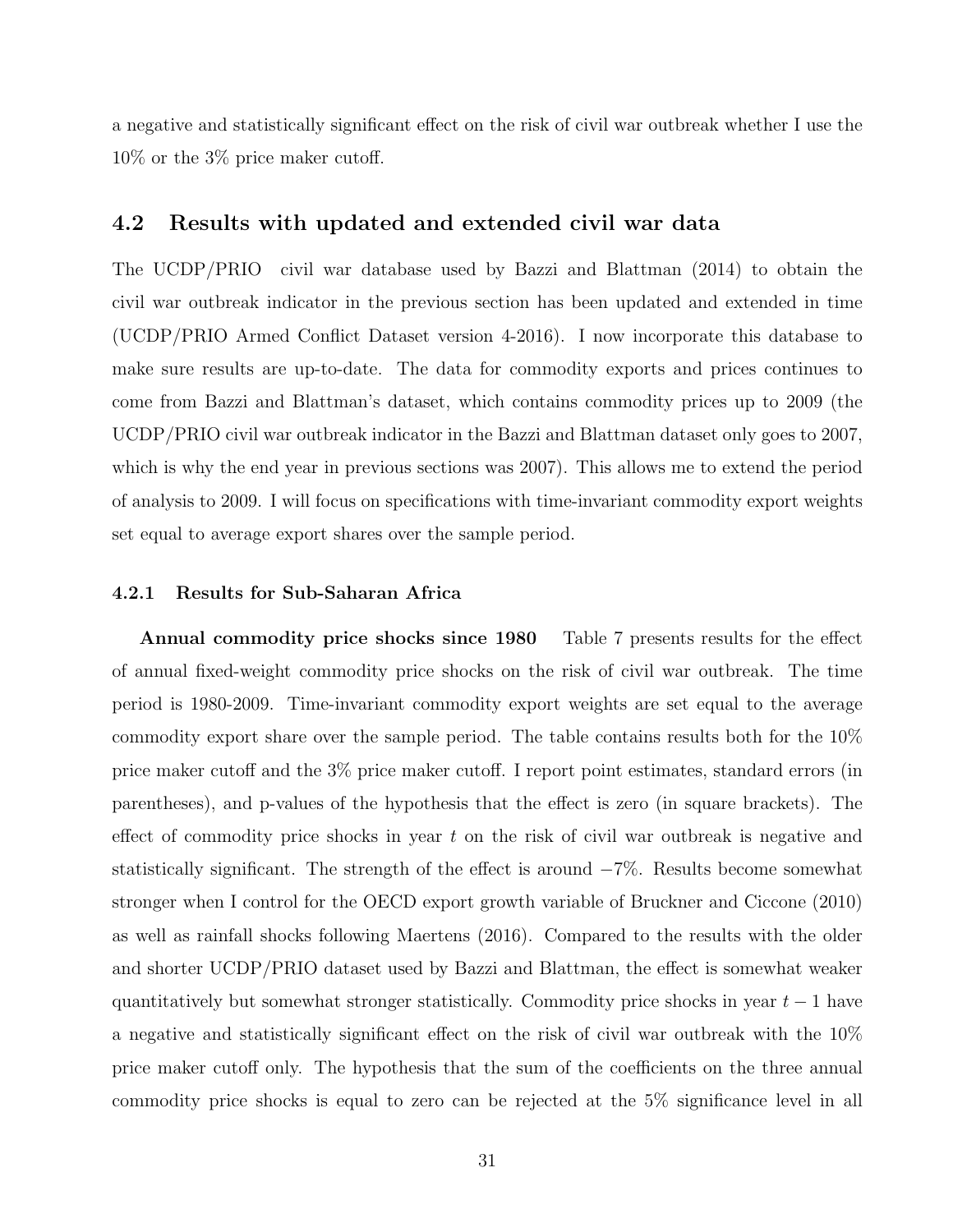specifications. This indicates a statistically significant cumulative effect of commodity price shocks on the risk of civil war outbreak.

Commodity price shocks over 3-year periods since 1980 Table 8 shows my results for the effect of 3-year fixed-weight commodity price shocks on the risk of civil war outbreak. The effect is negative and statistically significant at the 5% level in all specifications. The strength of the effect is around  $-6\%$ . Compared to the results with the older and shorter UCDP/PRIO dataset used by Bazzi and Blattman, the effect is somewhat weaker quantitatively but somewhat stronger statistically. Results become somewhat stronger when I control for OECD export growth as well as rainfall shocks.

Commodity price shocks over 3-year periods since 1957 Table 9 presents results for the effect of 3-year fixed-weight commodity price shocks on the risk of civil war outbreak in Sub-Saharan Africa over the 1957-2009 period. The effect is between −3% and −4%, and statistically significant at the 5% level in all specifications. Compared to the results with the older and shorter UCDP/PRIO dataset used by Bazzi and Blattman, the effect is similar quantitatively but stronger statistically. Results become somewhat stronger when I control for OECD export growth as well as rainfall shocks (using GPCC rainfall as GPCP satellite rainfall data is only available since 1979).<sup>26</sup>

#### 4.2.2 Results for Africa, the Middle East, Latin America, and Asia

Annual commodity price shocks since 1980 Table 10 shows my results for the effect of annual fixed-weight commodity price shocks on the risk of civil war outbreak for the wider sample including all larger countries in Africa, the Middle East, Latin America, and Asia. The time period is 1980-2009. Time-invariant commodity export weights are set equal to the average commodity export share over the sample period. The table contains results both for the 10%

<sup>&</sup>lt;sup>26</sup>Appendix Tables 18-20 reestimate the baseline specifications in Tables 7-9 after splitting the commodity price shock into (i) a commodity price shock that collects minerals, gas, and oil, and (ii) a commodity price shock that collects agricultural commodities. Specifically, the minerals, gas, and oil commodity price shock is obtained using (7) but summing only over minerals, gas, and oil; the agricultural commodity price shock is obtained using (7) but summing only over agricultural commodities. The specifications with 3-year commodity price shocks indicate that lower international prices raise the risk of civil war outbreak for both types of commodities, with somewhat stronger effects for agricultural commodities. The results with annual commodity price shocks are noisier but go in the same direction qualitatively.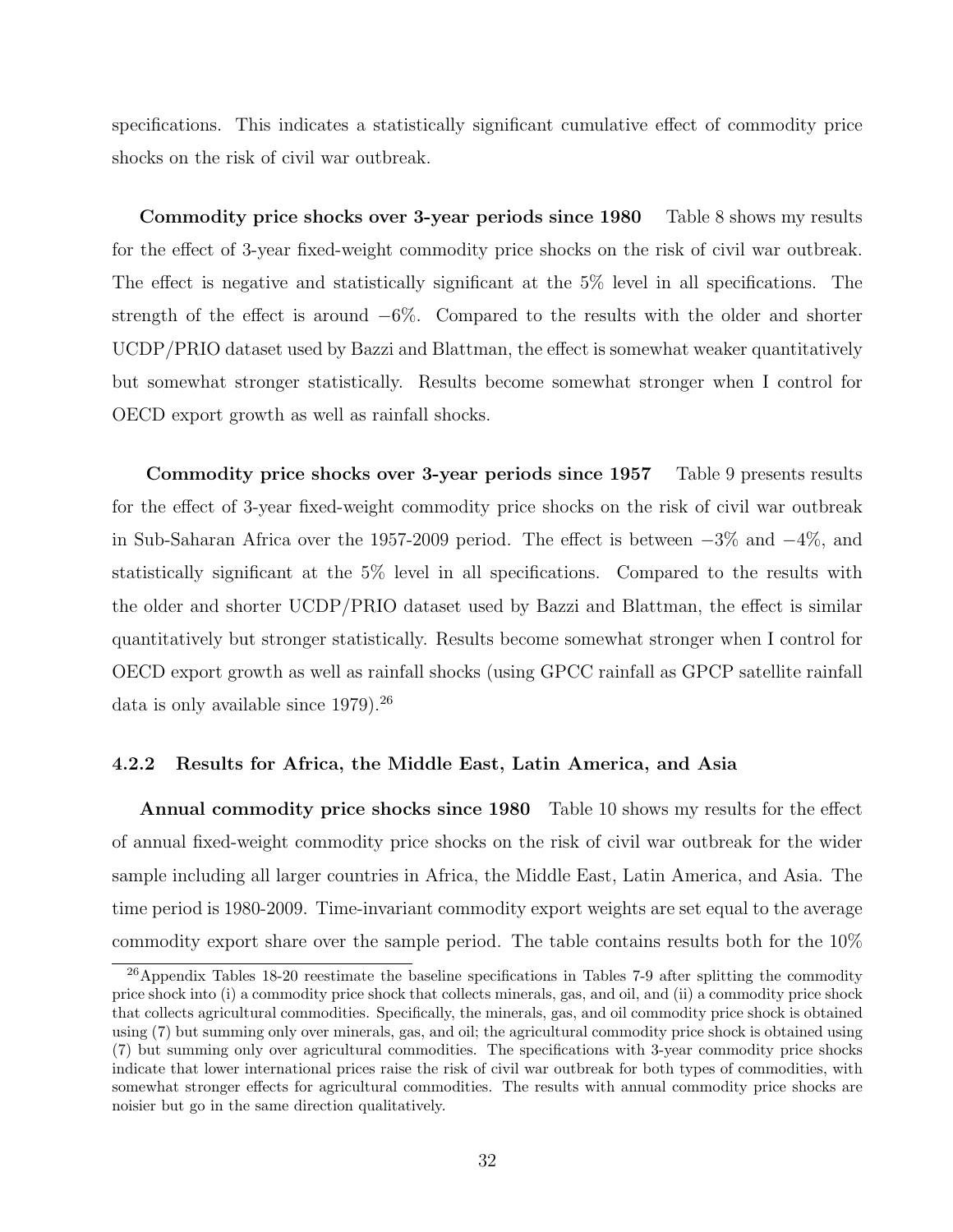price maker cutoff and the 3% price maker cutoff. I report point estimates, standard errors (in parentheses), and p-values of the hypothesis that the effect is zero (in square brackets). The effect of commodity price shocks in year t on the risk of civil war outbreak is  $-3\%$  to −4% and statistically significant at the 6% level in all specifications. Compared to the results with the older and shorter UCDP/PRIO dataset used by Bazzi and Blattman (2014), the effect is somewhat weaker quantitatively and statistically.<sup>27</sup> The hypothesis that the sum of the coefficients on the three annual commodity price shocks is equal to zero can be rejected at the 6% significance level in all specifications. This indicates a statistically significant cumulative effect of commodity price shocks on the risk of civil war outbreak.

Commodity price shocks over 3-year periods since 1980 Table 11 presents results for the effect of 3-year fixed-weight commodity price shocks on the risk of civil war outbreak for the wider sample and the 1980-2009 period. 3-year commodity price shocks have a negative and statistically significant effect on the risk of civil war outbreak. The strength of the effect is around −3% and statistically significant at the 6% level in all specifications. Compared to the results with the older and shorter UCDP/PRIO dataset used by Bazzi and Blattman, the effect is similar quantitatively but stronger statistically.

Commodity price shocks over 3-year periods since 1957 Appendix Table 8 shows that there is no statistically significant effect of 3-year fixed-weight commodity price shocks on civil war risk in the wider sample of countries over the 1957-2009 period when the 10% price maker cutoff is applied. However, the effect of 3-year commodity price shocks on civil war risk becomes negative and statistically significant at the 2% level when the more stringent 3% price maker cutoff is used. This could indicate that the (non)finding with the 10% price maker cutoff may be due to confounding effects of (unobserved) changes in the underlying likelihood of civil war, as explained in Section 3.2.4 and the end of Section 4.2.3.

I also estimate the effects of 3-year commodity price shocks on civil war risk when the

<sup>&</sup>lt;sup>27</sup>Appendix Tables 21-22 reestimate the baseline specifications in Tables 10 and 11 after splitting the commodity price shock into (i) a commodity price shock that collects minerals, gas, and oil, and (ii) a commodity price shock that collects agricultural commodities, see footnote 26 for details. The point estimates using 3-year commodity price shocks indicate that lower international prices raise the risk of civil war outbreak for both types of commodities, but estimates are only statistically significant for agricultural commodities. The results with annual commodity price shocks yield statistically significant increases in civil war risk following lower international prices for both types of commodities, but the timing is different for the two types of commodities.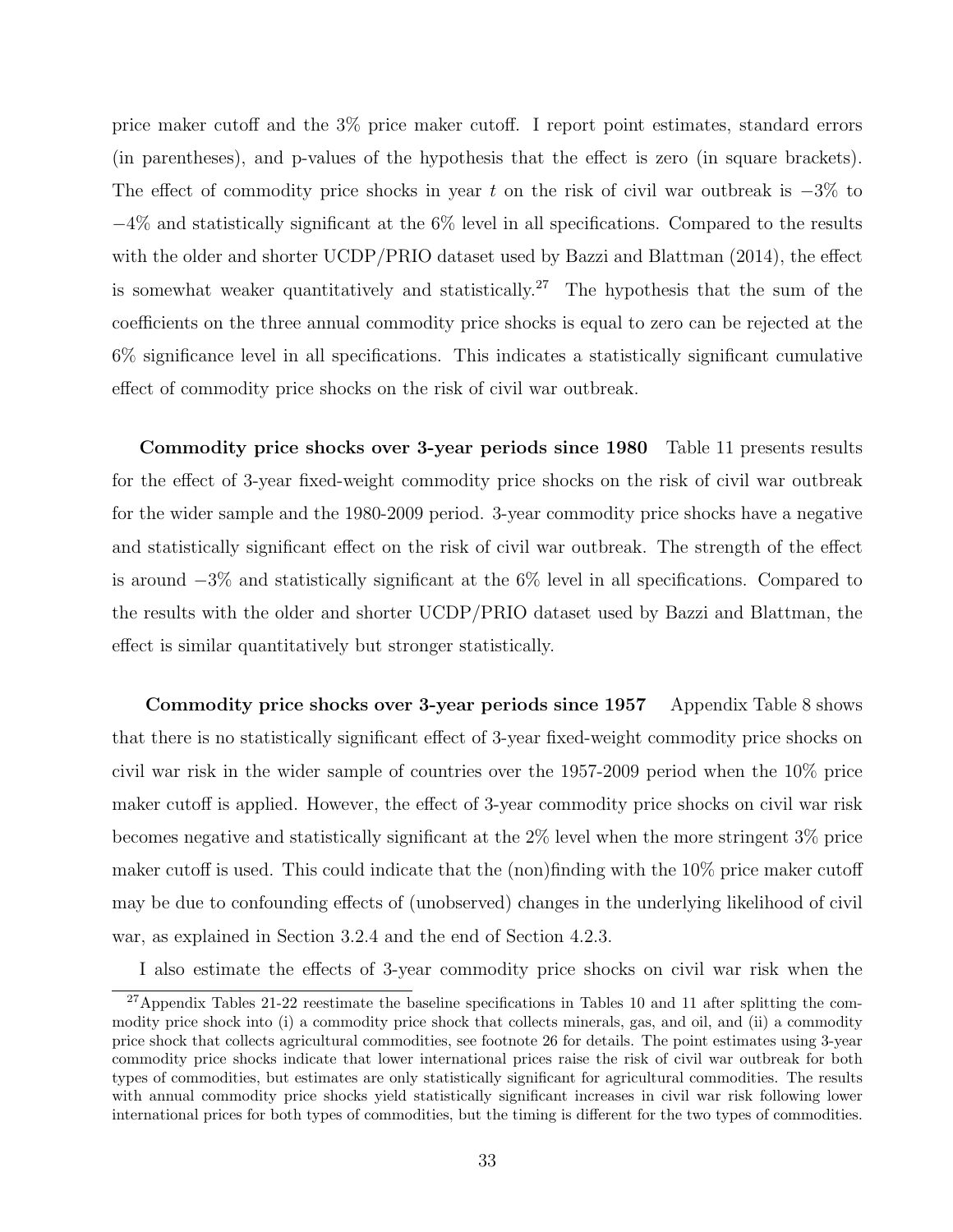commodity price shock is split into two parts: (i) a commodity price shock that collects minerals, gas, and oil, and (ii) a commodity price shock that collects agricultural commodities. This yields that agricultural commodity price shocks have a negative and statistically significant effect on the risk of civil war outbreak whether I use the 10% or the 3% price maker cutoff. The strength of the effect is around 2.5%.<sup>28</sup>

#### 4.2.3 Exploring cross-country heterogeneity

Bazzi and Blattman (2014) consider a measure of country-specific commodity price shocks that incorporates countries' aggregate commodity exports relative to GDP. To see the rationale it is useful to consider the following baseline scenario. Suppose that countries' aggregate commodity exports relative to GDP are unrelated to characteristics of countries that play a role (i) for the effect of international commodity price shocks on income and (ii) for the effect of income shocks on the risk of civil war outbreak. Suppose also that income is the only channel through which international commodity price shocks affect civil war risk. In this baseline scenario, commodity price shocks should translate into a stronger effect on income and on civil war risk in countries with larger commodity exports relative to GDP. This is because larger commodity exports relative to GDP magnify the effect of commodity price shocks on income but are assumed to not affect the causal chain from commodity price shocks to civil war risk in any other way.

I examine the evidence for heterogeneity in the effect of commodity price shocks on civil war risk depending on countries' aggregate commodity exports relative to GDP in two steps. I first group countries by whether their aggregate commodity exports relative to GDP are above or below the cross-country median. Then I estimate the effect of 3-year fixed-weight commodity price shocks separately in the two subsamples. Countries' aggregate commodity exports relative to GDP are calculated using the data of Bazzi and Blattman. Specifically, for each country, I multiply the average of aggregate commodity exports relative to total exports over the relevant time period with the average of total exports relative to GDP over the time period.<sup>29</sup>

<sup>&</sup>lt;sup>28</sup>The results are in Appendix Table 23. The split of the commodity price shock into two parts is explained in more detail in footnote 26. With the 3% price maker cutoff, minerals, oil, and gas price shocks also have a negative and statistically significant effect on the risk of civil war outbreak.

 $^{29}$ Using the notation in equation (3), a country's aggregate commodity exports relative to total exports is obtained as  $\sum_{t} \sum_{i} e_{i,c,t}/\tau$  where  $\tau$  is the length of the time period, t the years included in the time period, and i the index for the 65 commodities considered. The data for  $e_{i,c,t}$  comes from Bazzi and Blattman. The average of a country's total exports relative to GDP is obtained as the average over the time period of the  $(X/GDP)_{c,t}$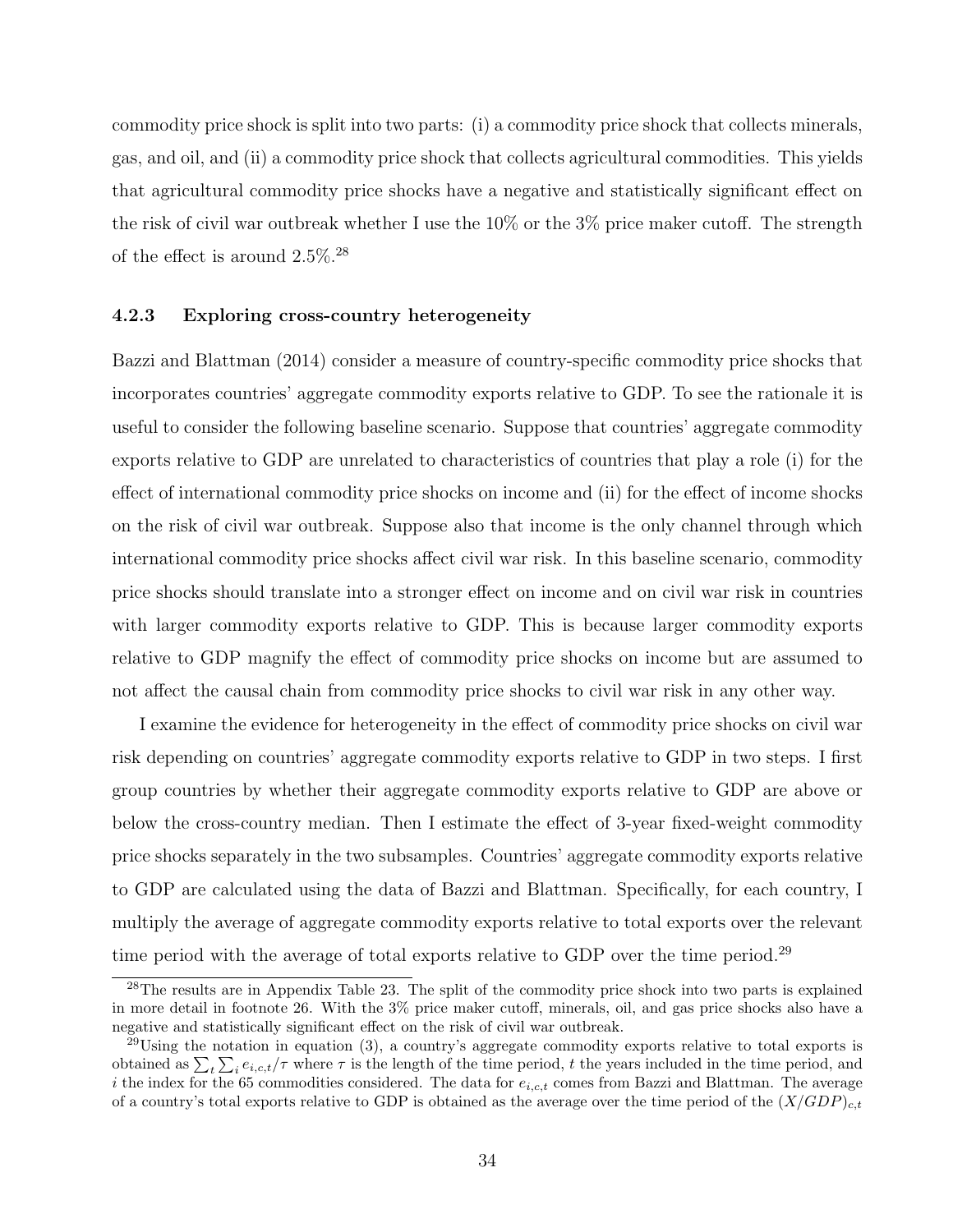Appendix Table 9 summarizes my results. For Sub-Saharan Africa, I find that the effect of international commodity price shocks on civil war risk is negative and statistically significant for countries with commodity exports relative to GDP below the median but statistically insignificant for countries with commodity exports relative to GDP above the median. This is the case for the 1980-2009 period and the 1957-2009 period. This result does not conform with the prediction of the baseline scenario above, where aggregate commodity exports relative to GDP are assumed to affect the causal chain from commodity price shocks to civil war risk only in that they magnify the effect of commodity price shocks on income. For the wider sample including all larger countries in Africa, the Middle East, Latin America, and Asia, there is some weak evidence for a statistically significant effect of commodity price shocks on civil war risk for countries with commodity exports relative to GDP above the median for the 1957-2009 period. Hence, overall, there is no clear evidence that commodity price shocks have a stronger effect on civil war risk for countries with large commodity exports relative to GDP. This could indicate that income is not the only channel through which commodity price shocks affect civil war risk. Alternatively, the prediction of the baseline scenario could be invalidated by heterogeneity in the effect of commodity price shocks on income or the effect of income shocks on civil war risk (Fearon, 2005; Fearon, Kasara, and Laitin, 2007; Caselli and Tesei, 2016).

Appendix Table 10 explores whether the effect of international commodity price shocks on civil war risk varies with countries' income per capita, income inequality, or ethnic fragmentation. The approach is analogous to Appendix Table 9. Countries are first grouped by whether the relevant country characteristic is above or below the cross-country median. Then the effect of 3-year fixed-weight commodity price shocks on the risk of civil war outbreak is estimated separately in each subsample. The data for the sample split by income per capita comes from the Penn World Tables. The data for the other sample splits comes from Alesina, Michalopoulos, and Papaioannou (2016). The period of analysis is 1980-2009. Panels A and B look at crosscountry heterogeneity using two measures of living standards, light per capita and income per capita. Overall, there is evidence that negative international commodity price shocks sparked civil wars in countries with living standards below the median but not in countries with living

variable in the Bazzi and Blattman dataset. I do not average over commodity exports relative to GDP directly as Bazzi and Blattman's (partly interpolated) dataset for commodity exports focuses on commodity exports relative to total exports.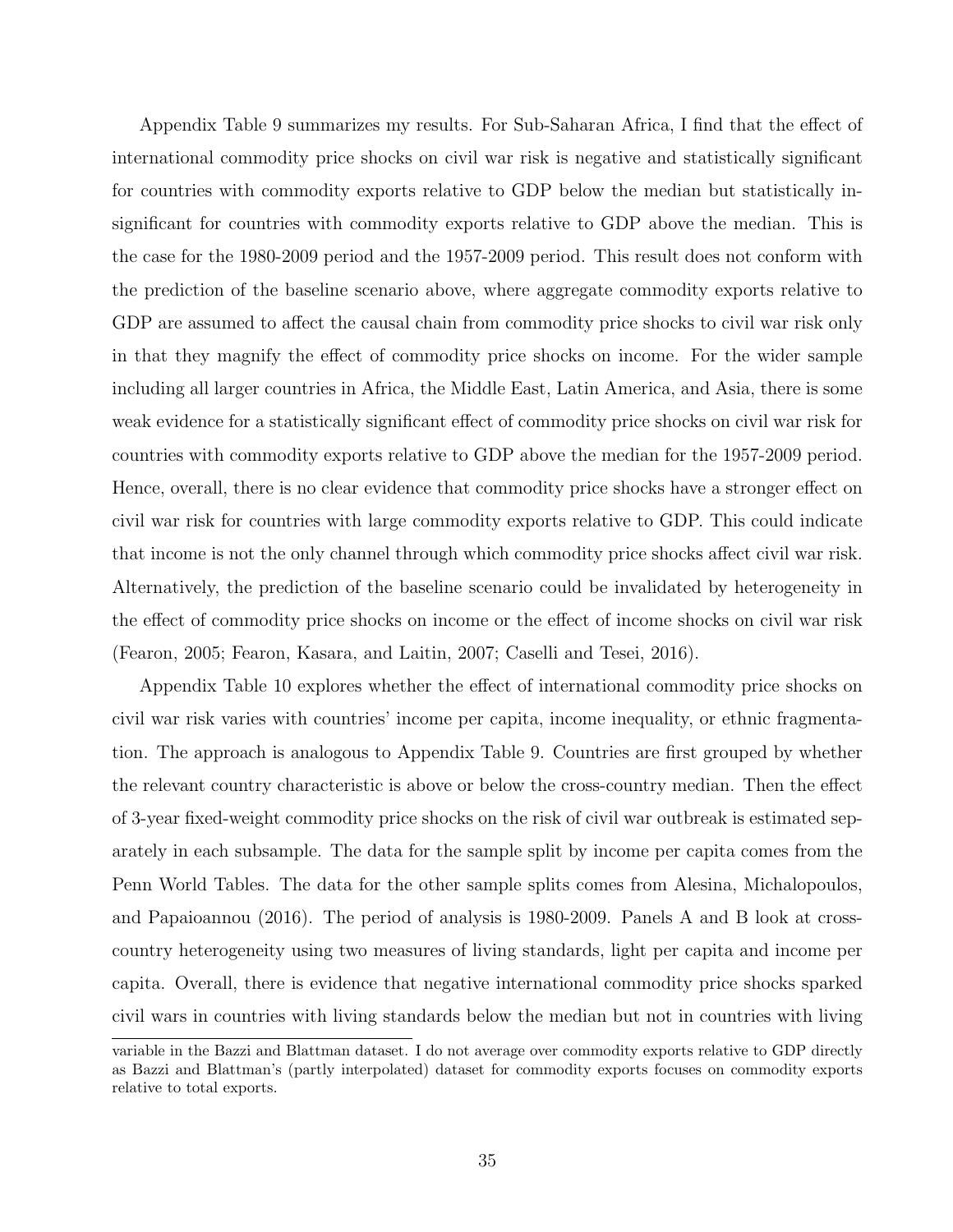standards above the median. Panels C and D look at cross-country heterogeneity using two measures of income inequality within countries, the Gini coefficient and the income share of the top quintile of the income distribution. Both yield evidence that negative international commodity price shocks sparked civil wars in countries with inequality below the median but not in countries with inequality above the median. Finally, Panel D looks at cross-country heterogeneity in ethnic fragmentation using the Alesina et al. (2003) measure. This yields that negative commodity price shocks sparked civil wars in countries with ethnic fragmentation below the median but not in countries with fragmentation above the median.<sup>30</sup> These findings have to be interpreted with great caution however. More work would be needed to see whether they can be rationalized theoretically or whether they may be driven by omitted country characteristics.

# 5 Conclusion

The new dataset put together by Bazzi and Blattman (2014) makes it possible to examine whether international commodity price downturns sparked civil wars with more comprehensive data than used previously. I find that international commodity price downturns sparked civil wars in Sub-Saharan Africa. Another finding with the new dataset is that since 1980, international commodity price downturns also sparked civil wars in a much wider sample of countries including all larger countries in Africa, the Middle East, Latin America, and Asia. The effect of a one-standard-deviation commodity price shock on the risk of civil war outbreak is between 40% and 70% of the baseline risk of civil war outbreak. When I differentiate between agricultural commodities on the one hand and minerals, oil, and gas on the other, I find stronger increases in the risk of civil war outbreak following downturns in agricultural commodity prices. In particular, I find that 3-year downturns in agricultural commodity prices raised the risk of civil war outbreak since 1980 and also since 1957 whether I consider countries in Sub-Saharan Africa or all larger countries in Africa, the Middle East, Latin America, and Asia.

My conclusions using the new dataset of Bazzi and Blattman contrast with the conclusions of Bazzi and Blattman. The key issue is whether the commodity export shares used to aggregate international commodity prices to country-specific indices are taken to be time-invariant or

<sup>30</sup>The Garcia-Montalvo and Reynal-Querol (2002) measure of ethnic polarization yields the same pattern of results in Sub-Saharan Africa. In the wider sample, effects are insignificant in both subsamples.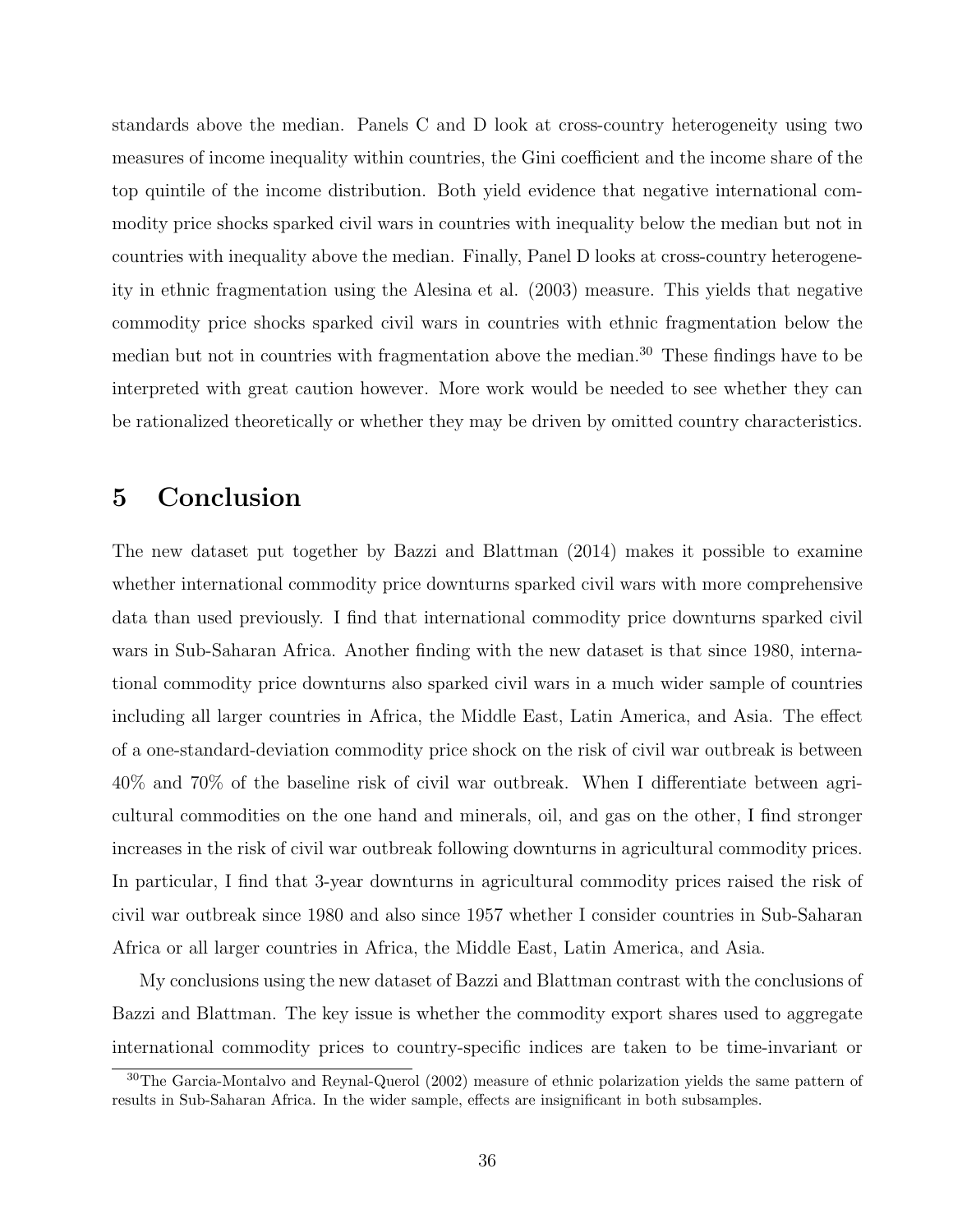time-varying. Bazzi and Blattman use time-varying commodity export shares. My empirical results are based on time-invariant commodity export shares. I argue that to uncover a causal effect of international commodity price shocks on civil war risk, time-invariant export shares are preferable as they ensure that differences in country-specific price shocks over time solely reflect (exogenous) changes in international commodity prices over time. Using time-varying export shares to construct commodity price shocks jeopardizes causal estimation, as such price shocks partly reflect changes in the type and quantity of commodity exports and these changes may be correlated with the underlying risk of civil war. I also show that using average commodity export shares over the sample period as time-invariant export weights, can be a remedy for attenuation bias due to measurement error in export shares. When I explore cross-country heterogeneity in the effect of commodity price shocks on civil war outbreak, I find no robust evidence of a stronger effect in countries with greater aggregate commodity exports relative to GDP.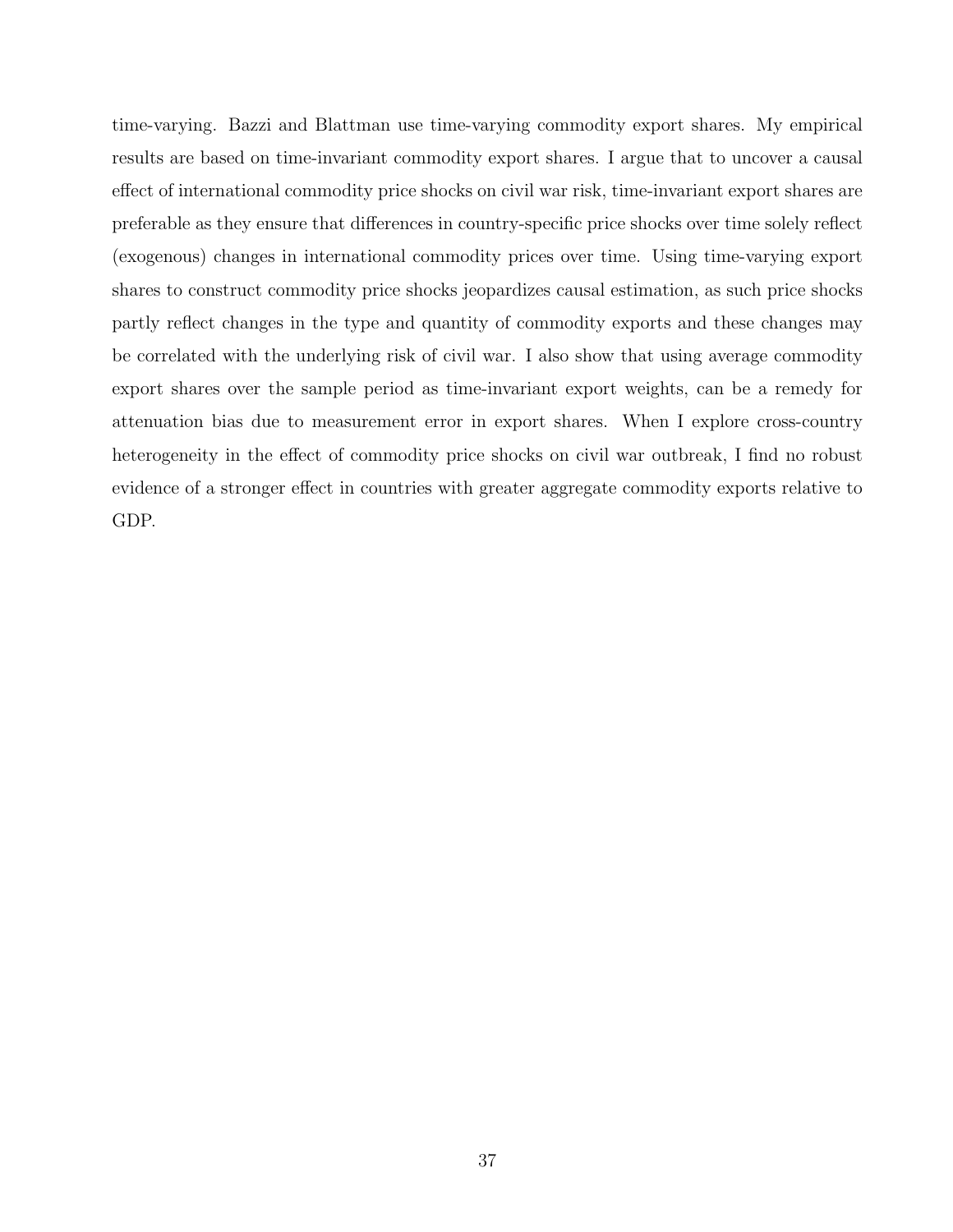# 6 References

Amemiya, T. (1985). Advanced Econometrics. Basil Blackwell, Oxford, UK.

Acemoglu, D., S. Johnson, J.A. Robinson, and P. Yared (2008). Income and Democracy. The American Economic Review, 98(3): 808-842.

Alesina, A., A. Devleeschauwer, W. Easterly, S. Kurlat, and R. Wacziarg (2003). Fractionalization. Journal of Economic Growth, 8(2): 155-94.

Alesina, A., S. Michalopoulos, and E. Papaioannou (2016). Ethnic Inequality. Journal of Political Economy, 124(2): 428-488.

Bazzi, S. and C. Blattman (2014). Economic Shocks and Conflict: Evidence from Commodity Prices. American Economic Journal: Macroeconomics, 6(4): 1-38.

Berman, N. and M. Couttenier (2015). External Shocks, Internal Shots: The Geography of Civil Conflicts. Review of Economics and Statistics, 97(4): 758-776.

Berman, N., M. Couttenier, D. Rohner, and M. Thoenig (2017). This Mine is Mine! How Minerals Fuel Conflicts in Africa. American Economic Review, 107(6): 1564-1610.

Blattman, C. and E. Miguel (2010). Civil War. Journal of Economic Literature, 48(1): 3-57.

Bruckner, M. and A. Ciccone (2010). International Commodity Prices, Growth, and the Outbreak of Civil War in Sub-Saharan Africa. The Economic Journal, 120: 519-534.

Caselli, F. and A. Tesei (2016). Resource Windfalls, Political Regimes, and Political Stability. Review of Economics and Statistics, 98(3): 573-590.

Ciccone, A. (2011). Economic Shocks and Civil Conflict: A Comment. American Economic Journal: Applied Economics, 3(4): 215-227.

Collier, P. and A. Hoeffler (2004). Greed and Grievance in Civil War. Oxford Economic Papers, 56(4): 563-595.

Cotet, A. and K. Tsui (2013). Oil and Conflict: What Does the Cross Country Evidence Really Show? American Economic Journal: Macroeconomics, 5(1): 49-80.

Deaton, A. and R. I. Miller (1995). International Commodity Prices, Macroeconomic Performance, and Politics in Sub-Saharan Africa. International Finance Section, Department of Economics, Princeton University.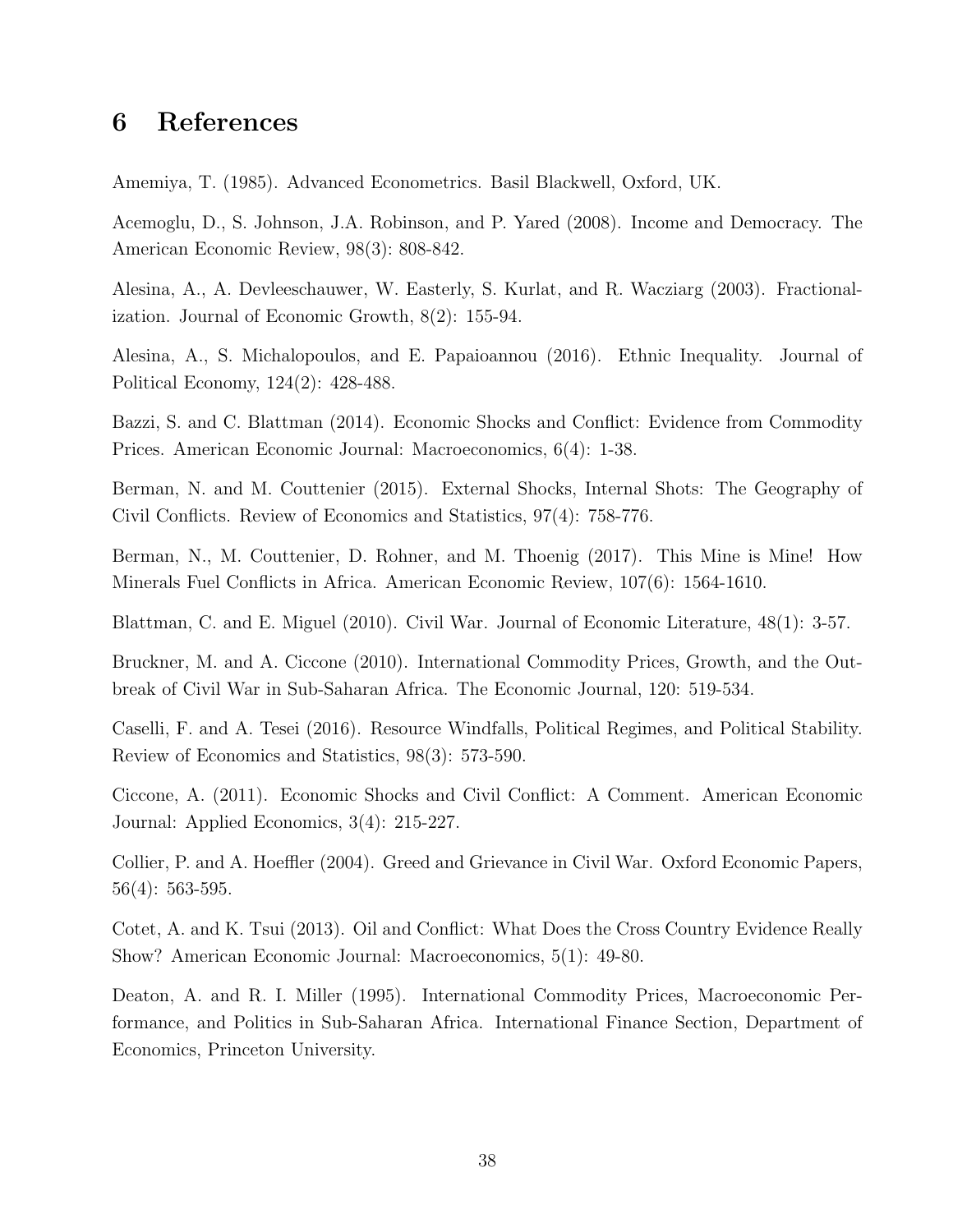Deaton, A. (1999). Commodity Prices and Growth in Africa. Journal of Economic Perspectives, 13(3): 23-40.

Djankov, S. and M. Reynal-Querol (2010). Poverty and Civil War: Revisiting the Evidence. The Review of Economics and Statistics, 92(4): 1035-1041.

Eck, K. and Hultman, L. (2007). One-Sided Violence Against Civilians in War: Insights from New Fatality Data. Journal of Peace Research, 44(2): 233-46.

Fearon, J. (2005). Primary Commodity Exports and Civil War. Journal of Conflict Resolution, 49(5): 483-507.

Fearon, J. and D. Laitin (2003). Ethnicity, Insurgency, and Civil War. American Political Science Review, 97(1): 75-90.

Fearon, J., K. Kasara, and D. Laitin (2007). Ethnic Minority Rule and Civil War Onset. American Political Science Review, 101(1): 187-193.

Fearon, J., M. Humphreys, and J. Weinstein (2009). Can Development Aid Contribute to Social Cohesion after Civil War? Evidence from a Field Experiment in Post-Conflict Liberia. American Economic Review, 99(2): 87-91.

Ghobhara, H.A., P. Huth, and B. Russet (2003). Civil Wars Kill and Maim People - Long After the Shooting Stops. American Political Science Review, 97(2): 189-202.

Maertens, R. (2016). Adverse Rainfall Shocks and Civil War: Myth or Reality? Households in Conflict Network (HiCN) Working Paper 212.

McGuirk, E. and M. Burke (2017). The Economic Origins of Conflict in Africa. NBER Working Paper 23056.

Miguel, E., S. Satyanath, and E. Sergenti (2004). Economic Shocks and Civil Conflict: An Instrumental Variables Approach. Journal of Political Economy, 112(41): 725-753.

Müller, H. (2016). Growth and Violence: Argument for a Per Capita Measure of Civil War. Economica, 83(331): 473-497.

Nunn, N. and N. Qian (2014). US Food Aid and Civil Conflict. American Economic Review, 104(6): 1630-1666.

Sandholt Jensen, P. and K. Skrede Gleditsch (2009). Rain, Growth, and Civil War: The Importance of Location. Defence and Peace Economics, 20(5): 359-72.

Sarkees, M.R. (2010). The COW Typology of War: Defining and Categorizing Wars (Version 4 of the Data).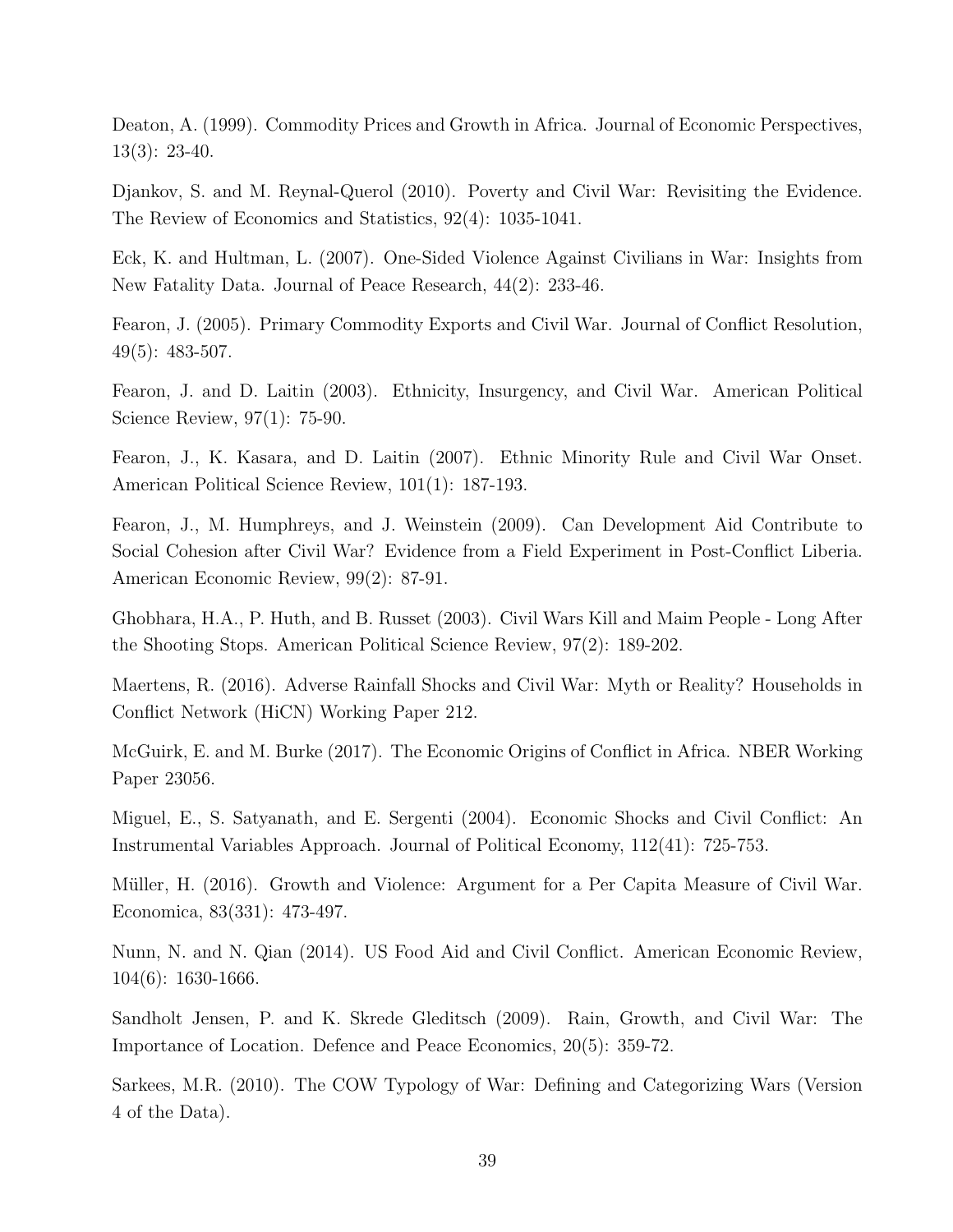#### TABLE 1. Summary of the effect of commodity price shocks on civil war outbreak in Sub-Saharan Africa 1980-2007 and 1982-2007 using the Bazzi-Blattman **dataset**

#### **PANEL A. Point estimates of the effect of annual commodity price shocks on civil war risk**

|                                    |                         | 1980-2007 period        |                      | 1982-2007 period                                                              |      |
|------------------------------------|-------------------------|-------------------------|----------------------|-------------------------------------------------------------------------------|------|
| Commodity weights (time-invariant) | average 1980-<br>2007   | 1990                    | 1980                 | average 1980-<br>1990<br>1980<br>2007                                         |      |
| Price maker cutoff (%)             | 10<br>no                | 10<br>no                | 10<br>no             | 10<br>10<br>10<br>no<br>no<br>no                                              |      |
| Commodity price shock t (%)        | $-10$<br>$-10$<br>$-10$ | $-10$<br>$-10$<br>$-10$ | $-8$<br>$-8$<br>-6   | $-8$<br>$-10$<br>$-10$<br>$-10$<br>$-8$<br>$-10$<br>$-10$<br>$-10$            | $-7$ |
| Commodity price shock t-1 (%)      | -4<br>-5                | -4<br>-3                | -3<br>$-\mu$         | $-3$<br>-4<br>- 5<br>-3                                                       | -3   |
| Commodity price shock t-2 (%)      | $-9'$<br>$-9$<br>$-9$   | $-8$<br>$-8$<br>$-8$    | $-7$<br>$-7$<br>$-7$ | $-8$<br>$-9$<br>$-8$<br>$-8$<br>$-9$<br>-9<br>- 1<br>$\overline{\phantom{0}}$ | -6   |

#### **PANEL B. P‐values of the effect of annual commodity price shocks on civil war risk**

|                                    |                       |    |    |                |                | 1980-2007 period |    |      |    |                |                       |    |    |                | 1982-2007 period |    |      |     |
|------------------------------------|-----------------------|----|----|----------------|----------------|------------------|----|------|----|----------------|-----------------------|----|----|----------------|------------------|----|------|-----|
| Commodity weights (time-invariant) | average 1980-<br>2007 |    |    |                | 1990           |                  |    | 1980 |    |                | average 1980-<br>2007 |    |    | 1990           |                  |    | 1980 |     |
| Price maker cutoff (%)             | no                    | 10 |    | no             | 10             |                  | no | 10   |    | no             | 10                    |    | no | 10             |                  | no | 10   |     |
| Commodity price shock t (%)        | 8                     | 8  | 8  | $\overline{4}$ | $\overline{4}$ | $\overline{4}$   | 6  | 6    | 16 | 8 <sup>1</sup> | 9                     |    |    | $\overline{4}$ | $\overline{4}$   |    |      | -15 |
| Commodity price shock t-1 (%)      | 33                    | 32 | 53 | 30             | 30             | 40               | 30 | 27   | 41 | 36             | 37                    | 56 | 33 | 34             | 46               | 37 | 37   | -47 |
| Commodity price shock t-2 (%)      | 6                     | 6  | 9  |                | 6              | $\overline{7}$   |    | 8    | 11 | 7 <sup>1</sup> | 8                     | 10 |    |                | 9                | 11 | 12   | 16  |

#### PANEL C. Cumulative effects of annual commodity price shocks and p-values of hypothesis that the cumulative effect is equal to zero

| 1980-2007 period                                                     |                                   |       |       |       |                |                |  |                |       |       |       |                       |       | 1982-2007 period |       |                |                |                |       |
|----------------------------------------------------------------------|-----------------------------------|-------|-------|-------|----------------|----------------|--|----------------|-------|-------|-------|-----------------------|-------|------------------|-------|----------------|----------------|----------------|-------|
| Commodity weights (time-invariant)                                   | average 1980-<br>2007<br>10<br>no |       |       |       | 1990           |                |  |                | 1980  |       |       | average 1980-<br>2007 |       |                  | 1990  |                |                | 1980           |       |
| Price maker cutoff (%)                                               |                                   |       |       | no    | 10             |                |  | no             | 10    |       | no    | 10                    |       | no               | 10    |                | no             | 10             |       |
| Cumulative effect of annual commodity<br>price shocks (%)            | $-23$                             | $-23$ | $-22$ | $-22$ | $-22$          | $-21$          |  | $-18$          | $-19$ | $-16$ | $-23$ | $-23$                 | $-22$ | $-22$            | $-22$ | $-21$          | $-18$          | $-18$          | $-16$ |
| P-value of hypothesis that the cumulative<br>effect is equal to zero |                                   | 4     |       |       | $\overline{2}$ | $\overline{2}$ |  | $\overline{2}$ |       | 5     | $5 -$ | 5                     | 6     |                  |       | $\overline{3}$ | $\overline{4}$ | $\overline{4}$ | -6    |

Note: The table reports point estimates (PANEL A) and p-values (PANEL B) when estimating equation (9) in the main text. The table also reports the cumulative effect of the three annual commodity price shocks and the p-value of the hypothesis that the cumulative effect is equal to zero (PANEL C). The left-hand-side variable is an indicator variable for civil war outbreak. Shaded cells refer to effects that are statistically significant at the 10% level at least. The calculation of the shocks is explained in Sections 3.1.1-3.1.2. The 10% (3%) price maker cutoff basically implies that commodity exports of country-years are not used to obtain export weights if the country's share of world exports exceeds 10% (3%) and is explained in detail in Section 3.1.3. No price maker cutoff refers to results where all commodity export data is used. All data is from Bazzi and Blattman (2014).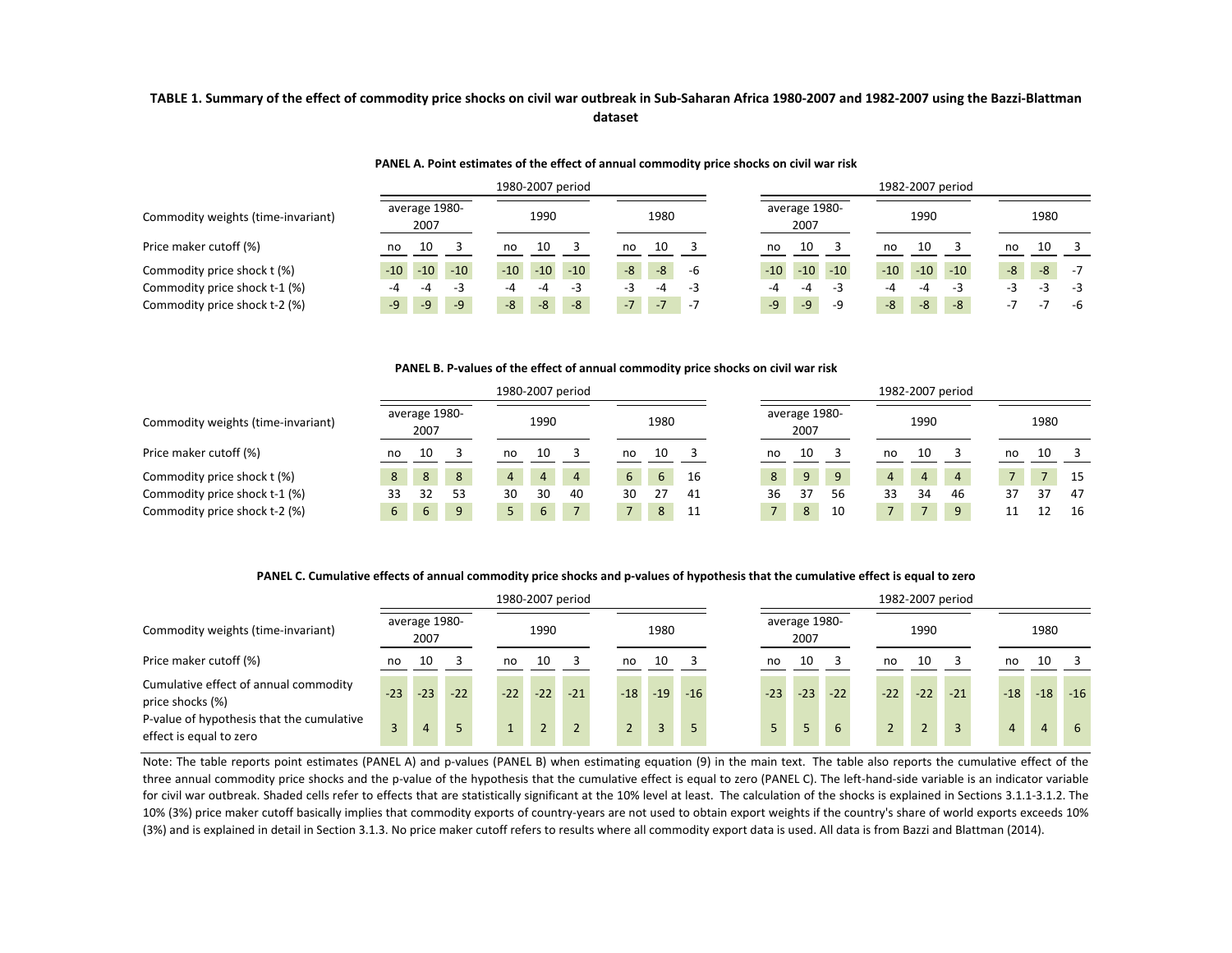#### TABLE 2. Summary of the effect of commodity price shocks on civil war outbreak in Sub-Saharan Africa 1980-2007 and 1982-2007 using the Bazzi-Blattman dataset: least-squares and instrumental-variables estimates

#### PANEL A. Point estimates of the effect of annual commodity price shocks on civil war risk: least-squares and instrumental-variables estimates compared

|                                                                                   |        | 1980-2007 period |        |        |                   |        |         |         |         |        |         |        |        |         |        |        |                   |         | 1982-2007 period |         |         |         |         |        |
|-----------------------------------------------------------------------------------|--------|------------------|--------|--------|-------------------|--------|---------|---------|---------|--------|---------|--------|--------|---------|--------|--------|-------------------|---------|------------------|---------|---------|---------|---------|--------|
|                                                                                   |        | LS (BB)          |        |        | IV                |        |         |         |         |        |         |        |        | LS (BB) |        |        | ı٧                |         |                  |         |         |         | IV      |        |
| Time-invariant commodity weights used<br>for fixed-weight price-shock instruments |        |                  |        |        | average 1980-2007 |        |         | 1990    |         |        | 1980    |        |        |         |        |        | average 1980-2007 |         |                  | 1990    |         |         | 1980    |        |
| Price maker cutoff (%)                                                            | no     |                  |        | no     | 10                |        | no      | 10      |         | no     | 10      |        | no     | 10      |        | no     |                   |         | no               |         |         | no      | 10      |        |
| Commodity price shock t (%)                                                       | -6.6   | -6.1             | $-6.7$ | $-9.4$ | $-9.3$            | $-9.6$ | $-10.7$ | $-10.9$ | $-11.5$ | $-9.6$ | $-10.3$ | $-8.3$ | $-7.2$ | -6.6    | $-7.2$ | $-9.7$ | $-9.6$            | $-10.0$ | $-11.3$          | $-11.5$ | $-12.3$ | $-10.0$ | $-10.5$ | $-9.1$ |
| Commodity price shock t-1 (%)                                                     | $-2.3$ | $-2.1$           | $-1.2$ | $-3.8$ | -3.8              | $-2.6$ | $-4.4$  | $-4.7$  | $-4.0$  | $-4.2$ | $-4.7$  | $-3.0$ | $-2.7$ | $-2.2$  | $-1.8$ | -4.0   | -4.0              | $-2.8$  | $-4.4$           | -4.6    | $-3.8$  | $-3.8$  | $-4.3$  | $-2.8$ |
| Commodity price shock t-2 (%)                                                     | -5.6   | -4.5             | $-4.2$ | $-8.9$ | $-9.1$            | $-9.0$ | $-9.5$  | $-9.8$  | $-10.0$ | $-8.2$ | $-9.1$  | $-9.1$ | $-5.5$ | $-4.9$  | $-4.6$ | $-8.8$ | $-9.0$            | $-9.0$  | $-9.1$           | $-9.4$  | $-9.3$  | $-7.7$  | $-8.3$  | $-8.2$ |

#### **PANEL B. P‐values of the effect of annual commodity price shocks on civil war risk**

|                                                                                   |    | 1980-2007 period |     |     |                   |     |     |      |     |     |      |      |      |         |      |     |                   |     | 1982-2007 period |      |     |     |      |      |
|-----------------------------------------------------------------------------------|----|------------------|-----|-----|-------------------|-----|-----|------|-----|-----|------|------|------|---------|------|-----|-------------------|-----|------------------|------|-----|-----|------|------|
|                                                                                   |    | LS (BB)          |     |     |                   |     |     | IV   |     |     | IV   |      |      | LS (BB) |      |     | IV                |     |                  | I٧   |     |     | IV   |      |
| Time-invariant commodity weights used<br>for fixed-weight price-shock instruments |    |                  |     |     | average 1980-2007 |     |     | 1990 |     |     | 1980 |      |      |         |      |     | average 1980-2007 |     |                  | 1990 |     |     | 1980 |      |
| Price maker cutoff (%)                                                            | no | 10               |     | no  | 10                |     | no  | 10   |     | no  | 10   |      | no   | 10      |      | no  | 10                |     | no               | 10   |     | no  | 10   |      |
| Commodity price shock t (%)                                                       | 14 | 15               | 9.3 | 5.8 | 6.0               | 5.7 | 5.8 | 2.9  | 2.5 | 4.3 | 4.8  | 14.4 | 13.8 | 14.4    | 8.6  | 6.3 | 6.5               | 6.3 | 6.3              | 3.1  | 2.7 | 5.1 | 5.7  | 13.2 |
| Commodity price shock t-1 (%)                                                     | 50 | 47               | 58  | 30  | 31                | 52  | 30  | 25   | 36  | 26  | 24   | 48   | 47   | 53      | 60   | 33  | 34                | 53  | 33               | 28   | -41 | 34  | -31  | 55   |
| Commodity price shock t-2 (%)                                                     | 21 | 21               | 22  | 4.3 | 4.6               | 6.3 | 4.3 | 3.4  | 4.1 | 5.2 | 5.5  | 8.6  | 24.7 | 27.9    | 26.8 | 5.2 | 5.5               | 7.1 | 5.2              | 4.7  | 6.2 | 8.6 | 9.2  | 13.5 |

#### PANEL C. Cumulative effects of annual commodity price shocks and p-values of hypothesis that the cumulative effect is equal to zero

|                                                                                   |       |         | 1980-2007 period |       |                   |       |       |       |       |       |       |       |       |           |       |       |                   |       | 1982-2007 period |       |       |       |       |       |
|-----------------------------------------------------------------------------------|-------|---------|------------------|-------|-------------------|-------|-------|-------|-------|-------|-------|-------|-------|-----------|-------|-------|-------------------|-------|------------------|-------|-------|-------|-------|-------|
|                                                                                   |       | LS (BB) |                  |       | <b>IV</b>         |       |       |       |       |       |       |       |       | LS (BB)   |       |       |                   |       |                  | IV    |       |       | IV    |       |
| Time-invariant commodity weights used<br>for fixed-weight price-shock instruments |       |         |                  |       | average 1980-2007 |       |       | 1990  |       |       | 1980  |       |       |           |       |       | average 1980-2007 |       |                  | 1990  |       |       | 1980  |       |
| Price maker cutoff (%)                                                            | no    | 10      |                  | no    | 10                |       | no    | 10    |       | no    | 10    |       | no    | 10        |       | no    | 10                |       | no               | 10    |       | no    | 10    |       |
| Cumulative effect of annual commodity<br>price shocks (%)                         | $-14$ | $-13$   | $-12$            | $-22$ | $-22$             | $-21$ | $-25$ | $-25$ | $-26$ | $-22$ | $-24$ | $-20$ | $-16$ | $-14$     | $-14$ | $-22$ | $-23$             | $-22$ | $-25$            | $-25$ | $-25$ | $-22$ | $-23$ | $-20$ |
| P-value of hypothesis that the cumulative<br>effect is equal to zero              | 10.9  | 11.3    | 11.1             | 2.7   | 2.8               | 3.7   | 0.9   | 0.9   | 1.0   | 1.4   | 1.6   | 3.3   | 11.8  | 12.6 10.4 |       | 3.5   | 3.6               | 4.3   | 1.2              | 1.3   | 1.5   | 2.2   | 2.6   | 4.3   |

Note: The table reports point estimates (PANEL A) and p-values (PANEL B) when estimating equation (7) in the main text using the commodity price shocks with time-varying weights of Bazzi and Blattman in equation (5). LS de IV denotes IV estimates. The instruments used in IV estimation are the commodity price shocks obtained with time-invariant weights. The time-invariant weights used are detailed in the table. The table also reports the cumu annual commodity price shocks and the p-value of the hypothesis that the cumulative effect is equal to zero (PANEL C). The left-hand-side variable is an indicator variable for civil war outbreak. Shaded cells refer to effe the 10% level at least. The calculation of the shocks is explained in Sections 3.1.1-3.1.3. The 10% (3%) price maker cutoff basically implies that commodity exports of country-years are not used to obtain export weights if exports exceeds 10% (3%) and is explained in detail in Section 3.1.4. No price maker cutoff refers to results where all commodity export data is used. All data is from Bazzi and Blattman (2014).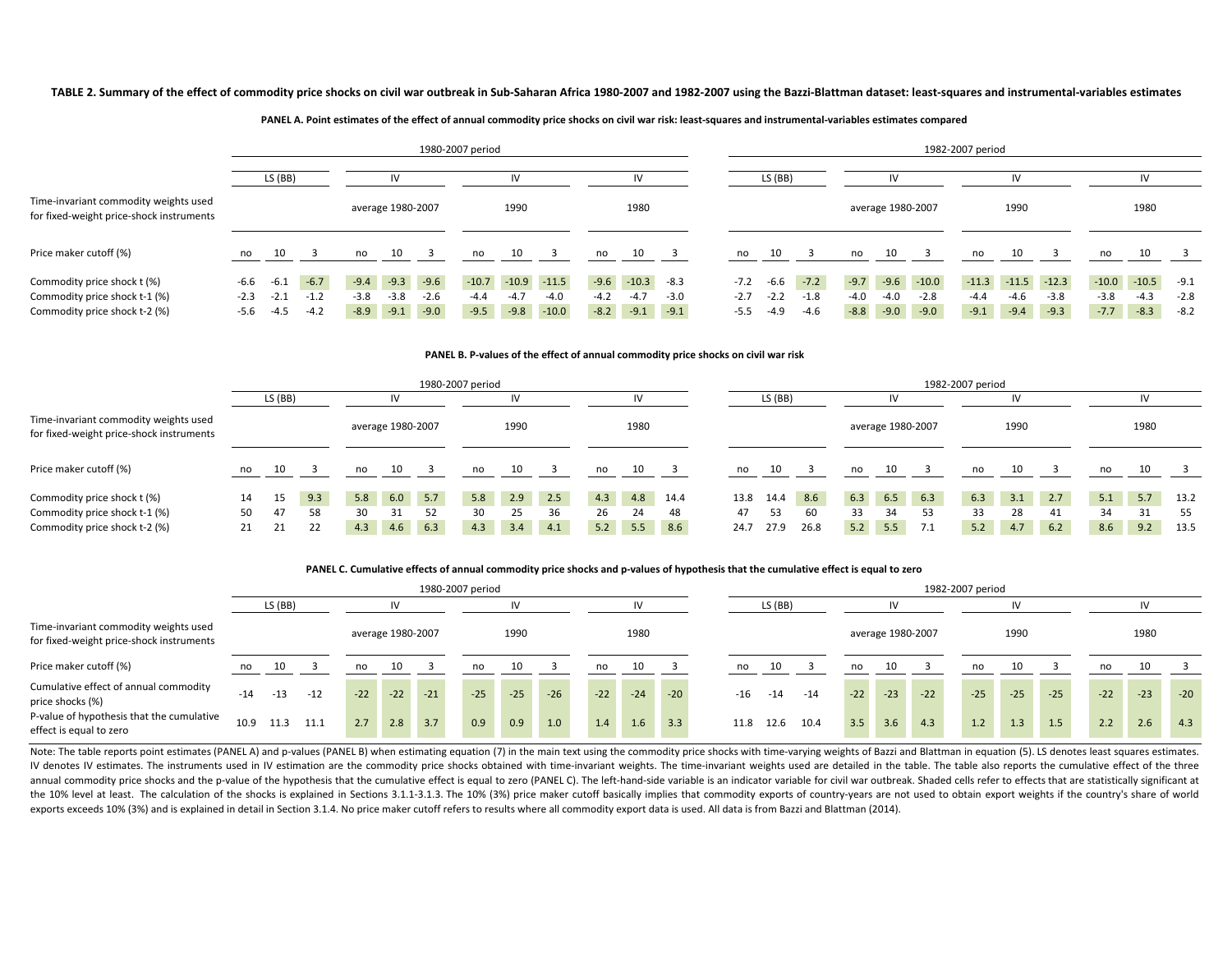#### TABLE 3. Summary of the effect of 3-year commodity price shocks on civil war outbreak in Sub-Saharan Africa 1980-2007 using the Bazzi-Blattman **dataset**

|                                    |                       | 1980-2007 period |       |                       | 1982-2007 period |      |
|------------------------------------|-----------------------|------------------|-------|-----------------------|------------------|------|
| Commodity weights (time-invariant) | average 1980-<br>2007 | 1990             | 1980  | average 1980-<br>2007 | 1990             | 1980 |
| Price maker cutoff (%)             | 10                    | 10               | 10    | 10                    | 10               | 10   |
|                                    | no                    | no               | no    | no                    | no               | no   |
| 3-year commodity price shock t (%) | $-7$                  | $-7$             | $-6$  | $-7$                  | $-7$             | -6   |
|                                    | $-7$                  | $-7$             | $-5'$ | -8                    | $-7$             | $-6$ |
|                                    | $-7$                  | $-7$             | -6    | $-8$                  | -8               | $-5$ |

#### **PANEL A. Point estimates of effect of <sup>3</sup>‐year commodity price shocks on civil war risk**

#### **PANEL B. P‐values of the effect of 3‐year commodity price shocks on civil war risk**

|                                    |          |                       |                | 1980-2007 period |      |  |  |    |              |  |    |                       | 1982-2007 period |                |                |            |   |
|------------------------------------|----------|-----------------------|----------------|------------------|------|--|--|----|--------------|--|----|-----------------------|------------------|----------------|----------------|------------|---|
| Commodity weights (time-invariant) |          | average 1980-<br>2007 |                |                  | 1990 |  |  |    | 1980         |  |    | average 1980-<br>2007 |                  | 1990           |                | 1980       |   |
| Price maker cutoff (%)             | no       | 10                    |                | no               | 10   |  |  | no | 10           |  | no | 10                    | no               | 10             | no             |            |   |
| 3-year commodity price shock t (%) | $\Delta$ | $\Delta$              | 5 <sup>7</sup> |                  |      |  |  |    | $\mathbf{3}$ |  |    | 5 <sup>1</sup>        |                  | $\overline{2}$ | $\overline{4}$ | $\sqrt{4}$ | 6 |

Note: The table reports point estimates (PANEL A) and p‐values (PANEL B) when estimating equation (10) in the main text. The left‐hand‐side variable is an indicator variable for civil war outbreak. Shaded cells refer to effects that are statistically significant at the 10% level at least. The calculation of the shocks is explained in Sections 3.1.1-3.1.3. The statistically significant at the 10% l 10% (3%) price maker cutoff basically implies that commodity exports of country-years are not used to obtain export weights if the country's share of world exports exceeds 10% (3%) and is explained in detail in Section 3.1.3. No price maker cutoff refers to results where all commodity export data is used. All data is from Bazzi and Blattman (2014).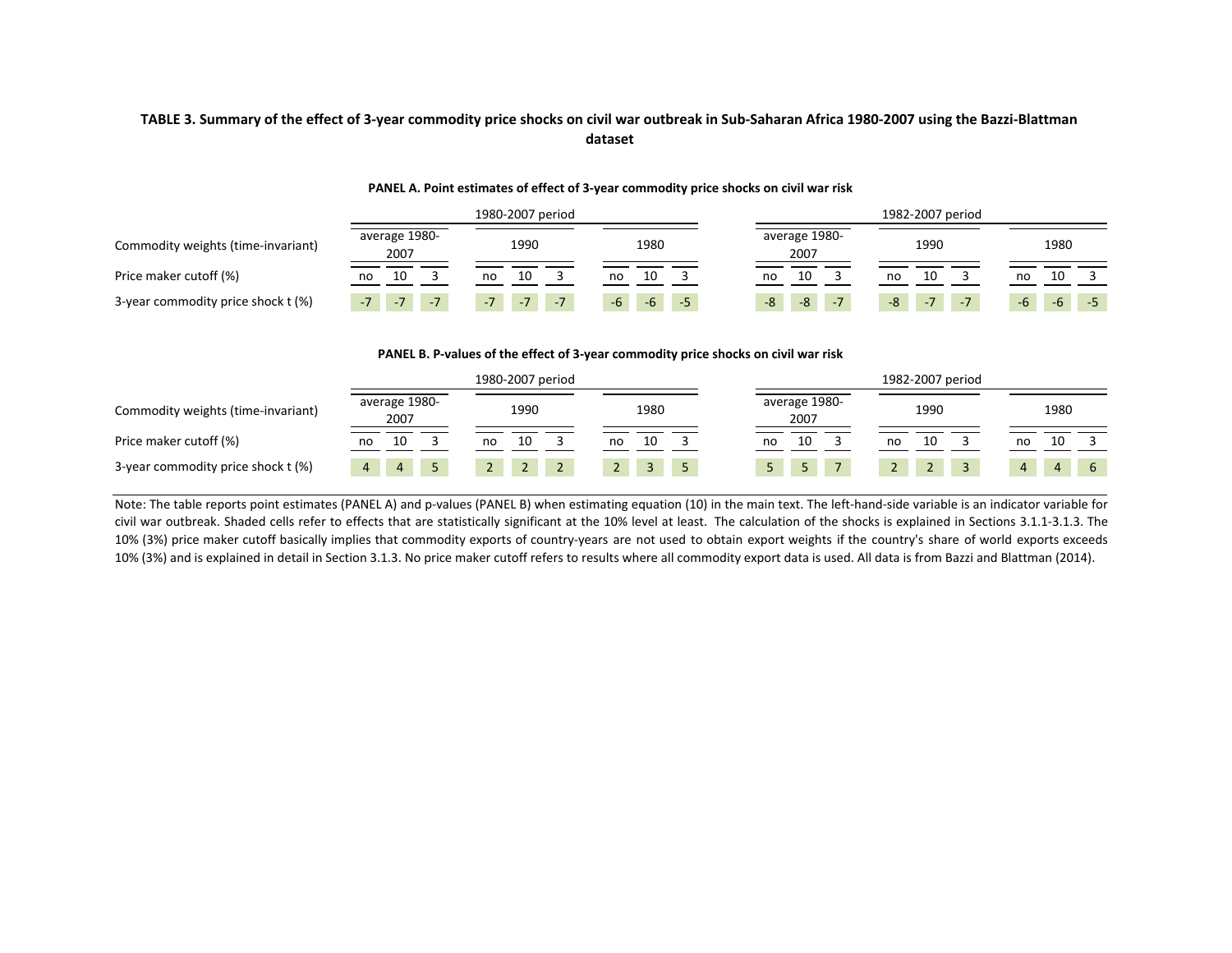# TABLE 4. Summary of the effect of 3-year commodity price shocks on civil war outbreak in Sub-**Saharan Africa for the 1957‐2007 period using the Bazzi‐Blattman dataset**

| PANEL A. Point estimates of the effect of 3-year commodity price shocks on civil war risk |                       |                      |              |
|-------------------------------------------------------------------------------------------|-----------------------|----------------------|--------------|
| Commodity weights (time-invariant)                                                        | average 1957-<br>2007 | 1990                 | 1980         |
| Price maker cutoff (%)                                                                    | 10<br>no              | 10<br>no             | 10<br>no     |
| 3-year commodity price shock t (%)                                                        | $-4$                  | $-3$<br>$-3$<br>$-3$ | $-3$<br>$-2$ |

#### **PANEL A. Point estimates of the effect of 3‐year commodity price shocks on civil war risk**

#### **PANEL B. P‐values of the effect of 3‐year commodity price shocks on civil war risk**

| Commodity weights (time-invariant) | average 1957-<br>2007 | 1990         | 1980 |
|------------------------------------|-----------------------|--------------|------|
| Price maker cutoff (%)             | 10<br>no              | 10           | 10   |
| 3-year commodity price shock t (%) | 6<br>6                | 13<br>6<br>6 | 9    |

Note: The table reports point estimates (PANEL A) and p‐values (PANEL B) when estimating equation (10) in the main text. The left-hand-side variable is an indicator variable for civil war outbreak. Shaded cells refer to effects that are significant at the 10% level at least. The calculation of the shocks is explained in Sections 3.1.1‐3.1.3. The 10% (3%) price maker cutoff basically implies that commodity exports of country-years are not used to obtain export weights if the country's share of world exports exceeds 10% (3%) and is explained in detail in Section 3.1.3. No price maker cutoff refers to results where all commodity export data is used. All data is from Bazzi and Blattman (2014).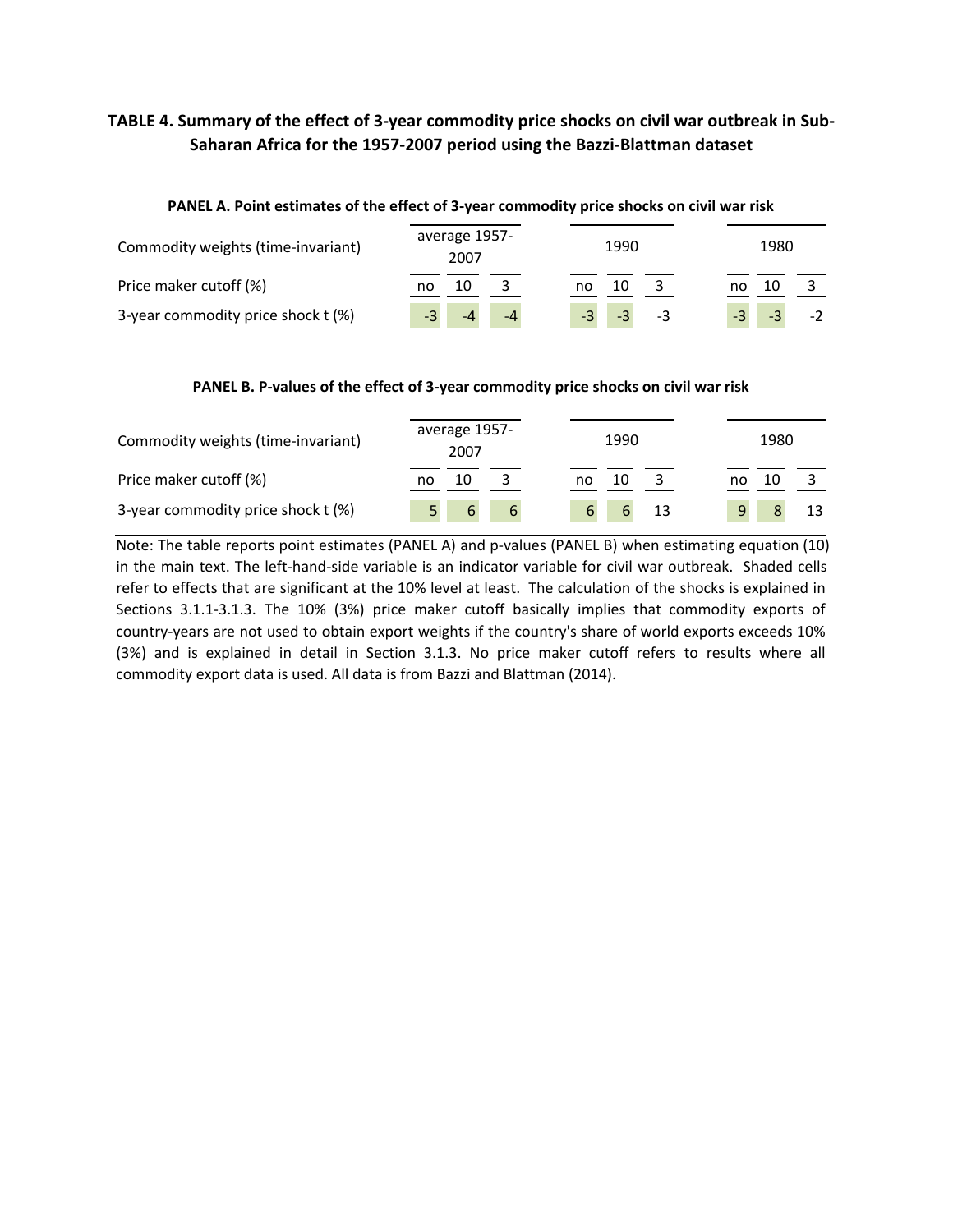## TABLE 5. Summary of the effect of annual commodity price shocks on civil war outbreak beyond Sub-**Saharan Africa for the 1980‐2007 period using the Bazzi‐Blattman dataset**

| Commodity weights (time-invariant) |    | average 1980-<br>2007 |      |    | 1990 |      |    | 1980 |     |
|------------------------------------|----|-----------------------|------|----|------|------|----|------|-----|
| Price maker cutoff (%)             | no | 10                    |      | no | 10   |      | no | 10   |     |
| Commodity price shock t (%)        |    | $-6$                  | $-7$ |    |      | $-6$ |    |      |     |
| Commodity price shock t-1 (%)      |    | $\sim$ 1              | $-1$ | -1 |      | $-1$ |    |      | - 2 |
| Commodity price shock t-2 (%)      |    |                       | -4   |    |      |      |    |      |     |

#### **PANEL A. Point estimates of the effect of annual commodity price shocks on civil war risk**

#### **PANEL B. P‐values of the effect of annual commodity price shocks on civil war risk**

| Commodity weights (time-invariant) |    | average 1980-<br>2007 |    |    | 1990 |    |    | 1980 |    |
|------------------------------------|----|-----------------------|----|----|------|----|----|------|----|
| Price maker cutoff (%)             | no | 10                    |    | no | 10   |    | no | 10   |    |
| Commodity price shock t (%)        |    | 3                     |    |    |      |    |    |      |    |
| Commodity price shock t-1 (%)      |    | 75                    | 55 | 67 | 92   | 60 | 20 |      | 16 |
| Commodity price shock t-2 (%)      |    | 18                    | 20 |    | 15   | 25 |    |      |    |

Note: The table reports point estimates (PANEL A) and p‐values (PANEL B) when estimating equation (9) in the main text. The left-hand-side variable is an indicator variable for civil war outbreak. Shaded cells refer to effects that are significant at the 10% level at least. The calculation of the shocks is explained in Sections 3.1.1‐3.1.3. The 10% (3%) price maker cutoff basically implies that commodity exports of country-years are not used to obtain export weights if the country's share of world exports exceeds 10% (3%) and is explained in detail in Section 3.1.3. No price maker cutoff refers to results where all commodity export data is used. All data is from Bazzi and Blattman (2014) and includes all larger countries in Africa, the Middle East, Latin America, and Asia.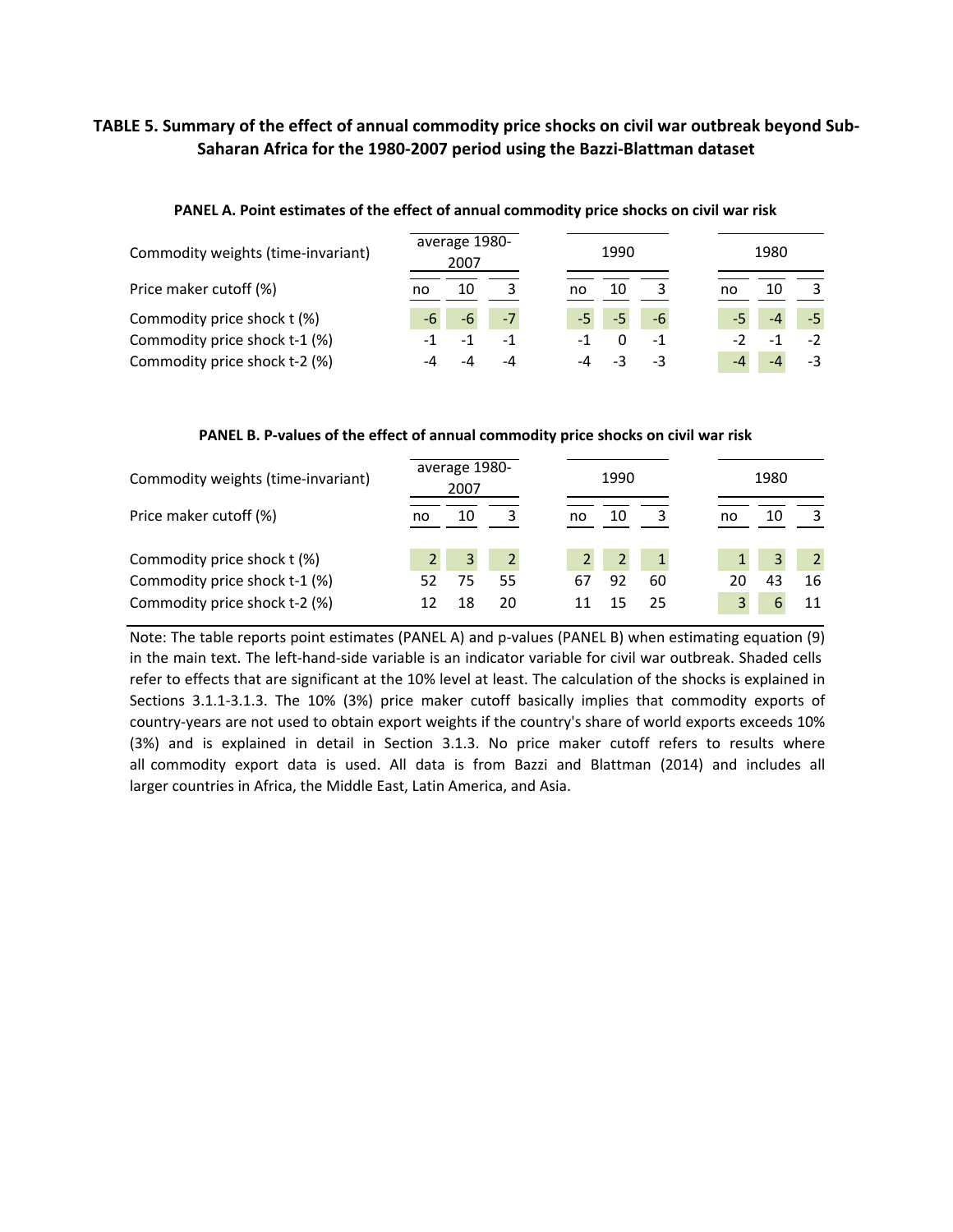## TABLE 6. Summary of the effect of 3-year commodity price shocks on civil war outbreak beyond Sub-**Saharan Africa for the 1980‐2007 period using the Bazzi‐Blattman dataset**

| Commodity weights (time-invariant) | average 1980-<br>2007 | 1990                 | 1980     |
|------------------------------------|-----------------------|----------------------|----------|
| Price maker cutoff (%)             | 10<br>no              | 10<br>no             | 10<br>no |
| 3-year commodity price shock t (%) | $-4$                  | $-3$<br>$-3$<br>$-3$ | $-4$     |

#### **PANEL A. Point estimates of the effect of 3‐year commodity price shocks on civil war risk**

#### **PANEL B. P‐values of the effect of 3‐year commodity price shocks on civil war risk**

| Commodity weights (time-invariant) | average 1980-<br>2007 | 1990     | 1980     |  |
|------------------------------------|-----------------------|----------|----------|--|
| Price maker cutoff (%)             | 10<br>no              | 10<br>no | 10<br>no |  |
| 3-year commodity price shock t (%) | 10<br>6               |          |          |  |

Note: The table reports point estimates (PANEL A) and p-values (PANEL B) when estimating equation (10) in the main text. The left‐hand‐side variable is an indicator variable for civil war outbreak. Shaded cells refer to effects that are significant at the 10% level at least. The left-hand-side variable is civil war onset. The calculation of the shocks is explained in Sections 3.1.1‐3.1.3. The 10% (3%) price maker cutoff basically implies that commodity exports of country-years are not used to obtain export weights if the country's share of world exports exceeds 10% (3%) and is explained in detail in Section 3.1.3. No price maker cutoff refers to results where all commodity export data is used. All data is from Bazzi and Blattman (2014) and includes all larger countries in Africa, the Middle East, Latin America, and Asia.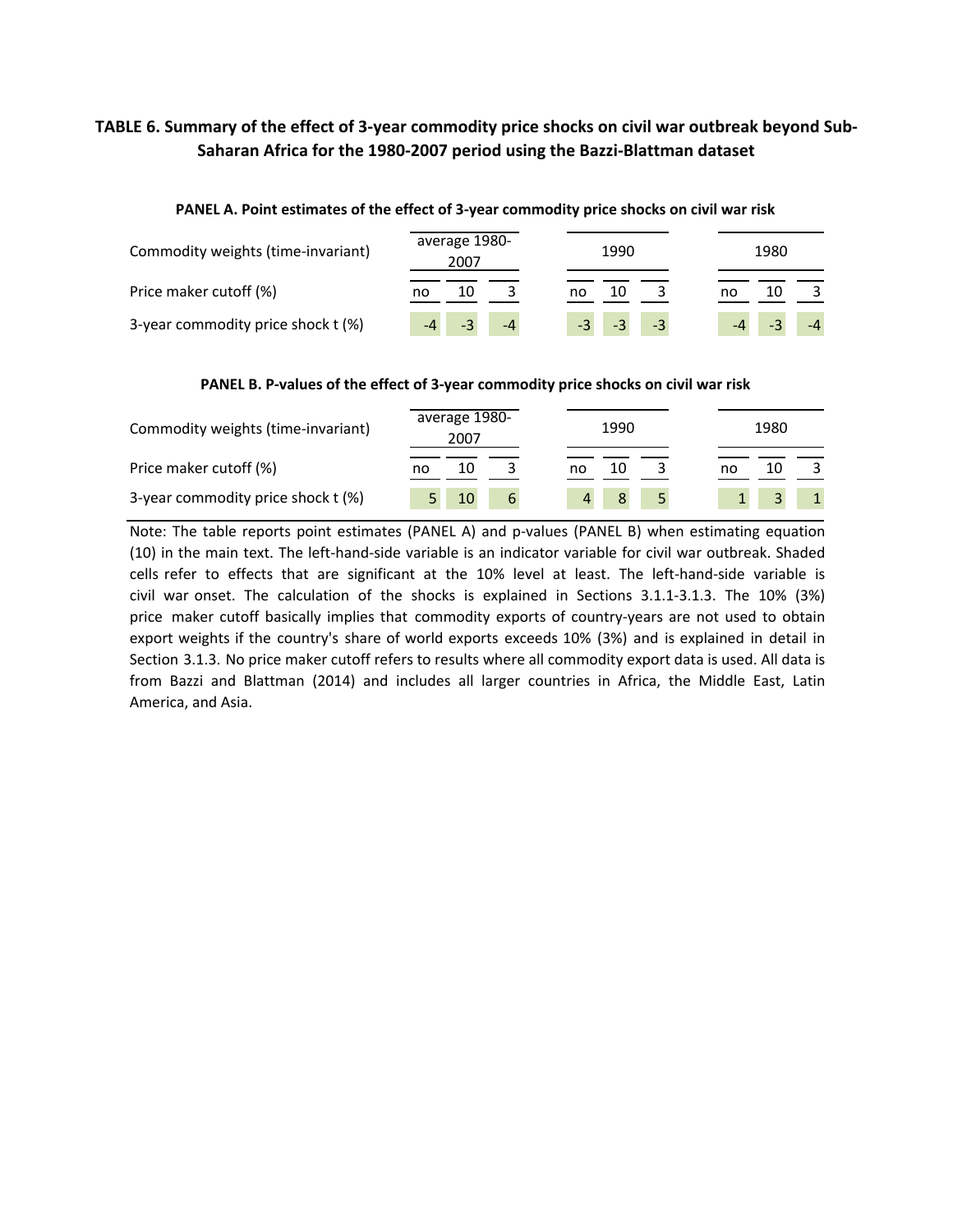| Price maker cutoff                                                       | 10%                               |                                     |                                    |                                  | 3%                                  |                                     |  |
|--------------------------------------------------------------------------|-----------------------------------|-------------------------------------|------------------------------------|----------------------------------|-------------------------------------|-------------------------------------|--|
|                                                                          | (1)                               | (2)                                 | (3)                                | $\overline{(4)}$                 | $\overline{(5)}$                    | (6)                                 |  |
| Commodity price shock t                                                  | $-0.068*$<br>$(-1.88)$<br>[0.066] | $-0.067*$<br>$(-1.87)$<br>[0.068]   | $-0.072**$<br>$(-2.00)$<br>[0.051] | $-0.07*$<br>$(-1.86)$<br>[0.069] | $-0.07*$<br>$(-1.85)$<br>[0.071]    | $-0.077**$<br>$(-2.05)$<br>[0.047]  |  |
| Commodity price shock t-1                                                | $-0.062*$<br>$(-1.72)$<br>[0.093] | $-0.063*$<br>$(-1.71)$<br>[0.093]   | $-0.061*$<br>$(-1.73)$<br>[0.09]   | $-0.06$<br>$(-1.56)$<br>[0.127]  | $-0.062$<br>$(-1.57)$<br>[0.12]     | $-0.057$<br>$(-1.52)$<br>[0.135]    |  |
| Commodity price shock t-2                                                | $-0.042$<br>$(-1.2)$<br>[0.24]    | $-0.043$<br>$(-1.2)$<br>[0.24]      | $-0.041$<br>$(-1.15)$<br>[0.26]    | $-0.041$<br>$(-1.04)$<br>[0.302] | $-0.041$<br>$(-1.05)$<br>[0.30]     | $-0.04$<br>$(-0.99)$<br>[0.33]      |  |
| OECD export growth t                                                     |                                   | $-0.005***$<br>$(-3.17)$<br>[0.003] | $-0.006***$<br>$(-4.00)$<br>[0.00] |                                  | $-0.005***$<br>$(-3.27)$<br>[0.002] | $-0.006***$<br>$(-4.09)$<br>[0.00]  |  |
| Rainfall (GPCP) t                                                        |                                   |                                     | $-0.386***$<br>$(-2.71)$<br>[0.01] |                                  |                                     | $-0.389***$<br>$(-2.72)$<br>[0.009] |  |
| Rainfall (GPCP) squared t                                                |                                   |                                     | $0.179***$<br>(2.86)<br>[0.007]    |                                  |                                     | $0.18***$<br>(2.86)<br>[0.006]      |  |
| Test equality of coefficients on<br>three shocks (p-value)               | 0.78                              | 0.79                                | 0.72                               | 0.75                             | 0.76                                | 0.63                                |  |
| Test sum of the coefficients on<br>three shocks equal zero (p-<br>value) | 0.029                             | 0.029                               | 0.024                              | 0.035                            | 0.035                               | 0.030                               |  |
| Country fixed effects                                                    | Υ                                 | Y                                   | Υ                                  | Υ                                | Y                                   | Y                                   |  |
| Year fixed effects                                                       | Υ                                 | Υ                                   | Υ                                  | Υ                                | Υ                                   | Υ                                   |  |
| Country specific linear time<br>trends                                   | Υ                                 | Υ                                   | Υ                                  | Υ                                | Υ                                   | Υ                                   |  |
| Observations                                                             | 1099                              | 1099                                | 1099                               | 1099                             | 1099                                | 1099                                |  |
| Countries                                                                | 45                                | 45                                  | 45<br>0.12                         | 45                               | 45                                  | 45                                  |  |
| R squared                                                                | 0.098                             | 0.099                               |                                    | 0.1                              | 0.102                               | 0.124                               |  |

TABLE 7. Annual commodity price shocks and civil war outbreak in Sub-Saharan Africa: Bazzi-Blattman **dataset with updated civil war data 1980‐2009 period, 10% and 3% price maker cutoff**

Note: The commodity price and export data is from Bazzi and Blattman (2014). The civil war data is from the same source used by Bazzi and Blattman but updated using the latest version (UCPD 2016 version 4). The estimating equation is (9) in the main text. The left-hand-side variable is an indicator variable for civil war outbreak. The calculation of the shocks is explained in Sections 3.1.1-3.1.3. Time-invariant countrycommodity weights are set equal to country‐commodity export shares averaged over the sample period. The 10% (3%) price maker cutoff basically implies that commodity exports of country-years are not used to obtain export weights if the country's share of world exports exceeds 10% (3%) and is explained in Section 3.1.3. Standard errors in parentheses and p-values of the hypothesis that the effect is zero in square brackets. \* denotes significance at the 10% level; \*\* significance at the 5% level; and \*\*\* significance at the 1% level.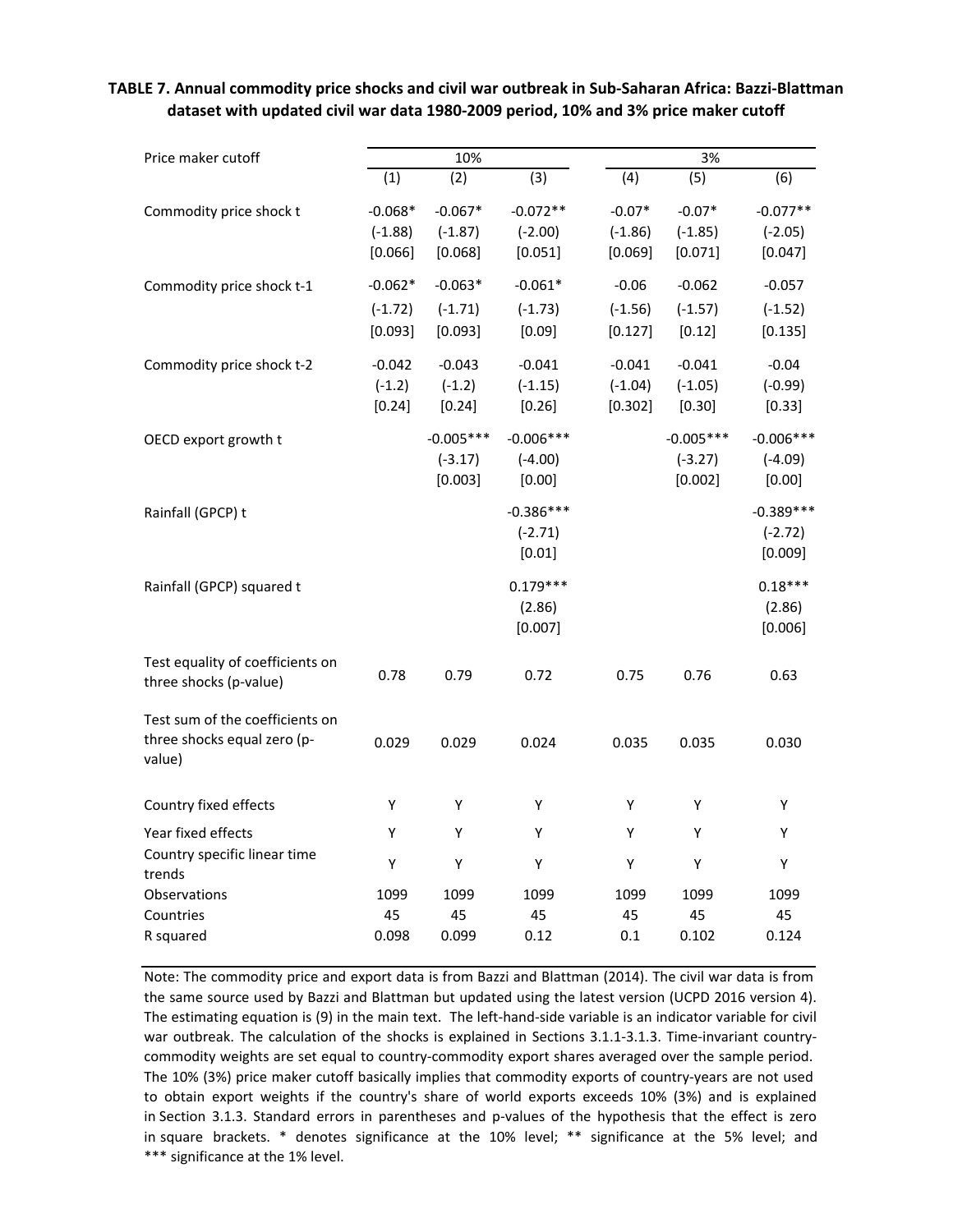| Price maker cutoff                     |                                    | 10%                                 |                                    | 3%                                |                                    |                                    |  |
|----------------------------------------|------------------------------------|-------------------------------------|------------------------------------|-----------------------------------|------------------------------------|------------------------------------|--|
|                                        |                                    |                                     |                                    |                                   |                                    |                                    |  |
|                                        | (1)                                | (2)                                 | (3)                                | (4)                               | (5)                                | (6)                                |  |
| 3-year commodity price<br>shock t      | $-0.058**$<br>$(-2.28)$<br>[0.028] | $-0.058**$<br>$(-2.27)$<br>[0.028]  | $-0.059**$<br>$(-2.35)$<br>[0.023] | $-0.058**$<br>$(-2.2)$<br>[0.033] | $-0.058**$<br>$(-2.2)$<br>[0.033]  | $-0.059**$<br>$(-2.28)$<br>[0.028] |  |
| OECD export growth t                   |                                    | $-0.005***$<br>$(-3.21)$<br>[0.003] | $-0.006***$<br>$(-4.04)$<br>[0.00] |                                   | $-0.005***$<br>$(-3.3)$<br>[0.002] | $-0.006***$<br>$(-4.11)$<br>[0.00] |  |
| Rainfall (GPCP) t                      |                                    |                                     | $-0.385**$<br>$(-2.69)$<br>[0.01]  |                                   |                                    | $-0.387**$<br>$(-2.69)$<br>[0.01]  |  |
| Rainfall (GPCP) squared t              |                                    |                                     | $0.178***$<br>(2.82)<br>[0.007]    |                                   |                                    | $0.178***$<br>(2.82)<br>[0.007]    |  |
| Country fixed effects                  | Υ                                  | Υ                                   | Υ                                  | Υ                                 | Υ                                  | Υ                                  |  |
| Year fixed effects                     | Y                                  | Υ                                   | Y                                  | Υ                                 | Υ                                  | Υ                                  |  |
| Country specific linear time<br>trends | Y                                  | Υ                                   | Y                                  | Υ                                 | Υ                                  | Υ                                  |  |
| Observations                           | 1099                               | 1099                                | 1099                               | 1099                              | 1099                               | 1099                               |  |
| Countries                              | 45                                 | 45                                  | 45                                 | 45                                | 45                                 | 45                                 |  |
| R squared                              | 0.097                              | 0.098                               | 0.12                               | 0.097                             | 0.098                              | 0.12                               |  |

TABLE 8. 3-year commodity price shocks and civil war outbreak in Sub-Saharan Africa: Bazzi-Blattman **dataset with updated civil war data 1980‐2009 period, 10% and 3% price maker cutoff**

Note: The commodity price and export data is from Bazzi and Blattman (2014). The civil war data is from the same source used by Bazzi and Blattman but updated using the latest version (UCPD 2016 version 4). The estimating equation is (10) in the main text. The left-hand-side variable is an indicator variable for civil war outbreak. The calculation of the shocks is explained in Sections 3.1.1-3.1.3. Time-invariant countrycommodity weights are set equal to country‐commodity export shares averaged over the sample period. The 10% (3%) price maker cutoff basically implies that commodity exports of country-years are not used to obtain export weights if the country's share of world exports exceeds 10% (3%) and is explained in Section 3.1.3. Standard errors in parentheses and p-values of the hypothesis that the effect is zero in square brackets. \* denotes significance at the 10% level; \*\* significance at the 5% level; and \*\*\* significance at the 1% level.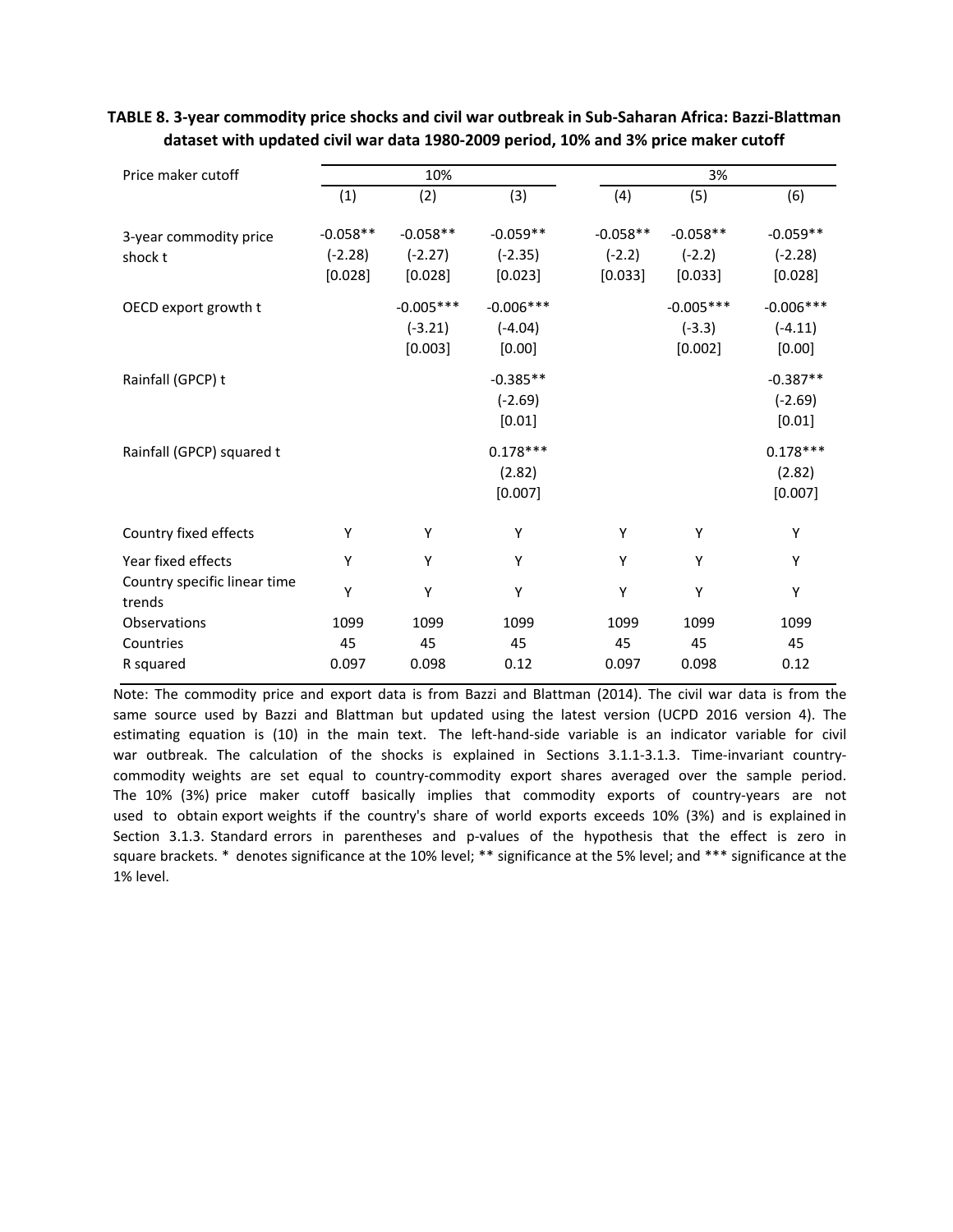#### TABLE 9. 3-year commodity price shocks and civil war outbreak in Sub-Saharan Africa: Bazzi-Blattman **dataset with updated civil war data 1957‐2009 period, 10% and 3% price maker cutoff**

| Price maker cutoff                                                      |                                    | 10%                                |                                    | 3%                                 |                                    |                                              |
|-------------------------------------------------------------------------|------------------------------------|------------------------------------|------------------------------------|------------------------------------|------------------------------------|----------------------------------------------|
|                                                                         | (1)                                | (2)                                | (3)                                | (4)                                | (5)                                | (6)                                          |
| 3-year commodity price<br>shock t                                       | $-0.031**$<br>$(-2.32)$<br>[0.025] | $-0.031**$<br>$(-2.35)$<br>[0.023] | $-0.033**$<br>$(-2.43)$<br>[0.019] | $-0.037**$<br>$(-2.59)$<br>[0.013] | $(-2.62)$<br>[0.012]               | $-0.037** -0.039***$<br>$(-2.65)$<br>[0.011] |
| OECD export growth t                                                    |                                    | $-0.003**$<br>$(-2.44)$<br>[0.019] | $-0.003**$<br>$(-2.66)$<br>[0.011] |                                    | $-0.003**$<br>$(-2.46)$<br>[0.018] | $-0.003**$<br>$(-2.68)$<br>[0.01]            |
| Rainfall (GPCC) t                                                       |                                    |                                    | $-0.124*$<br>$(-1.74)$<br>[0.09]   |                                    |                                    | $-0.125*$<br>$(-1.75)$<br>[0.087]            |
| Rainfall (GPCC) squared t                                               |                                    |                                    | $0.056**$<br>(2.22)<br>[0.031]     |                                    |                                    | $0.057**$<br>(2.22)<br>[0.032]               |
| Test equality of<br>coefficients on three<br>shocks (p-value)           | 0.54                               | 0.52                               | 0.59                               | 0.56                               | 0.54                               | 0.62                                         |
| Test sum of the<br>coefficients on three<br>shocks equal zero (p-value) | 0.023                              | 0.021                              | 0.018                              | 0.012                              | 0.011                              | 0.011                                        |
| Country fixed effects                                                   | Y                                  | Y                                  | Y                                  | Y                                  | Y                                  | Y                                            |
| Year fixed effects                                                      | Y                                  | Υ                                  | Y                                  | Y                                  | Υ                                  | Υ                                            |
| Country specific linear<br>time trends                                  | Υ                                  | Υ                                  | Y                                  | Υ                                  | Υ                                  | Y                                            |
| Observations                                                            | 1897                               | 1897                               | 1897                               | 1897                               | 1897                               | 1897                                         |
| Countries                                                               | 45                                 | 45                                 | 45                                 | 45                                 | 45                                 | 45                                           |
| R squared                                                               | 0.099                              | 0.099                              | 0.105                              | 0.099                              | 0.1                                | 0.106                                        |

Note: The commodity price and export data is from Bazzi and Blattman (2014). The civil war data is from the same source used by Bazzi and Blattman but updated using the latest version (UCPD 2016 version 4). The estimating equation is (10) in the main text. The lefthand‐side variable is an indicator variable for civil war outbreak. The calculation of the shocks is explained in Sections 3.1.1-3.1.3. Time-invariant country-commodity weights are set equal to country‐commodity export shares averaged over the sample period. The 10% (3%) price maker cutoff basically implies that commodity exports of country‐years are not used to obtain export weights if the country's share of world exports exceeds 10% (3%) and is explained in Section 3.1.3. Standard errors in parentheses and p-values of the hypothesis that the effect is zero in square brackets. \* denotes significance at the 10% level; \*\* significance at the 5%level; and \*\*\* significance at the 1% level.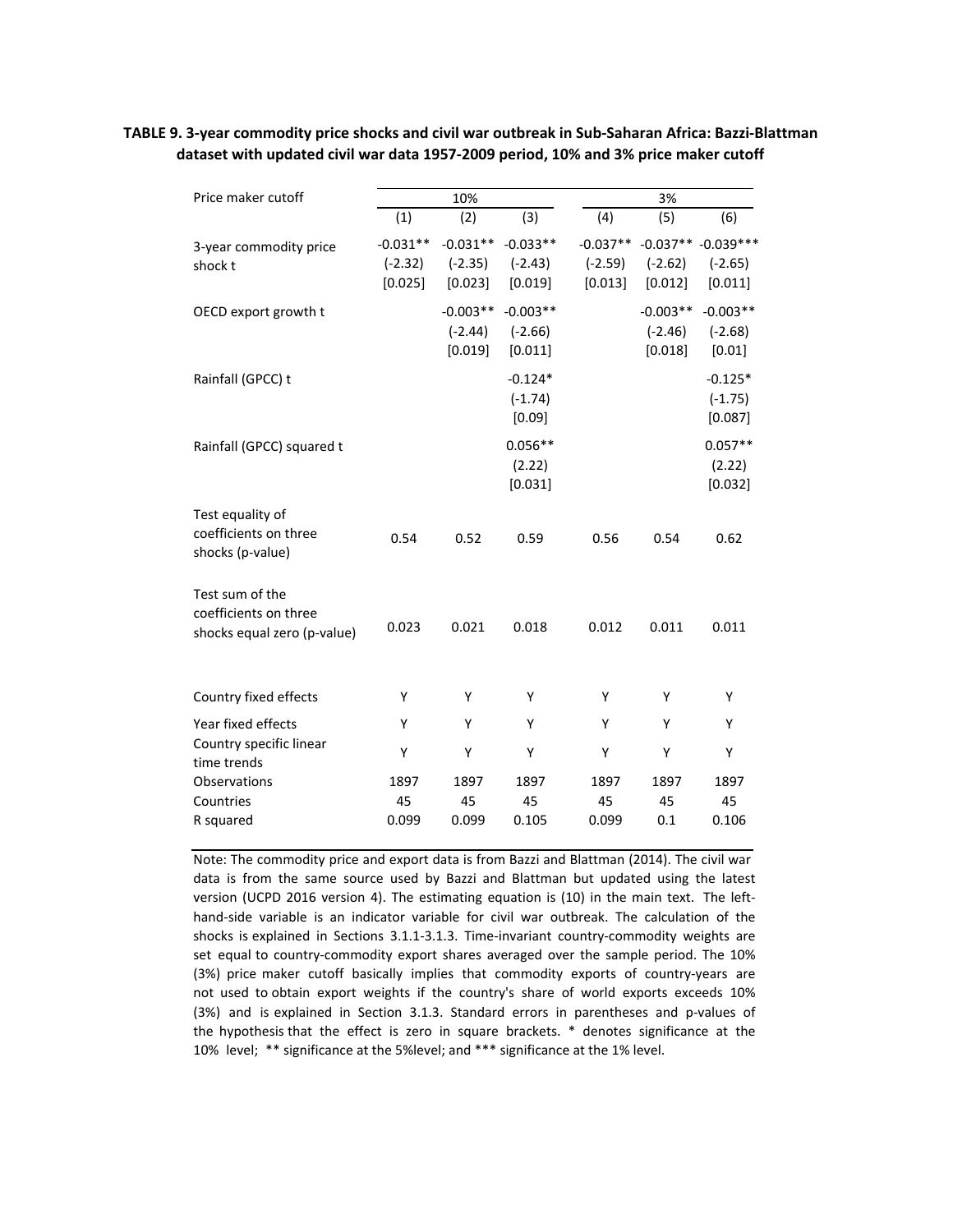| Price maker cutoff                                                       |                                   | 10%                                |                                    | 3%                                |  |  |
|--------------------------------------------------------------------------|-----------------------------------|------------------------------------|------------------------------------|-----------------------------------|--|--|
|                                                                          | (1)                               | (2)                                | (3)                                | (4)                               |  |  |
| Commodity price shock t                                                  | $-0.034*$<br>$(-1.92)$<br>[0.058] | $-0.034*$<br>$(-1.91)$<br>[0.059]  | $-0.043**$<br>$(-2.24)$<br>[0.027] | $0.043**$<br>$(-2.23)$<br>[0.027] |  |  |
| Commodity price shock t-1                                                | $-0.024$<br>$(-1.24)$<br>[0.216]  | $-0.024$<br>$(-1.23)$<br>[0.22]    | $-0.023$<br>$(-1.02)$<br>[0.308]   | $-0.024$<br>$(-1.03)$<br>[0.306]  |  |  |
| Commodity price shock t-2                                                | $-0.019$<br>$(-1.05)$<br>[0.298]  | $-0.019$<br>$(-1.04)$<br>[0.299]   | $-0.026$<br>$(-1.30)$<br>[0.195]   | $-0.026$<br>$(-1.30)$<br>[0.197]  |  |  |
| OECD export growth t                                                     |                                   | $-0.004**$<br>$(-2.19)$<br>[0.030] |                                    | $0.004**$<br>$(-2.21)$<br>[0.029] |  |  |
| Test equality of coefficients on<br>three shocks (p-value)               | 0.62                              | 0.63                               | 0.43                               | 0.45                              |  |  |
| Test sum of the coefficients on<br>three shocks equal zero (p-<br>value) | 0.056                             | 0.057                              | 0.040                              | 0.04                              |  |  |
| Country fixed effects                                                    | Υ                                 | Υ                                  | Υ                                  | Υ                                 |  |  |
| Year fixed effects                                                       | Υ                                 | Υ                                  | Υ                                  | Υ                                 |  |  |
| Country specific linear time<br>trends                                   | Υ                                 | Υ                                  | Υ                                  | Υ                                 |  |  |
| Observations                                                             | 2901                              | 2901                               | 2901                               | 2901                              |  |  |
| Countries<br>R squared                                                   | 118<br>0.119                      | 118<br>0.119                       | 118<br>0.119                       | 118<br>0.120                      |  |  |

### **TABLE 10. Annual commodity price shocks and civil war outbreak beyond Sub‐ Saharan Africa: Bazzi‐Blattman dataset with updated civil war data 1980‐2009 period, 10% and 3% price maker cutoff**

Note: The analysis includes all larger countries in Africa, the Middle East, Latin America, and Asia. The commodity price and export data is from Bazzi and Blattman (2014). The civil war data is from the same source used by Bazzi and Blattman but updated using the latest version (UCPD 2016 version 4). The estimating equation is (9) in the main text. The left-hand-side variable is an indicator variable for civil war outbreak. The calculation of the shocks is explained in Sections 3.1.1‐3.1.3. Time‐invariant country‐commodity weights are set equal to country‐commodity export shares averaged over the sample period. The 10% (3%) price maker cutoff basically implies that commodity exports of country‐years are not used to obtain export weights if the country's share of world exports exceeds 10% (3%) and is explained in Section 3.1.3. Standard errors in parentheses and p-values of the hypothesis that the effect is zero in square brackets. \* denotes significance at the 10% level; \*\* significance at the 5% level; and \*\*\* significance at the 1% level.